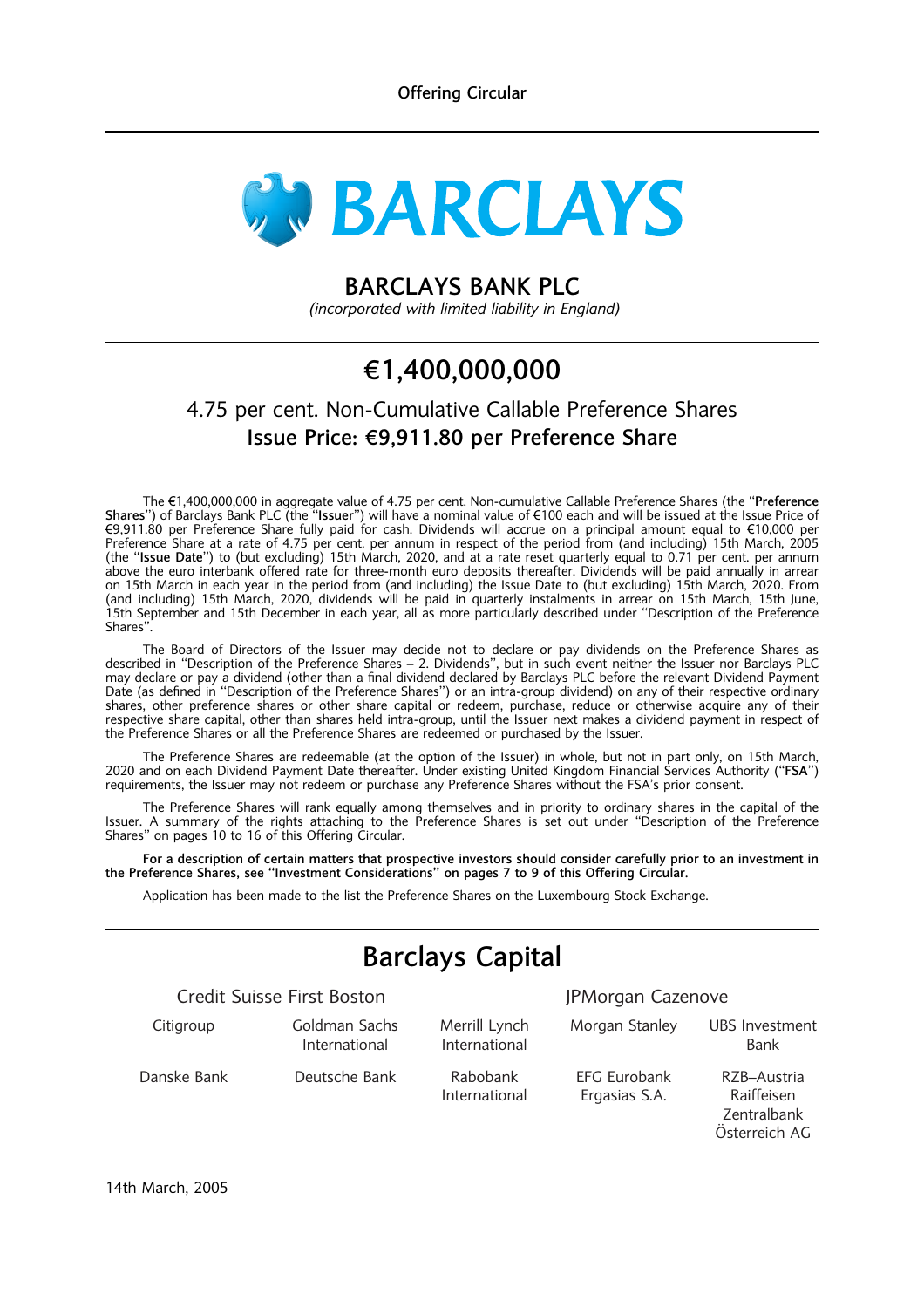The Issuer accepts responsibility for the information contained in this document. To the best of the knowledge and belief of the Issuer (which has taken all reasonable care to ensure that such is the case), the information contained in this document is in accordance with the facts and does not omit anything likely to affect the import of such information.

In connection with the offering of the Preference Shares (the ''Offering''), no person is authorised to give any information or to make any representation not contained in this document and neither the Issuer nor the Managers (as defined in ''The Offering'' on page 30) accept responsibility for any such information or representation. This document does not constitute an offer of, or an invitation to subscribe for, the Preference Shares.

The distribution of this document and the offering or sale of the Preference Shares in certain jurisdictions may be restricted by law. See "The Offering" on pages 30 to 32 for a description, inter alia, of certain restrictions on offers and sales of the Preference Shares in the United States or to U.S. persons.

The Preference Shares have not been, and will not be, registered under the U.S. Securities Act of 1933, as amended.

The Preference Shares will, following their initial issue, be in bearer form and will be represented by a single share warrant to bearer in respect of all the Preference Shares (the ''Temporary Global Preference Share'') which will be held outside the United States by The Bank of New York, London branch as common depositary for Euroclear Bank S.A./N.V. as operator of the Euroclear System ("Euroclear") and Clearstream Banking, société anonyme ("Clearstream, Luxembourg") as from the Issue Date. The Temporary Global Preference Share will be exchanged by the common depositary for definitive Preference Shares, each in the form of a share warrant to bearer representing one Preference Share with a nominal value of  $\epsilon$ 100 and a principal amount of  $\epsilon$ 10,000, on or after a date which is expected to be 16th May, 2005.

Investors should satisfy themselves that they understand all the risks associated with making investments in the nature of the Preference Shares. The Preference Shares are only suitable for financially sophisticated investors who are capable of evaluating the risks involved in investing in the Preference Shares.

In this document all references to "£" are to pounds sterling, references to "U.S. dollars" and "U.S.\$" are to United States dollars, references to "\" and "Yen" are to Japanese yen, references to ''g'' and ''euro'' are to the lawful currency of the member states of the European Union that have adopted or adopt the single currency in accordance with the Treaty establishing the European Community, as amended from time to time, references to "FRF" are to the euro legacy currency French francs, references to ''DM'' are to the euro legacy currency Deutschmarks, references to ''AU\$'' are to Australian dollars, references to ''BWP'' are to Botswana Pula and references to ''ZMK'' are to Zambia Kwacha.

The following documents (and any documents referred to therein) are hereby incorporated by reference into, and form part of, this Offering Circular:

- the Issuer's Annual Report and Accounts for the year ended 31st December, 2004; and
- the interim report of Barclays PLC and the Issuer, as filed with the U.S. Securities and Exchange Commission on Form 6-K on 9th September, 2004.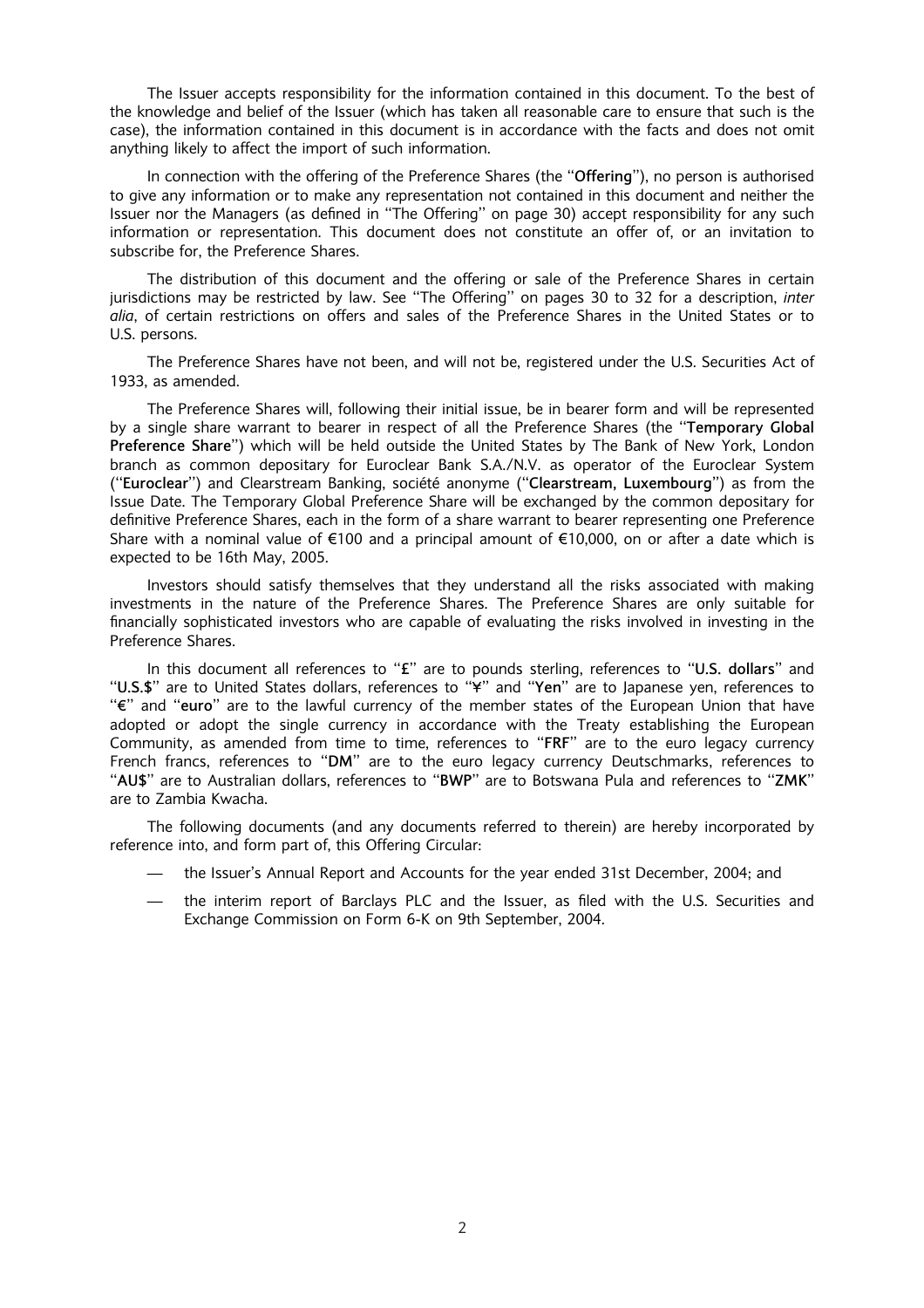## TABLE OF CONTENTS

| Page           |
|----------------|
| $\overline{4}$ |
| $\overline{7}$ |
| 10             |
| 17             |
| 18             |
| 28             |
| 30             |
| 33             |
| 37             |
|                |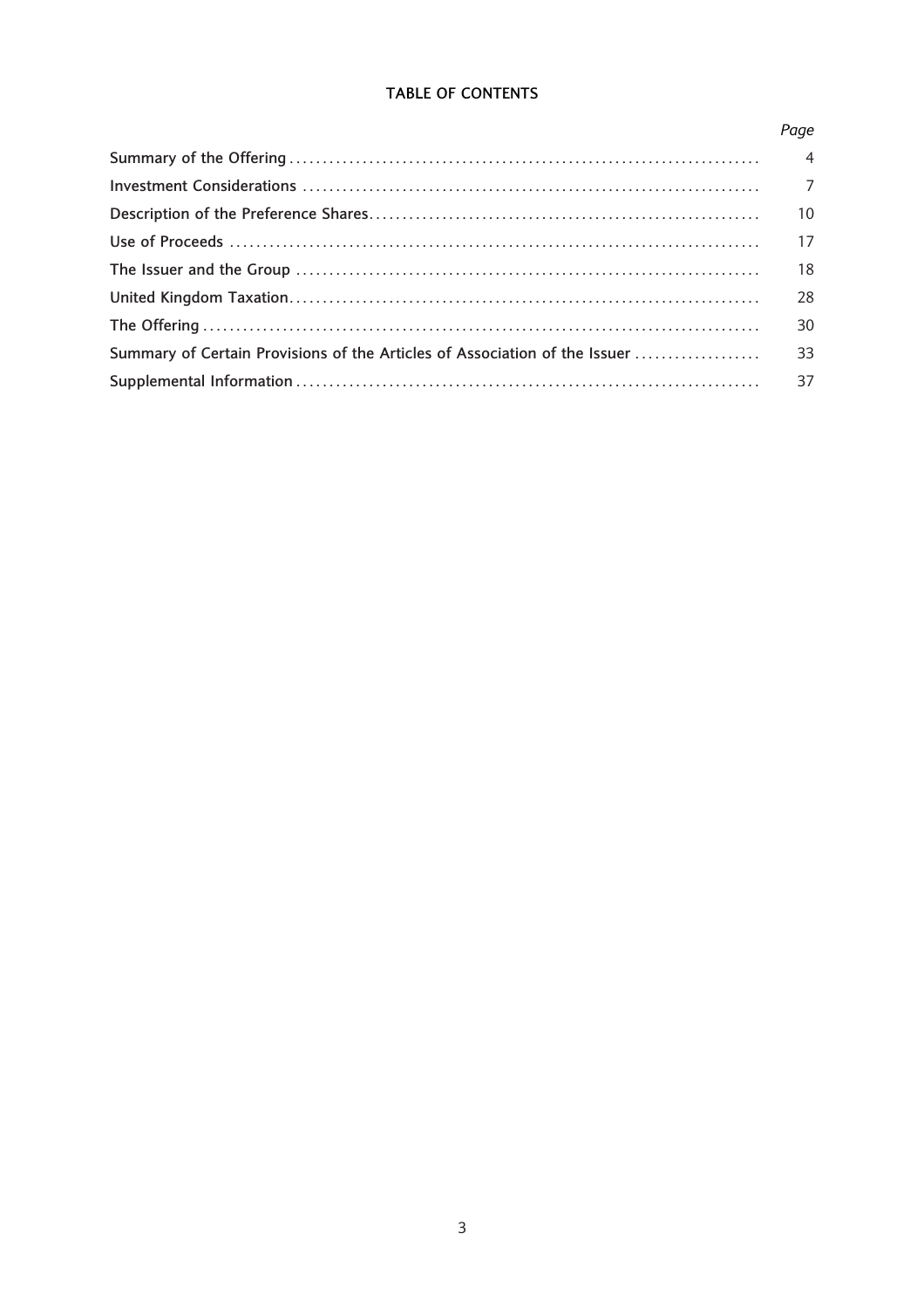## SUMMARY OF THE OFFERING

The following summary is qualified by the more detailed information contained elsewhere in this document. Capitalised terms used in this section have the same meaning as set out in paragraph 13 of ''Description of the Preference Shares''.

| Issuer of the Preference<br><b>Shares</b>   | Barclays Bank PLC.                                                                                                                                                                                                                                                                                                                                                                                                                                                                                                                                                                                                                                                                                                                                                                                                                                                                                         |
|---------------------------------------------|------------------------------------------------------------------------------------------------------------------------------------------------------------------------------------------------------------------------------------------------------------------------------------------------------------------------------------------------------------------------------------------------------------------------------------------------------------------------------------------------------------------------------------------------------------------------------------------------------------------------------------------------------------------------------------------------------------------------------------------------------------------------------------------------------------------------------------------------------------------------------------------------------------|
| The Offering                                | 140,000 Preference Shares of the Issuer, each with a nominal value of<br>€100.                                                                                                                                                                                                                                                                                                                                                                                                                                                                                                                                                                                                                                                                                                                                                                                                                             |
| <b>Issue Price</b>                          | €9,911.80 per Preference Share.                                                                                                                                                                                                                                                                                                                                                                                                                                                                                                                                                                                                                                                                                                                                                                                                                                                                            |
| <b>Preference Share</b><br><b>Dividends</b> | Non-cumulative preferential dividends will accrue on the Preference<br>Shares at a rate of 4.75 per cent. per annum on a principal amount<br>equal to €10,000 per Preference Share from (and including) the Issue<br>Date to (but excluding) 15th March, 2020, and will be payable<br>annually in arrear on 15th March in each year.                                                                                                                                                                                                                                                                                                                                                                                                                                                                                                                                                                       |
|                                             | From (and including) 15th March, 2020, non-cumulative preferential<br>dividends will accrue on the Preference Shares at a rate, reset<br>quarterly, of 0.71 per cent. per annum above the euro interbank<br>offered rate for three-month euro deposits, and will be payable<br>in quarterly instalments in arrear on 15th March, 15th June,<br>15th September and 15th December in each year.                                                                                                                                                                                                                                                                                                                                                                                                                                                                                                              |
|                                             | Dividends are payable at the discretion of the Board. Dividends will be<br>paid only to the extent that payment of the same can be made out of<br>profits of the Issuer available for distribution and permitted by law to<br>be distributed as at each Dividend Payment Date. The Board may in<br>its discretion decide that a dividend will not be declared at all or will<br>be declared only in part even when distributable profits are available<br>for distribution.                                                                                                                                                                                                                                                                                                                                                                                                                                |
|                                             | If the Board decides not to declare a dividend payable on a Dividend<br>Payment Date or declares that it shall be payable only in part, then<br>the rights of holders of the Preference Shares to receive the dividend<br>in respect of the preceding Dividend Period will be lost either entirely<br>or as to the part not declared, as applicable, and the Issuer will have<br>no obligation in respect of the amount of dividend not declared either<br>to pay the dividend accrued for such period or to pay interest thereon,<br>whether or not dividends on the Preference Shares are declared for any<br>future Dividend Period.                                                                                                                                                                                                                                                                    |
|                                             | Holders of the Preference Shares will rank as regards participation in<br>the profits of the Issuer pari passu with each other, in priority to<br>holders of the ordinary shares of the Issuer and otherwise as provided<br>in "Description of the Preference Shares $-$ 2. Dividends" on page 10<br>below.                                                                                                                                                                                                                                                                                                                                                                                                                                                                                                                                                                                                |
| <b>Dividend Restriction</b>                 | If the dividend is not paid in full on any Preference Shares on any<br>Dividend Payment Date, then the Dividend Restriction shall apply. This<br>Dividend Restriction will mean that neither the Issuer nor Barclays PLC<br>may (a) declare or pay a dividend (other than payment by Barclays PLC<br>of a final dividend declared by its shareholders prior to the relevant<br>Dividend Payment Date, or a dividend paid by the Issuer to Barclays<br>PLC or to a wholly-owned Subsidiary) on any of their respective<br>ordinary shares, other preference shares or other share capital or (b)<br>redeem, purchase, reduce or otherwise acquire any of their respective<br>share capital, other than shares of the Issuer held by Barclays PLC or a<br>wholly-owned Subsidiary, until the earlier of (1) the date on which the<br>Issuer next declares and pays in full a Preference Dividend and (2) the |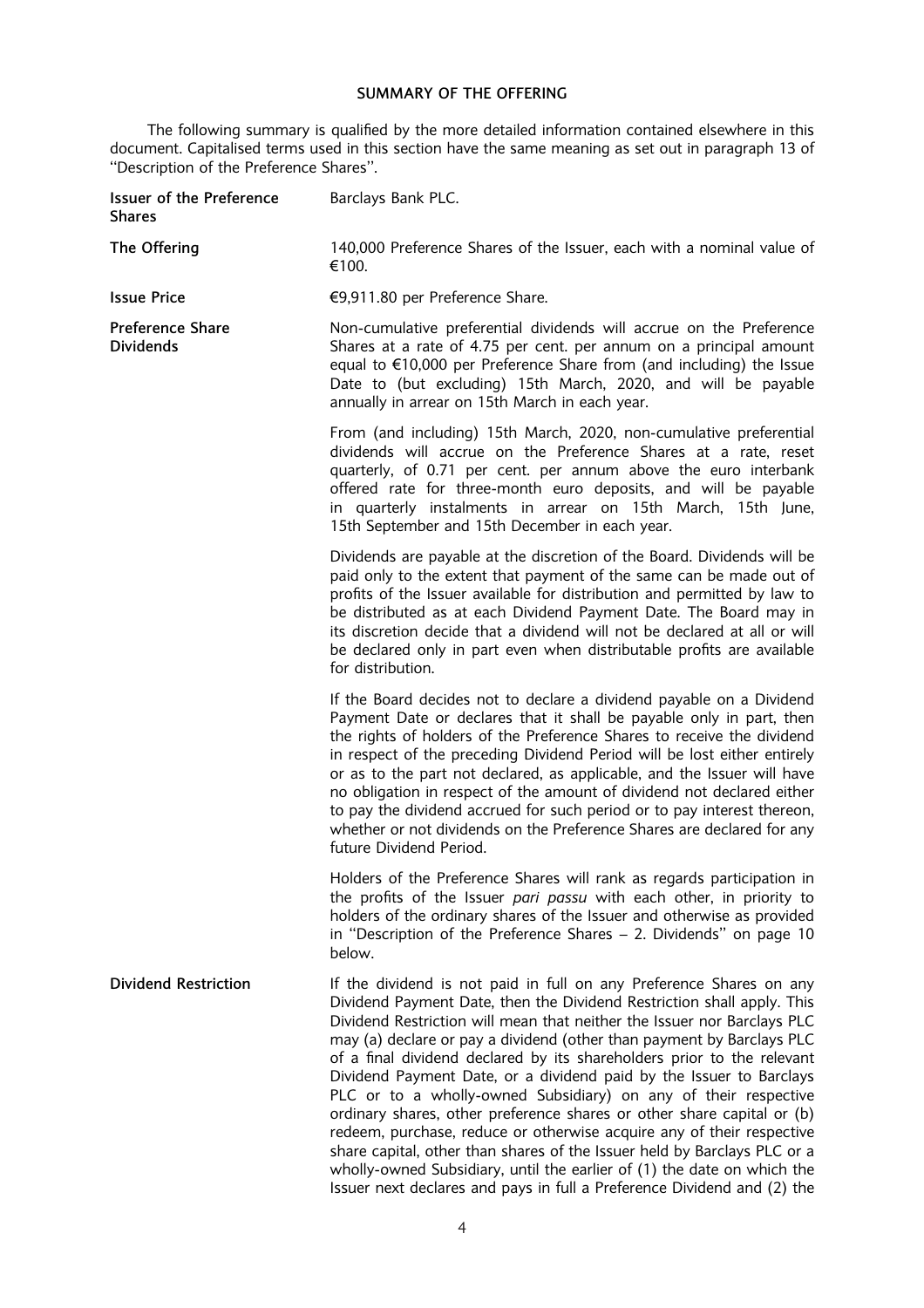date on or by which all the Preference Shares are redeemed in full or purchased by the Issuer.

Barclays PLC will enter into a deed of covenant on the date of issue of the Preference Shares for the benefit of the holders of the Preference Shares from time to time which will set out the terms of the Dividend Restriction as applicable to Barclays PLC. The Issuer is a wholly-owned subsidiary of Barclays PLC.

Redemption The Preference Shares are perpetual securities and have no maturity date. However, the Preference Shares are redeemable in whole, but not in part only, at the option of the Issuer, subject to the prior consent of the FSA (if required), on 15th March, 2020 or any Dividend Payment Date thereafter at a price equal to the aggregate of  $\epsilon$ 10,000 and any dividends accrued for the then current Dividend Period.

Winding-up On a winding-up or other return of capital (other than a redemption or purchase of shares of the Issuer, or a reduction of share capital), a holder of Preference Shares will rank in the application of the assets of the Issuer available to shareholders (1) junior to the holder of any shares of the Issuer in issue ranking in priority to the Preference Shares, (2) equally in all respects with holders of other preference shares and any other shares of the Issuer in issue ranking pari passu with the Preference Shares and (3) in priority to the holders of ordinary shares and any other shares of the Issuer in issue ranking junior to the Preference Shares.

> The holders of the £400 million 6% Callable Perpetual Core Tier One Notes and the U.S.\$1,000 million 6.86% Callable Perpetual Core Tier One Notes of the Issuer (together, the ''TONs'') and the holders of the U.S.\$1,250 million 8.55% Step-up Callable Perpetual Reserve Capital Instruments, the U.S.\$750 million 7.375% Step-up Callable Perpetual Reserve Capital Instruments and the  $\epsilon$ 850 million 7.50% Step-up Callable Perpetual Reserve Capital Instruments of the Issuer (together, the ''RCIs'') would, for the purposes only of calculating the amounts payable in respect of such securities on a winding-up of the Issuer, subject to limited exceptions and to the extent that the TONs and the RCIs are then in issue, rank pari passu with the holders of the most senior class or classes of preference shares then in issue in the capital of the Issuer. Accordingly, the holders of the Preference Shares would rank equally with the holders of such TONs and RCIs on such a winding-up of the Issuer (unless one or more classes of shares of the Issuer ranking in priority to the Preference Shares are in issue at the time of such winding-up, in which event the holders of such TONs and RCIs would rank equally with the holders of such shares and in priority to the holders of the Preference Shares).

> Subject to such ranking, in such event holders of the Preference Shares will be entitled to receive out of the assets of the Issuer available for distribution to shareholders, liquidating distributions in the amount of  $€10,000$  per Preference Share plus an amount equal to the accrued dividend for the then current Dividend Period to the date of the commencement of the winding-up or other such return of capital.

Issue of Prior-ranking Shares The Issuer is not permitted to create any class of shares ranking as regards participation in the profits or assets of the Issuer in priority to the Preference Shares, save with the sanction of a special resolution of a separate general meeting of the holders of the Preference Shares (requiring a majority of not less than three-fourths of the holders of the Preference Shares voting at the separate general meeting), or with the consent in writing of the holders of three-fourths of the Preference Shares.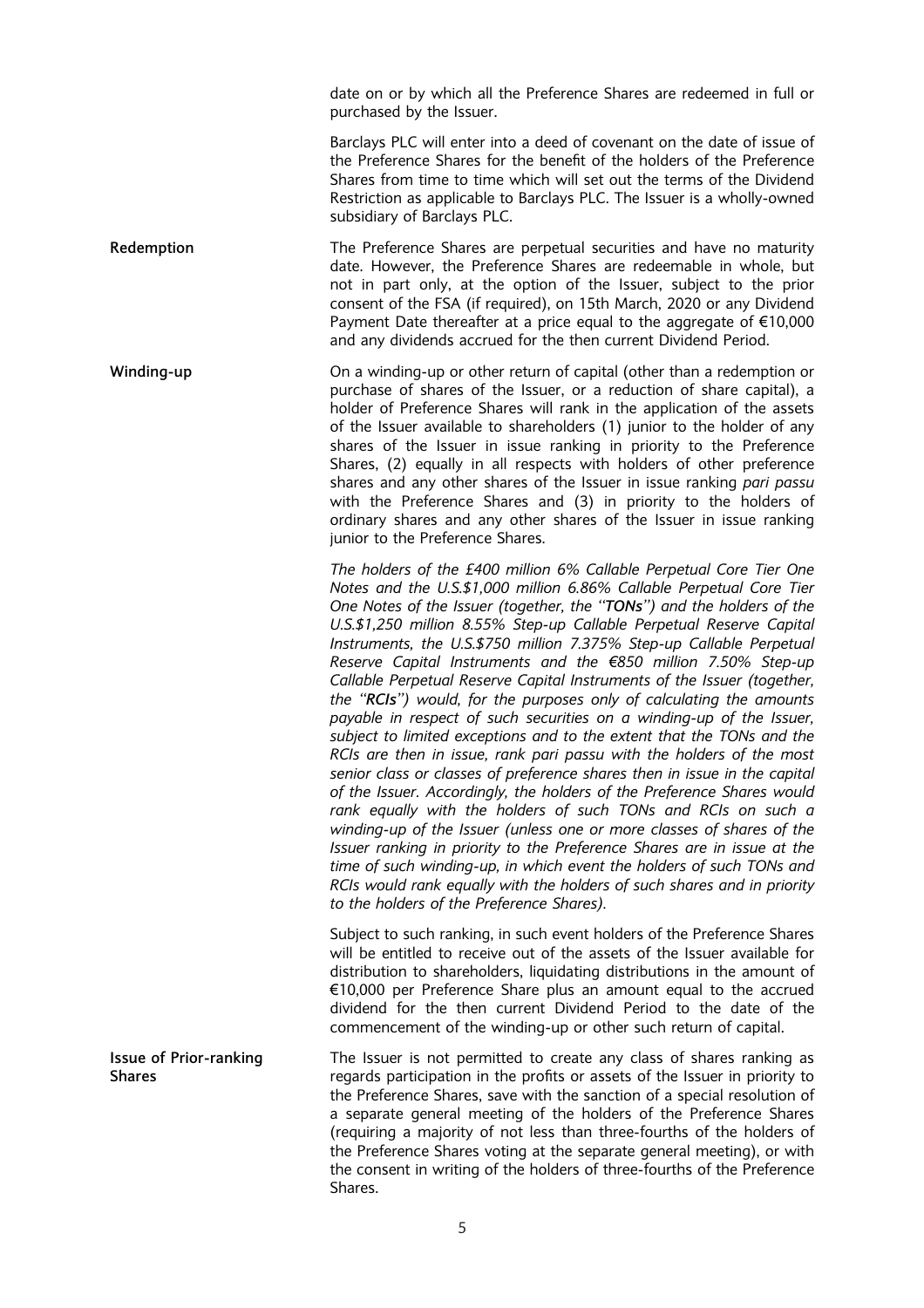| <b>Meetings of Preference</b><br><b>Shareholders</b>       | Any separate general meeting of Preference Shareholders shall be<br>convened and conducted in all respects as nearly as possible in the<br>same way as an extraordinary general meeting of the Issuer, except<br>as specifically provided by the Articles. The quorum at any such<br>meeting shall be persons holding or representing by proxy at least<br>one-third of the issued Preference Shares then outstanding but so<br>that if at any adjourned meeting a quorum as so defined is not<br>present, any two holders of the Preference Shares present in person<br>or by proxy shall be a quorum.                                              |
|------------------------------------------------------------|------------------------------------------------------------------------------------------------------------------------------------------------------------------------------------------------------------------------------------------------------------------------------------------------------------------------------------------------------------------------------------------------------------------------------------------------------------------------------------------------------------------------------------------------------------------------------------------------------------------------------------------------------|
| <b>Voting Rights</b>                                       | Holders of Preference Shares will not be entitled to vote at general<br>meetings of the Issuer.                                                                                                                                                                                                                                                                                                                                                                                                                                                                                                                                                      |
| Form and Settlement                                        | The Preference Shares will, following their initial issue, be represented<br>by the Temporary Global Preference Share which will be deposited with<br>and held by The Bank of New York, London branch, as common<br>depositary for Euroclear and Clearstream, Luxembourg on or about<br>the Issue Date. The Temporary Global Preference Share will be<br>exchanged by the Common Depositary for definitive Preference<br>Shares, each in the form of a share warrant to bearer representing<br>one Preference Share with a nominal value of €100 and a principal<br>amount of €10,000, on or after a date which is expected to be<br>16th May, 2005. |
|                                                            | The ISIN number for the Preference Shares is XS0214398199 and the<br>Common Code is 021439819.                                                                                                                                                                                                                                                                                                                                                                                                                                                                                                                                                       |
| Listing                                                    | Luxembourg Stock Exchange.                                                                                                                                                                                                                                                                                                                                                                                                                                                                                                                                                                                                                           |
| <b>Governing Law</b>                                       | English.                                                                                                                                                                                                                                                                                                                                                                                                                                                                                                                                                                                                                                             |
| <b>Principal Paying Agent</b><br>and Paying Agent          | The Bank of New York, London branch will be the Principal Paying<br>Agent and The Bank of New York, Luxembourg branch will be the<br>Paying Agent pursuant to an agreement to be dated the Issue Date<br>between the Issuer, the Principal Paying Agent and the Paying Agent<br>(the "Agency Agreement").                                                                                                                                                                                                                                                                                                                                            |
| <b>Expected Ratings of the</b><br><b>Preference Shares</b> | The expected ratings of the Preference Shares are A+ (Standard &<br>Poor's Rating Services, a division of the McGraw-Hill Companies, Inc.),<br>Aa3 (Moody's Investors Service, Inc.) and AA (Fitch Ratings). A credit<br>rating is not a recommendation to buy, sell or hold securities and may<br>be subject to revisions, suspension or withdrawal at any time by the<br>relevant rating organisation.                                                                                                                                                                                                                                             |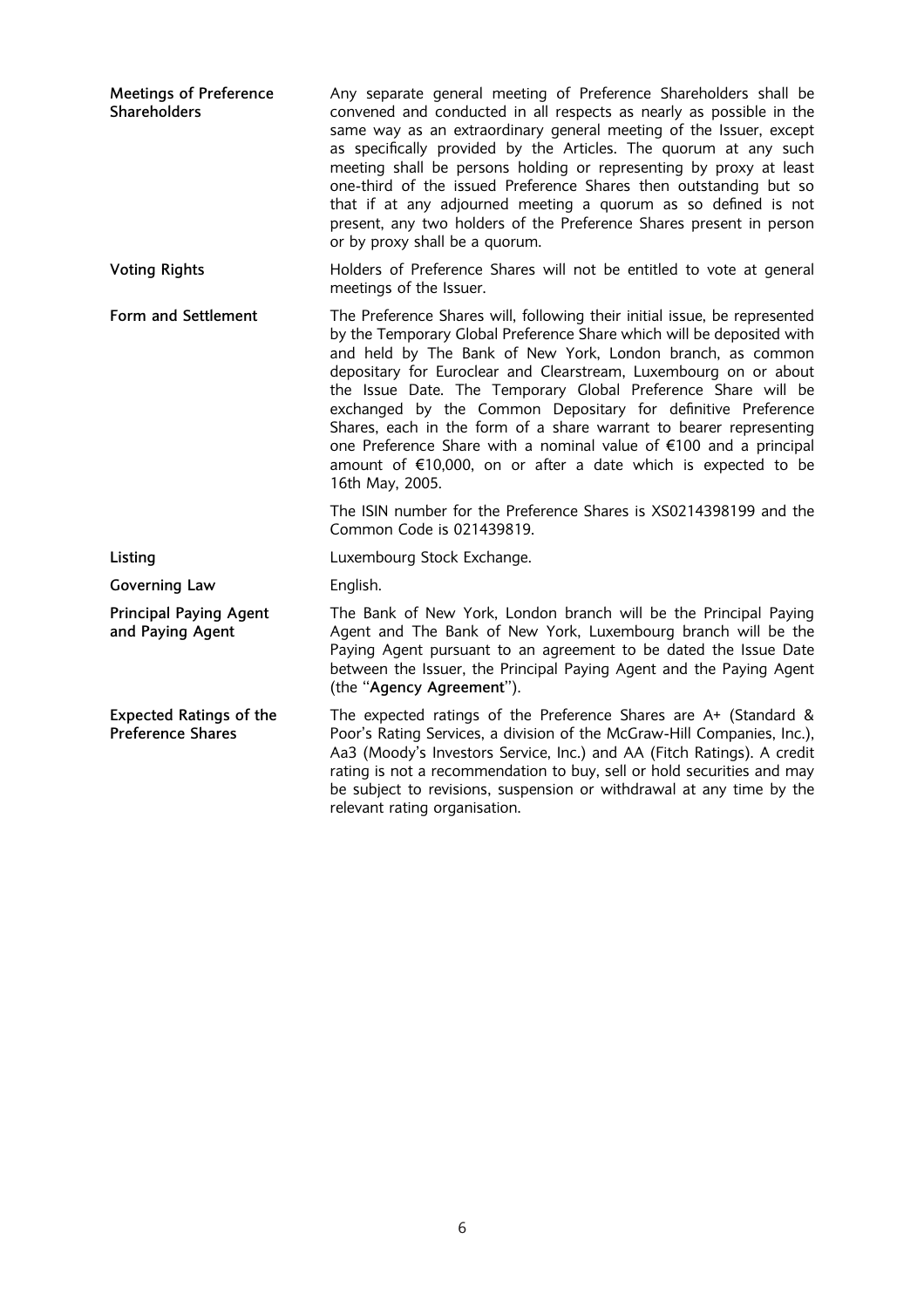## INVESTMENT CONSIDERATIONS

Prospective investors in the Preference Shares should carefully consider the following information in conjunction with the other information included in this document. Capitalised terms used in this section have the same meaning as set out in paragraph 13 of ''Description of the Preference Shares''.

Deferral by the Issuer of coupon payments on certain other securities issued by it may prevent both the payment by the Issuer of dividends on, and the redemption or purchase by the Issuer of, the Preference Shares.

The terms of the TONs and the RCIs (each as described in ''Summary of the Offering – Windingup'') each contain provisions to the effect that the deferral of payment of a coupon on a TON or RCI will result in the Issuer being subject to a restriction so that, while the restriction is in effect, the Issuer may not pay dividends on or, in the case of the TONs, redeem or purchase any of the Preference Shares.

In the case of the TONs, the Issuer may defer a coupon payment if it is in non-compliance with FSA capital adequacy regulations and if it were to give notice to defer the Issuer would not be permitted to declare or pay dividends (other than intra-group dividends) on, or redeem, purchase, reduce or otherwise acquire any of, inter alia, the Preference Shares, until the Issuer next makes a coupon payment on the TONs.

In the case of the RCIs, the Issuer may defer any coupon payment in its discretion and if it were to give notice to defer the Issuer would not be permitted to declare or pay dividends (other than intragroup dividends) on any of the Preference Shares until the deferred coupon had been paid.

The non-payment of dividends on the Preference Shares does not restrict the payment by the Issuer of coupon payments on the RCIs or TONs.

The  $E1,000,000,000$  4.875 per cent. Non-Cumulative Callable Preference Shares of the Issuer contain similar provisions to the effect that if a dividend is not declared or paid in full then the Issuer will be subject to a restriction such that while the restriction is in effect, the Issuer may not pay dividends on, or redeem or purchase any of the Preference Shares.

## Future preference share issues may include terms restricting payments relating to the Preference Shares, including restrictions on the payment of dividends on, and on redemptions, purchases, reductions or other acquisitions of, Preference Shares, in circumstances such as a deferral or non-payment of a dividend on such preference shares.

The terms of preference shares issued from time to time in the future by the Issuer or Barclays PLC may include terms restricting payments relating to the Preference Shares, including restrictions on the payment of dividends on the Preference Shares, and on redemptions, purchases, reductions or other acquisitions of Preference Shares, in circumstances such as a deferral or non-payment of a dividend on such preference shares.

#### Dividends on the Preference Shares are discretionary and will not be declared or paid in full, or at all, if the Board so resolves in respect of the dividend for any Dividend Period.

The Board of the Issuer may resolve, in its absolute discretion, on or before any Dividend Payment Date not to pay in full, or at all, the dividend on the Preference Shares for the Dividend Period to which that Dividend Payment Date relates.

The Issuer in any event may under English company law pay dividends on the Preference Shares only if and to the extent that payment can be made out of the profits of the Issuer available for distribution and permitted to be distributed.

## Dividends on the Preference Shares are non-cumulative.

The dividends on the Preference Shares are non-cumulative. Accordingly, to the extent that any dividend or part thereof is on any occasion not declared and paid for any reason, holders of Preference Shares will not have a claim in respect of the dividend accrued for the relevant Dividend Period or for interest on the dividend, whether or not dividends on the Preference Shares are declared for any future Dividend Period, though the Issuer and Barclays PLC will be subject to the Dividend Restriction until the Issuer next declares and pays in full a Preference Dividend or all the Preference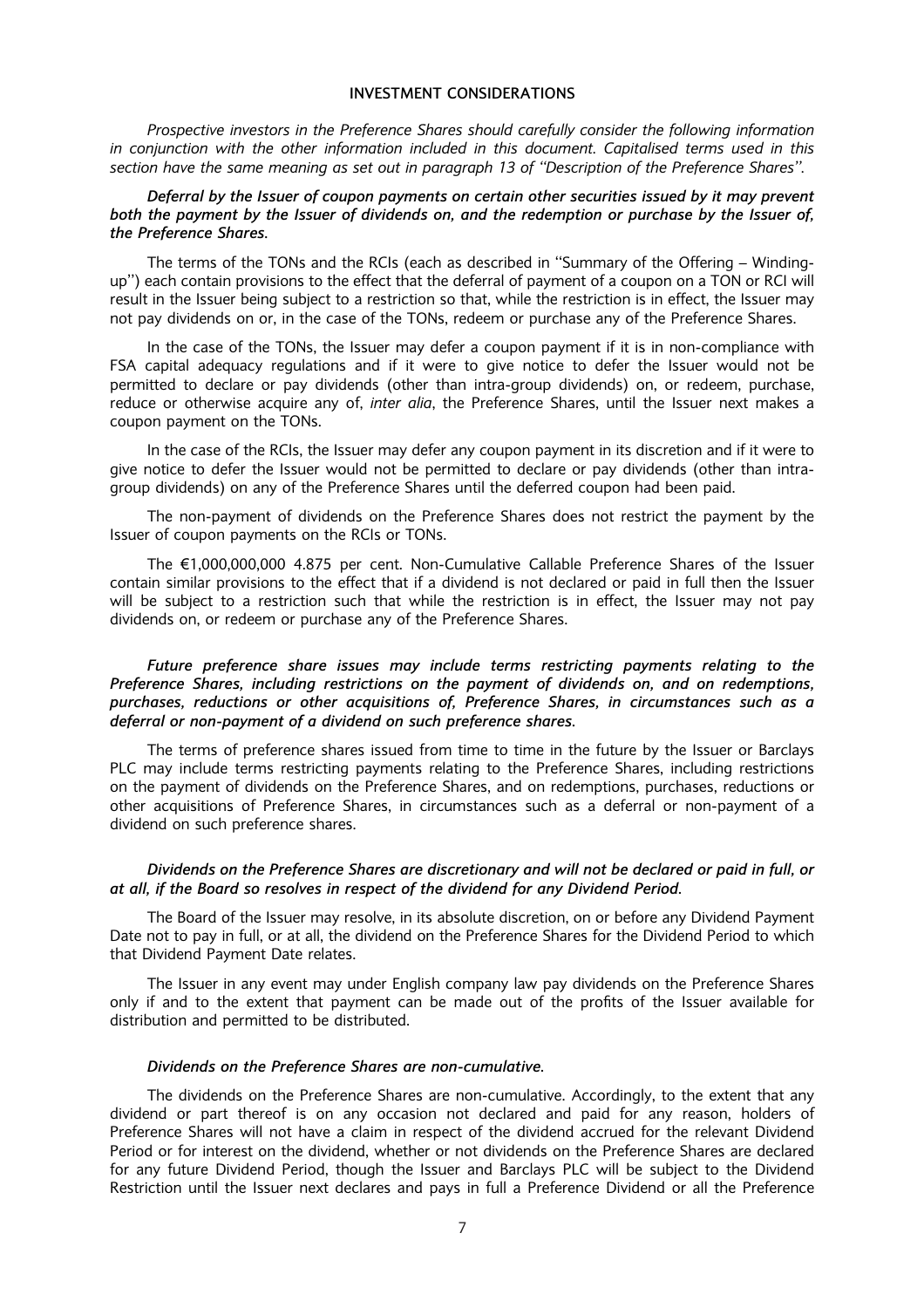Shares are redeemed or purchased by the Issuer – see ''Description of the Preference Shares – 2. (vii) Dividend Restriction''.

## If the Issuer is wound up, distributions to holders of the Preference Shares will be subordinated to the claims of creditors, except that it is expected that the claims of holders of the Preference Shares will rank equally with the claims of holders of TONs and RCIs.

On a winding-up of the Issuer, whether voluntarily or involuntarily and whether in connection with insolvency proceedings or otherwise, holders of Preference Shares will be entitled to distributions in liquidation only after the claims of creditors, except as provided in the next paragraph, of the Issuer and its subsidiaries have been satisfied.

The holders of TONs and RCIs rank pari passu with the holders of the most senior class or classes of preference shares in the capital of the Issuer. Accordingly, the claims of holders of the Preference Shares would rank equally with the claims of holders of the TONs and RCIs in the event of such a winding-up (unless one or more classes of shares of the Issuer are in issue at the time of such winding-up ranking in priority to the Preference Shares).

#### No limitation on issuing senior debt securities or pari passu shares.

There is no restriction on the amount of debt which the Issuer may incur which ranks senior to the Preference Shares or on the amount or terms of securities which the Issuer may issue which rank pari passu with the Preference Shares. The issue of any such debt or securities may reduce the amount recoverable by holders of the Preference Shares on a winding-up or other return of capital of the Issuer or may increase the likelihood of a suspension of distributions in respect of the Preference Shares.

#### Absence of Voting Rights.

The holders of the Preference Shares will not be eligible to vote at general meetings of the Issuer.

## Perpetual Securities.

The Issuer is under no obligation to redeem the Preference Shares at any time and the holders of the Preference Shares have no right to call for their redemption.

## The Preference Shares may be redeemed at the option of the Issuer.

Subject to the prior consent of the FSA (if required) and to compliance with the United Kingdom company law requirements as to the manner of financing any redemption of redeemable shares, the Preference Shares may be redeemed at the option of the Issuer, in whole but not in part only, on any Dividend Payment Date falling on or after 15th March, 2020. The Issuer may redeem the Preference Shares at a price equal to the aggregate of  $\epsilon$ 10,000 and any dividends accrued for the then current Dividend Period.

#### Liquidity.

Although application has been made for the Preference Shares to be admitted to trading on the Luxembourg Stock Exchange, there can be no assurance that an active public market for the Preference Shares will develop and, if such a market were to develop, the Managers are under no obligation to maintain such a market. The liquidity and the market prices for the Preference Shares can be expected to vary with changes in market and economic conditions, the financial condition and prospects of the Issuer and other factors that generally influence the market prices of securities.

## Stamp Duty Reserve Tax (''SDRT'') may be payable on acquisition of the Preference Shares in bearer form in certain limited circumstances.

SDRT may be payable on acquisition of the Preference Shares in bearer form in very limited circumstances where the acquiror is purchasing such Preference Shares in contemplation of, or as part of an arrangement for, the change of control of the Issuer (as more fully described under ''United Kingdom Taxation – Stamp Duty and Stamp Duty Reserve Tax'').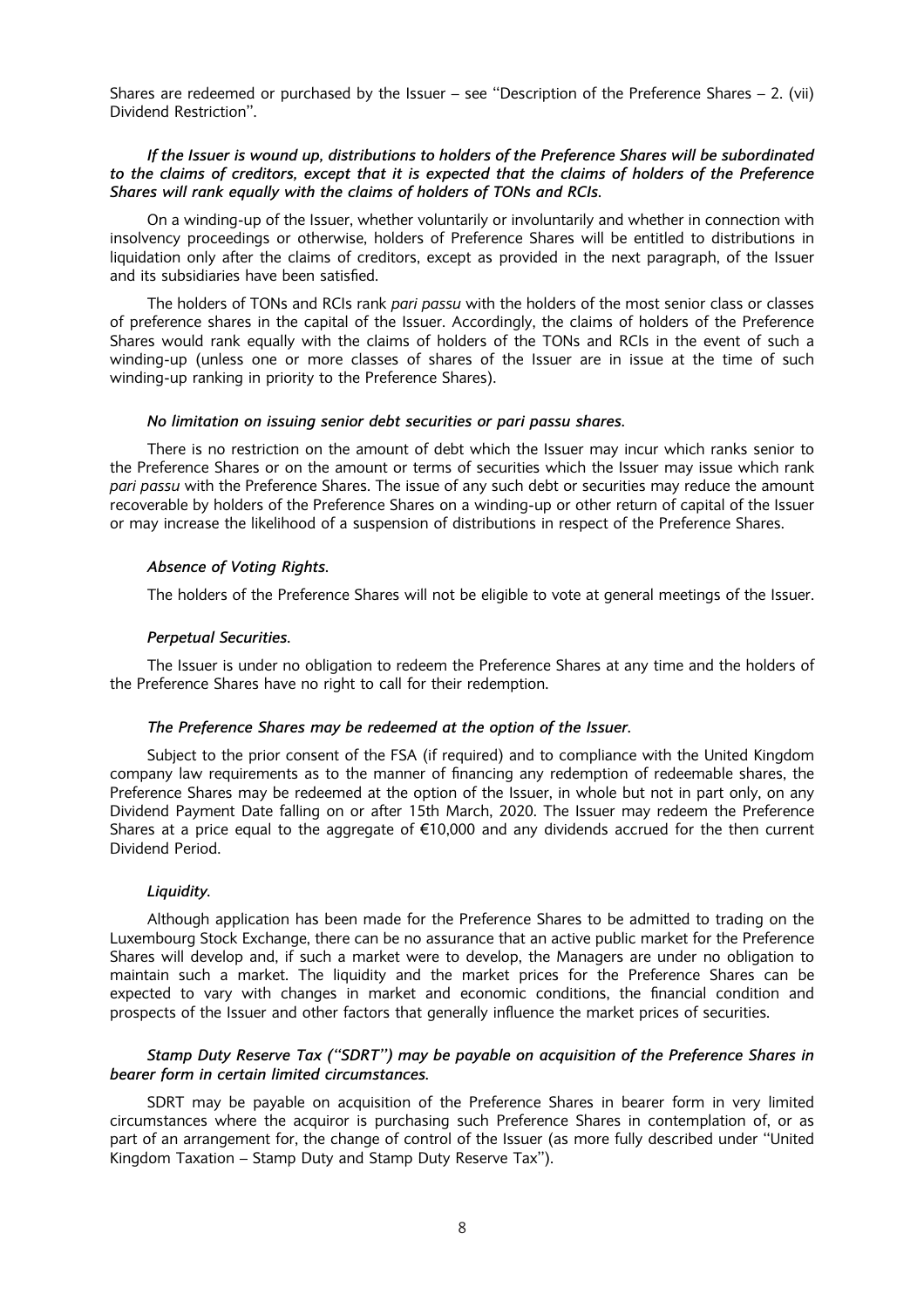## Implications of holding Preference Shares in registered form.

Bearer Preference Shares in the form of share warrants to bearer each representing one Preference Share are capable of being surrendered in exchange for Preference Shares in registered form, though such exchanges are not anticipated. Prospective investors should note that, generally, a transfer of (or agreement to transfer) Preference Shares in registered form is subject to 0.5 per cent. UK stamp duty or SDRT payable by the transferee. There should be no such stamp duty/SDRT on a transfer of or agreement to transfer Preference Shares in bearer form other than in very limited circumstances (as more fully described under ''United Kingdom Taxation – Stamp Duty and Stamp Duty Reserve Tax''). This different tax treatment may mean that Preference Shares in registered form trade separately from Preference Shares in bearer form and consequently there may be an increased risk of illiquidity in relation to any Preference Shares held in registered form.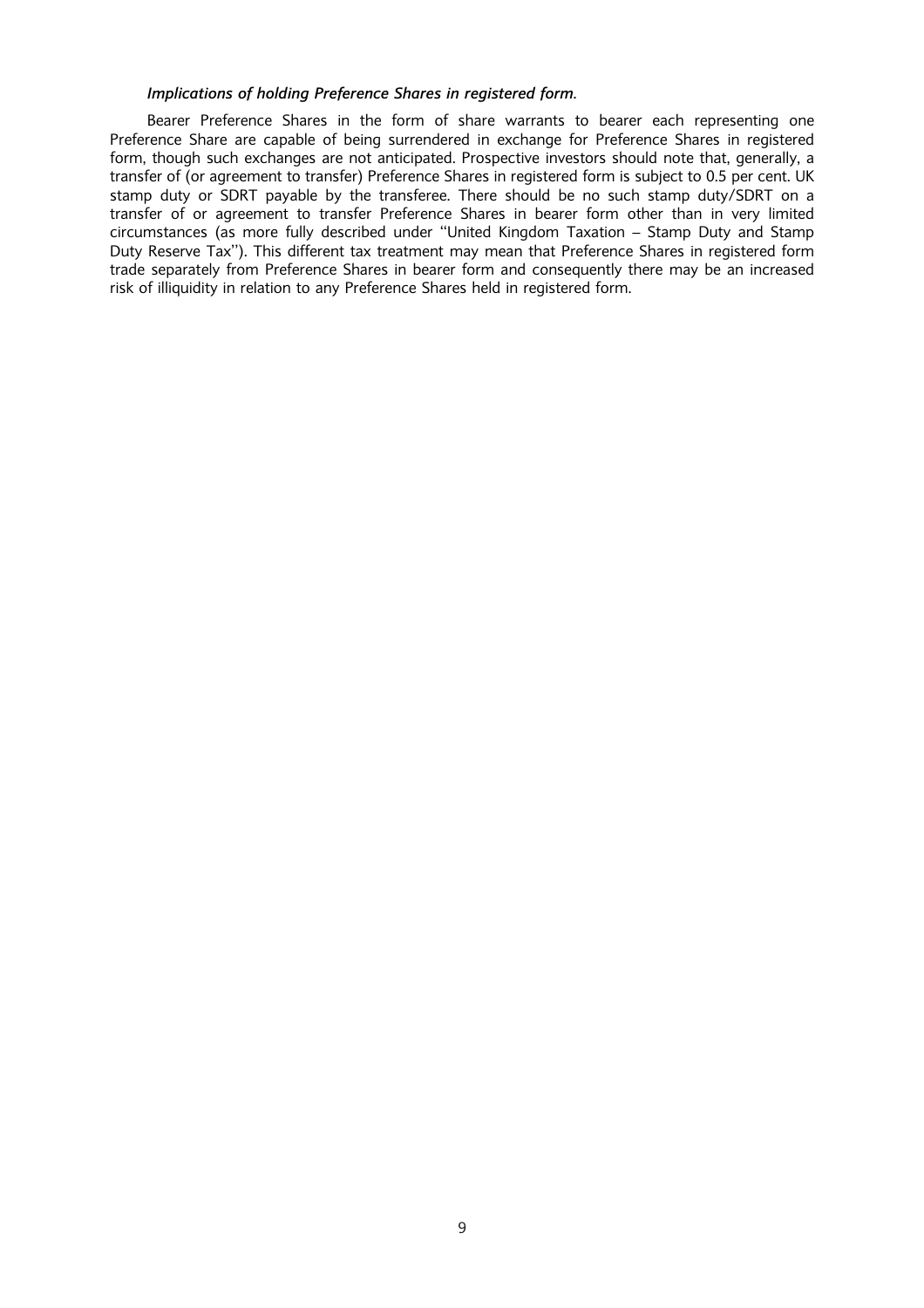## DESCRIPTION OF THE PREFERENCE SHARES

The terms of, and rights attaching to, the Preference Shares are contained in the Issuer's Articles of Association (the ''Articles'') and in a special resolution of the members of the Issuer passed on 11th March, 2005 and are as summarised below. Defined terms used below are set out in paragraph 13.

## 1. General

The Preference Shares will have a nominal value of  $\epsilon$ 100 each and will be issued fully paid for cash. The Preference Shares will rank pari passu and rateably without any preference or priority among themselves and will rank in priority to the Ordinary Shares of the Issuer. A fuller description of the ranking of the Preference Shares as regards participation in profits and on a return of capital is contained in paragraphs 2(i) and 3 below.

The Preference Shares will, following their initial issue, be represented by a share warrant to bearer, within the meaning of the Companies Act, in the form of a single global share warrant to bearer (the ''Temporary Global Preference Share''). The Temporary Global Preference Share will be deposited with The Bank of New York of One Canada Square, London E14 5AL (the ''Common Depositary'') as common depositary for the Clearing Systems. The Temporary Global Preference Share will be exchanged by the Common Depositary for definitive Preference Shares, each in the form of a share warrant to bearer representing one Preference Share with a nominal value of  $\epsilon$ 100 and a principal amount (as defined below) of  $E10,000$ , and in aggregate representing all the Preference Shares, on or after a date which is expected to be 16th May, 2005.

## 2. Dividends

- (i) Each Preference Share shall entitle the holder thereof to receive out of the profits of the Issuer available for distribution and permitted by law to be distributed a non-cumulative preferential dividend (the "Preference Dividend"), in priority to the payment of any dividend to the holders of Ordinary Shares and any other class of shares in the capital of the Issuer ranking junior to the Preference Shares as regards participation in profits of the Issuer and pari passu in such regard with the holders of any other class of shares in the capital of the Issuer, (other than any shares which may be issued by the Issuer and which by their terms rank in priority, with the consent or sanction of the holders of the Preference Shares given in accordance with the Articles, to the Preference Shares as regards participation in such profits).
- (ii) In respect of the period from (and including) 15th March, 2005 to (but excluding) 15th March, 2020 the Preference Dividend shall accrue at a rate of 4.75 per cent. per annum on the principal amount in respect of each Preference Share, which dividend will be payable, subject as provided below, annually in arrear in euro on 15th March in each year when, as and if declared by the Board. The first payment of the Preference Dividend will be made on 15th March, 2006 in respect of the period from (and including) 15th March, 2005 to (but excluding) 15th March, 2006. For the purposes of this paragraph (ii) and paragraph (iii) below, ''principal amount'' means, in relation to each Preference Share, an amount equal to  $\epsilon$ 10,000. In respect of the period from (and including) 15th March, 2005 to (but excluding) 15th March, 2020, the amount of dividend accruing in respect of any period from (and including) the most recent Dividend Payment Date (or if none, 15th March, 2005) to (but excluding) the relevant payment date (the ''Fixed Rate Calculation Period'') will be calculated on the following basis. If the Fixed Rate Calculation Period is equal to or shorter than the Dividend Period during which the Fixed Rate Calculation Period ends, the amount of dividend will be calculated on the basis of the number of days in the Fixed Rate Calculation Period divided by the number of days in the Dividend Period. If the Fixed Rate Calculation Period is longer than the Dividend Period during which the Fixed Rate Calculation Period ends, the amount of dividend will be calculated on the basis of the sum of (a) the number of days in such Fixed Rate Calculation Period falling in the Dividend Period in which the Fixed Rate Calculation Period begins divided by the number of days in such Dividend Period; and (b) the number of days in such Fixed Rate Calculation Period falling in the next Dividend Period divided by the number of days in the next Dividend Period.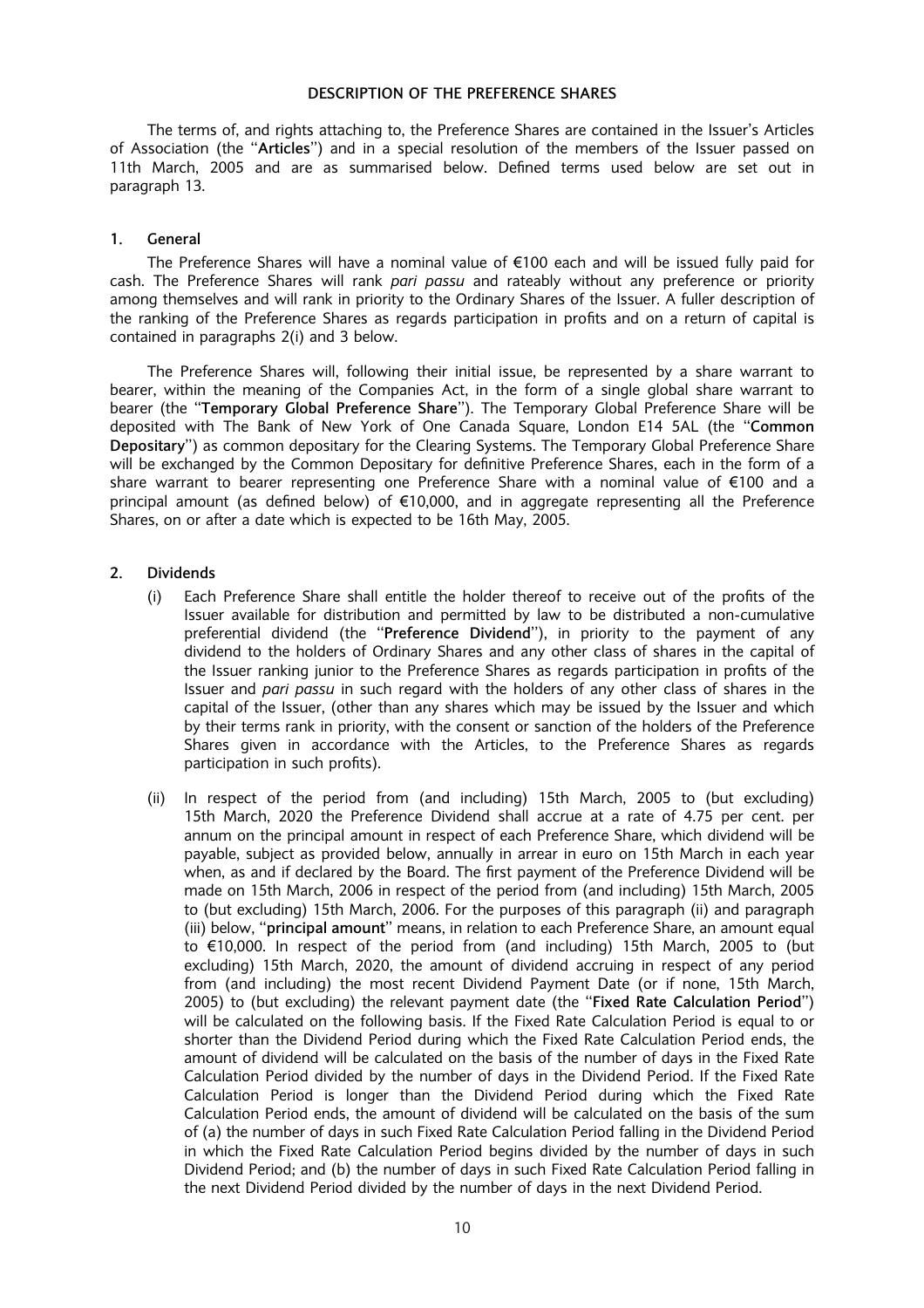- (iii) From (and including) 15th March, 2020 and thereafter the Preference Dividend shall accrue at a rate, reset quarterly, equal to the aggregate of 0.71 per cent. per annum and EURIBOR in respect of the relevant Dividend Period on the principal amount in respect of each Preference Share, which dividend will be payable in quarterly instalments in arrear in euro on, subject to adjustment in accordance with the Modified Following Business Day Convention (as defined below), 15th March, 15th June, 15th September and 15th December in each year (each, as adjusted in accordance with the Modified Following Business Day Convention, together with the payment dates specified in paragraph (ii) above, a ''Dividend Payment Date'') when, as and if declared by the Board. The amount of dividend accruing in respect of any period commencing on or after 15th March, 2020 other than a full year will be calculated on the basis of the actual number of days elapsed in the relevant period divided by 360. The "Modified Following Business Day Convention" means that if any date which is subject to adjustment in accordance with such convention would fall on a day which is not a euro business day, such date shall be postponed to the next day which is a euro business day, unless it shall thereby fall into the next calendar month, in which event such date shall be brought forward to the immediately preceding euro business day. The Issuer shall, upon determining the rate at which the Preference Dividend will accrue pursuant to this paragraph (iii), cause such rate and the amount payable in respect of the relevant Dividend Period on each Preference Share to be notified to the Principal Paying Agent, to the Clearing Systems and (for so long as the Preference Shares are listed on such exchange) to the Luxembourg Stock Exchange as soon as possible after determination of the rate, but in no event later than the fourth euro business day thereafter. In the event all of the Preference Shares are not then held in the Clearing Systems, notice of such rate and such amount shall be given to holders of the Preference Shares in accordance with paragraph 11 and the Articles.
- (iv) Subject to paragraph (v) below, the Preference Dividend for each Dividend Period shall be paid to the extent that payment can be made out of the profits of the Issuer available for distribution and permitted by law to be distributed. If a dividend is to be paid but the distributable profits of the Issuer available for distribution are insufficient (after payment in full, or the setting aside of a sum to enable the payment in full, of dividends expressed to be payable on the relevant Dividend Payment Date on any class of shares in the capital of the Issuer ranking in priority to the Preference Shares as regards participation in the profits of the Issuer, and after payment in full, or the setting aside of a sum to enable the payment in full, of all dividends expressed to be payable on a date earlier than the relevant Dividend Payment Date on any class of shares in the capital of the Issuer that ranks in priority to the Preference Shares in such regard and carries cumulative rights to dividends) to enable payment in full of dividends on the Preference Shares on any Dividend Payment Date and also (1) the payment in full of all other dividends expressed to be payable on such date on any other preference shares and any other class of shares in the capital of the Issuer ranking pari passu therewith as regards participation in profits, and (2) the payment in full, or the setting aside of a sum to enable the payment in full, of all dividends expressed to be payable before such date on any other class of shares in the capital of the Issuer that ranks pari passu with the Preference Shares in such regard and carries cumulative rights to dividends, then the Board shall (subject to paragraph (v) below) declare and pay dividends to the extent of the distributable profits on a *pro rata* basis so that (i) the aggregate amount of dividends declared on the Preference Shares and (ii) the aggregate amount of dividends declared on each other class of shares on which dividends are expressed to be payable on such date and ranking *pari passu* with the Preference Shares as regards participation in profits and (iii) the aggregate amount of dividends paid or set aside for payment on such date on each other class of shares ranking pari passu with the Preference Shares in such regard and carrying cumulative rights to dividends, on which dividends were expressed to be payable before such date, will bear to each other the same ratio as the full amounts of dividends (1) expressed to be payable in aggregate on the Preference Shares on such date, (2) expressed to be payable in aggregate on each such other pari passu ranking class of shares on which dividends are expressed to be payable on such date and (3) paid or provided for in aggregate on each such other pari passu ranking class of shares carrying cumulative rights to dividends in respect of dividends expressed to be payable before such date, bear to each other.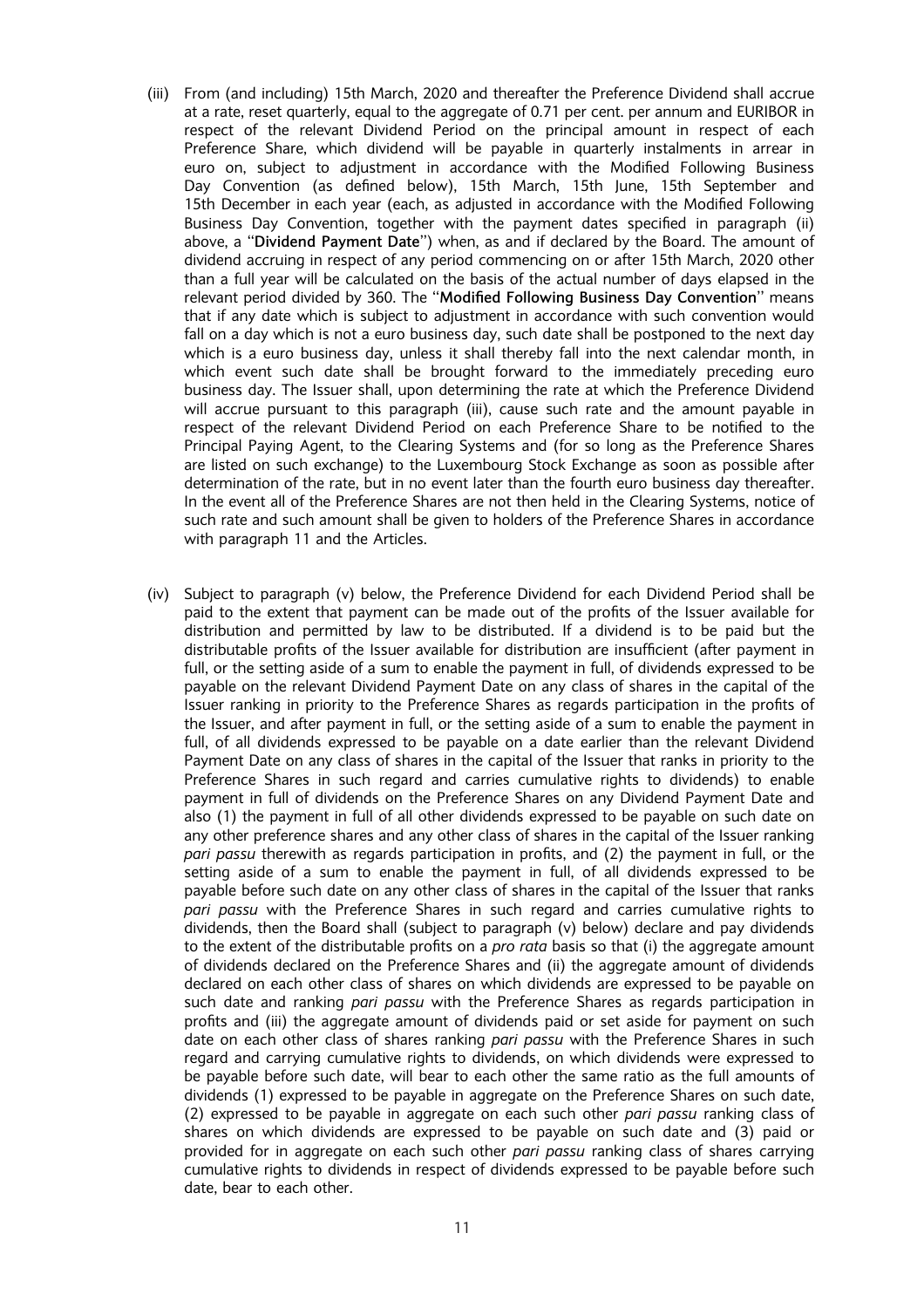- (v) Notwithstanding paragraph (iv) above, if on or prior to any Dividend Payment Date the Board determines in its absolute discretion that the Preference Dividend which would otherwise be declared and payable on a Dividend Payment Date (the ''Relevant Dividend'') should not be paid, or should be paid only in part, then the Relevant Dividend shall in accordance with such determination either not be declared and payable at all or only be declared and payable in part.
- (vi) If a dividend on the Preference Shares is not paid, or is paid only in part, pursuant to subparagraph (iv) or (v) above, the holders of the Preference Shares shall have no claim in respect of such non-payment or non-payment in part, as applicable. The Issuer shall have no obligation to pay the Preference Dividend accrued for the relevant Dividend Period or to pay interest thereon, whether or not Preference Dividends are declared for any future Dividend Period.
- (vii) If any dividend on the Preference Shares is not declared and paid in full on a Dividend Payment Date (the ''Relevant Dividend Payment Date'') (or is declared but not paid in full nor a sum set aside to provide for its payment in full), the Dividend Restriction shall apply. The ''Dividend Restriction'' means that neither the Issuer nor the Holding Company may (a) declare or pay a dividend (other than payment by the Holding Company of a final dividend declared by its shareholders prior to the Relevant Dividend Payment Date, or a dividend paid by the Issuer to the Holding Company or to another wholly-owned Subsidiary) on any of their respective ordinary shares, other preference shares or other share capital or (b) redeem, purchase, reduce or otherwise acquire any of their respective share capital, other than shares of the Issuer held by the Holding Company or a wholly-owned Subsidiary (or set aside any sum or establish any sinking fund for the redemption, purchase or other acquisition thereof), until the earlier of (1) the date on which the Issuer next declares and pays (or sets aside a sum to provide for payment of) in full a Preference Dividend and (2) the date on or by which all of the Preference Shares are either redeemed in full or purchased by or for the account of the Issuer, in each case in accordance with the Articles and the terms of the Preference Shares.
- (viii) Any dividend unclaimed after a period of 12 years from the date when it became due for payment shall be forfeited and shall revert to the Issuer and the payment by the Board of any unclaimed dividend or other sum payable on or in respect of a share into a separate account shall not constitute the Issuer a trustee in respect of it.
- (ix) No dividend or other moneys payable on or in respect of the Preference Shares shall bear interest as against the Issuer.

## 3. Capital

On a winding-up or other return of capital (other than a redemption or purchase by the Issuer of any of its issued shares, or a reduction of share capital, permitted by the Articles and under applicable law), the assets of the Issuer available to shareholders shall be applied in priority to any payment to the holders of Ordinary Shares and any other class of shares in the capital of the Issuer then in issue ranking junior to the Preference Shares on such a return of capital and pari passu on such a return of capital with the holders of any other class of shares in the capital of the Issuer then in issue (other than any class of shares in the capital of the Issuer then in issue ranking in priority, with the consent or sanction of the holders of the Preference Shares given in accordance with the Articles, to the Preference Shares on a winding-up or other such return of capital), in payment to the holders of the Preference Shares of an amount per Preference Share equal to the aggregate of:

- (i) an amount equal to dividends accrued thereon for the then current Dividend Period to the date of the commencement of the winding-up or other such return of capital; and
- (ii) an amount equal to  $\epsilon$ 10,000 per Preference Share.

After payment of the full amount of the liquidating distributions to which they are entitled, the holders of the Preference Shares will have no right or claim to any of the remaining assets of the Issuer and will not be entitled to any further participation in such return of capital. In the event of the sale of all or substantially all of the assets of the Issuer, the distribution to the shareholders of the Issuer of all or substantially all of the consideration for such sale, unless such consideration (apart from assumption of liabilities) or the net proceeds thereof consists entirely of cash, will not be deemed to be a return of capital in respect of the winding-up of the Issuer.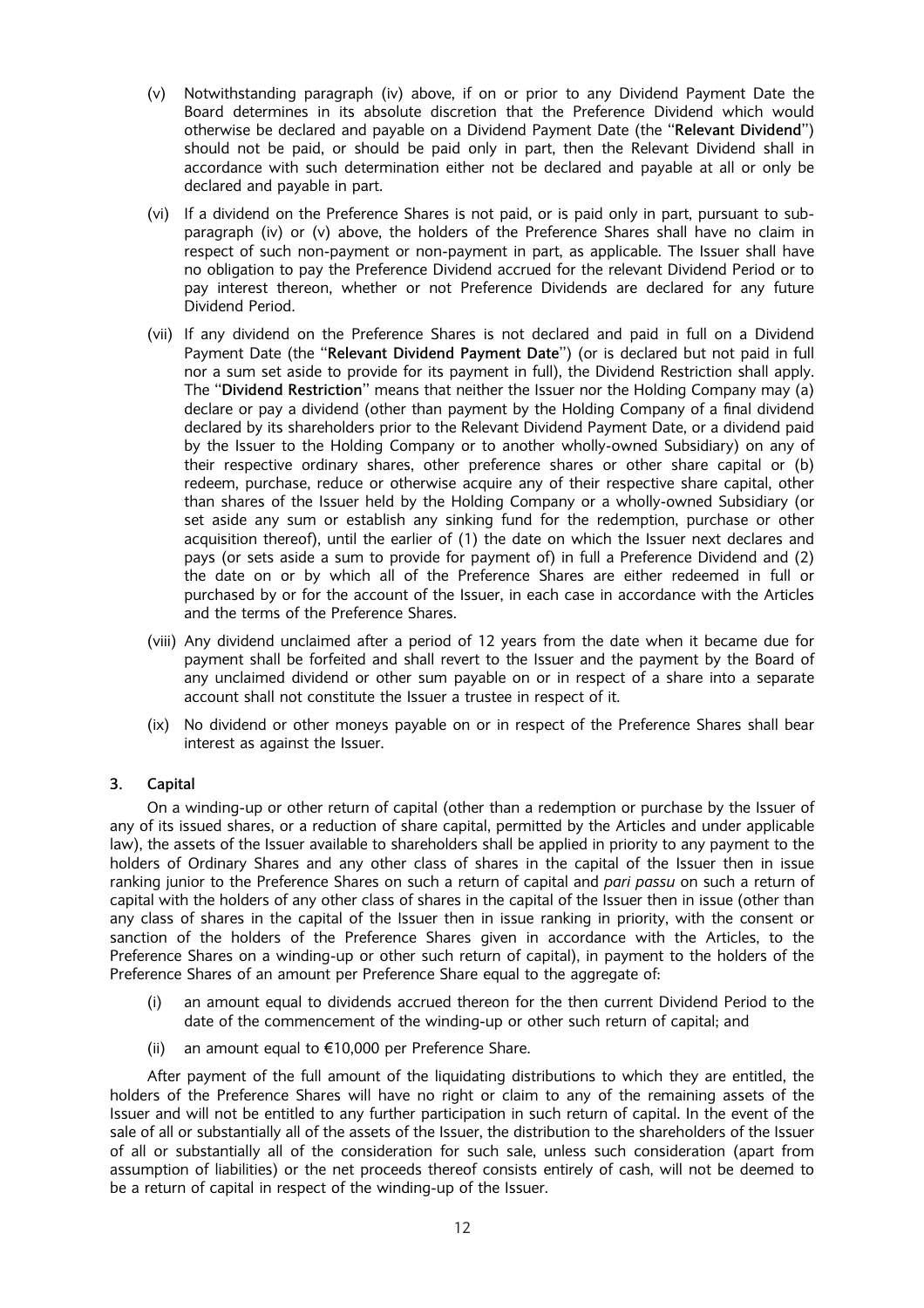## 4. Redemption

The Issuer may, subject to the Companies Act, to the Articles and to the prior consent of the FSA (if required), upon not less than 30 nor more than 60 days' notice, redeem the Preference Shares in whole, but not only part, on 15th March, 2020 and on any Dividend Payment Date thereafter. Redemption will be effected in the manner provided in the Articles. There shall be paid on each Preference Share so redeemed the aggregate of:

- (i) an amount equal to  $\epsilon$ 10,000; and
- (ii) the dividend accrued thereon for the then current Dividend Period to the date fixed for redemption.

In the event that payment of the redemption price in respect of any Preference Share is improperly withheld or refused, the dividend on such Preference Share shall continue to accrue, at the then applicable rate, from the date fixed for redemption to the date of payment of such redemption price. If the due date for payment of any amount of redemption moneys is not a euro business day, then payment of such amount will be made on the next succeeding euro business day, without any interest or payment in respect of such delay.

## 5. Purchases

The Issuer may at any time purchase, or cause to be purchased for its account, all or any of the Preference Shares, subject to the provisions of the Companies Act, the Articles and the applicable rules of any stock exchange or exchanges on which any of its shares are listed from time to time, at any price. The Issuer shall not be required to select the shares to be purchased rateably or in any other particular manner as between the holders of Preference Shares or as between them and the holders of shares of any other class or in accordance with the rights as to dividends or capital conferred by any class of shares. No purchase of Preference Shares will be made by or on behalf of the Issuer without the prior consent of the FSA (if required).

#### 6. Form and Transfer

Title to Preference Shares represented by a share warrant to bearer will pass by delivery of the relevant bearer share warrants. Title to Preference Shares in registered form will pass by transfer and registration on the register for the Preference Shares.

The bearer of any share warrant for the Preference Shares and the persons (if any) in whose names Preference Shares are for the time being registered, shall (to the fullest extent permitted by applicable law) be deemed to be, and shall be treated as, the holders and absolute owners of the relevant Preference Shares for the purpose of receiving payment in respect thereof and for all other purposes (notwithstanding any notice of ownership or writing thereon or any notice of previous loss or theft thereof or any trust or other interest therein), whether or not any payment in respect of the Preference Shares shall be overdue.

Each exchange or registration of transfer of Preference Shares in registered form will, subject to and in accordance with the Articles, be effected by entry on the register for the Preference Shares kept by the Issuer's registrar at its office in the United Kingdom. No fee shall be charged on the registration of any instrument of transfer or other instrument relating to or affecting the title to the Preference Shares, but the person requesting such registration will be required to pay any related taxes, stamp duties or other governmental charges.

Upon presentation to the Issuer's registrar at its office in the United Kingdom, a share warrant to bearer may be exchanged for the relevant Preference Shares in registered form, in which event the holder of the share warrant to bearer will be registered as a holder of the Preference Shares in the register of members of the Issuer and will receive a certificate made out in such holder's name. The exchange of Preference Shares represented by a share warrant to bearer for Preference Shares in registered form will also be subject to applicable UK tax laws and regulations in effect at the time of the exchange. No exchange will be made unless any resulting taxes, stamp duties or other governmental charges have been paid to the Issuer. Preference Shares in registered form will not be exchangeable, in whole or in part, for Preference Shares represented by a share warrant to bearer.

## 7. Payments

Payments in respect of any amount payable by way of dividend or on redemption in respect of the Preference Shares in bearer form will be made against presentation and, where applicable on redemption, surrender of the relevant share warrant to bearer at the specified office of the Principal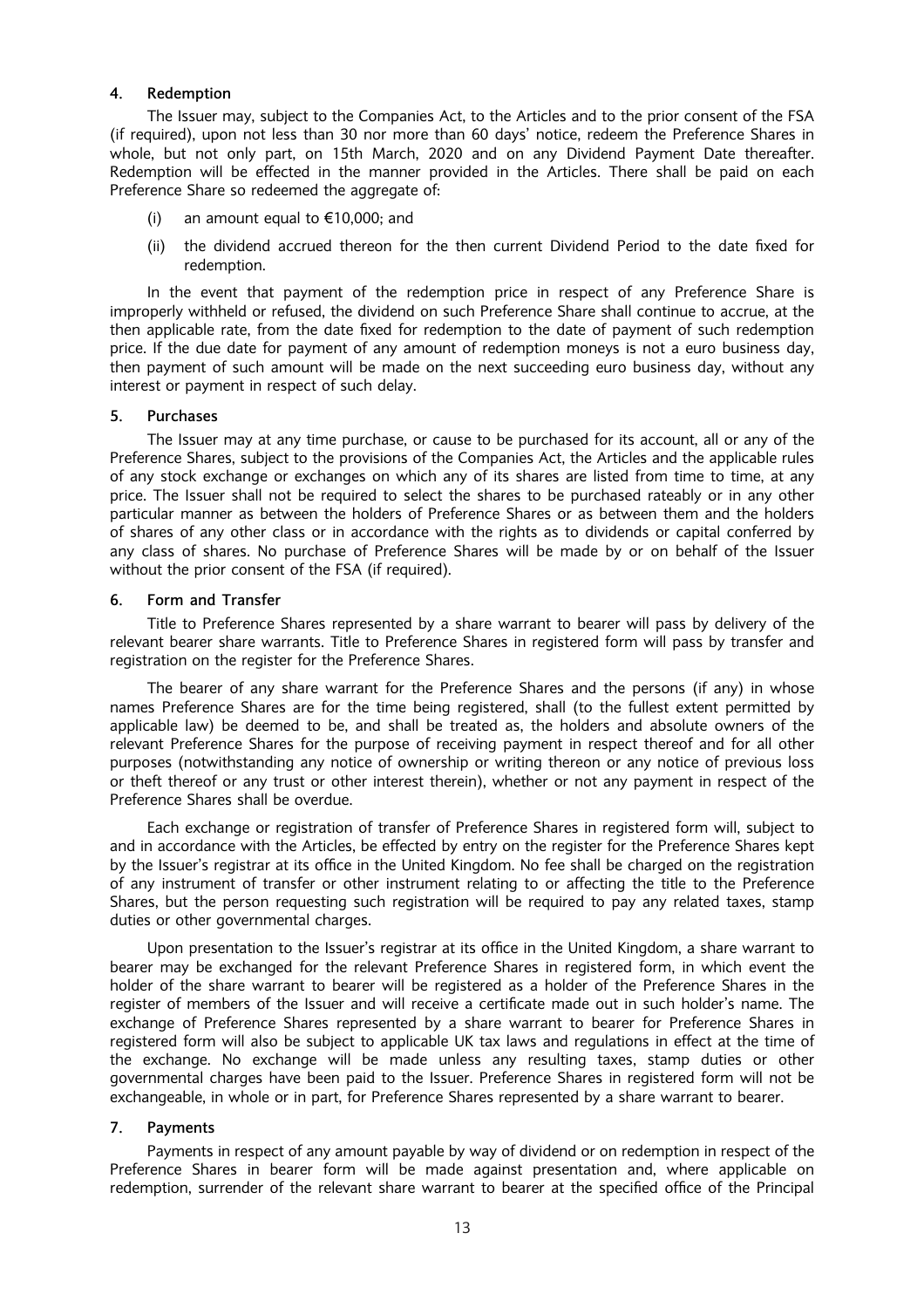Paying Agent or the Paying Agent. Each such payment will be made, at the option of the payee, by a euro cheque drawn on, or by transfer to a euro account maintained by the payee with, a branch of a bank in London.

In the case of payments in respect of Preference Shares in bearer form represented by a share warrant, if the due date for payment or any later date upon which the share warrant is presented for payment is not a Payment Business Day, then the holder shall not be entitled to payment at such place of the amount due until the next following Payment Business Day and shall not be entitled to further interest or other payment in respect of such delay.

Payments in respect of any amount payable by way of dividend or on redemption in respect of the Preference Shares in registered form will be made by cheque or warrant sent by post to the registered address of the holder, or in the case of joint holders, to any one of them, or, upon request of the holder or joint holders not later than the date specified for such purpose in the notice of redemption, by bank transfer to a euro account maintained by the holder, details of which are notified by the holder in writing to the Issuer.

A record of each payment made on a share warrant to bearer will be made on or in relation to such share warrant to bearer by the Principal Paying Agent or the Paying Agent to which the share warrant to bearer is presented for the purposes of making such payment and such record shall be prima facie evidence that the payment in question has been made.

Payments in respect of amounts payable by way of dividend and on redemption on the Preference Shares will be subject in all cases to any applicable fiscal or other laws and other regulations.

## 8. Voting

The holders of Preference Shares shall not be entitled to receive notice of, or to attend or vote at, any general meeting of the Issuer.

## 9. Variations of Rights and Further Issues

- (i) Save with the sanction of a special resolution passed at a separate general meeting of the holders of Preference Shares then in issue or with the consent in writing of the holders of three-fourths of the issued Preference Shares, the Board shall not authorise or create, or increase the amount of, any shares of any class, or any security convertible into shares of any class, ranking as regards participation in the profits or assets of the Issuer (other than on a redemption or purchase by the Issuer of any such share, or a reduction of share capital, permitted by the Articles and under applicable law) in priority to the Preference Shares. Any such separate general meeting shall be convened and conducted in all respects as nearly as possible in the same way as an extraordinary general meeting of the Issuer and rights to be given notice thereof and to attend and vote thereat shall be as provided in the Articles. The quorum at any such meeting shall be persons holding or representing by proxy at least onethird of the issued Preference Shares then in issue but so that if at any adjourned meeting a quorum as so defined is not present, any two holders of the Preference Shares present in person or by proxy shall be a quorum. In relation to any such special resolution, on a show of hands every such holder who is present in person or by proxy shall have one vote and on a poll every such member who is present in person or by proxy shall have one vote in respect of each Preference Share held by him.
- (ii) The Issuer shall be entitled at any time and from time to time and without any consent or sanction of the holders of the Preference Shares to create and/or issue further preference or other share capital ranking as regards participation in the profits and assets of the Issuer pari passu with or junior to the Preference Shares. Such creation and/or issue shall be deemed not to alter, vary, affect, modify or abrogate any of the rights attaching to the Preference Shares and for the avoidance of doubt such rights shall not be deemed to be varied by the alteration of any of the provisions, other than an alteration which would result in any such shares ranking as regards participation in the profits or assets of the Issuer in priority to the Preference Shares, set out in the Articles in respect of any such unissued shares. Any further series of shares ranking, as regards participation in profits or assets of the Issuer, pari passu with or junior to the Preference Shares may, without their creation or issue being deemed to vary the special rights attaching to the Preference Shares, either carry identical rights in all respects with the Preference Shares (except as regards the date from which such shares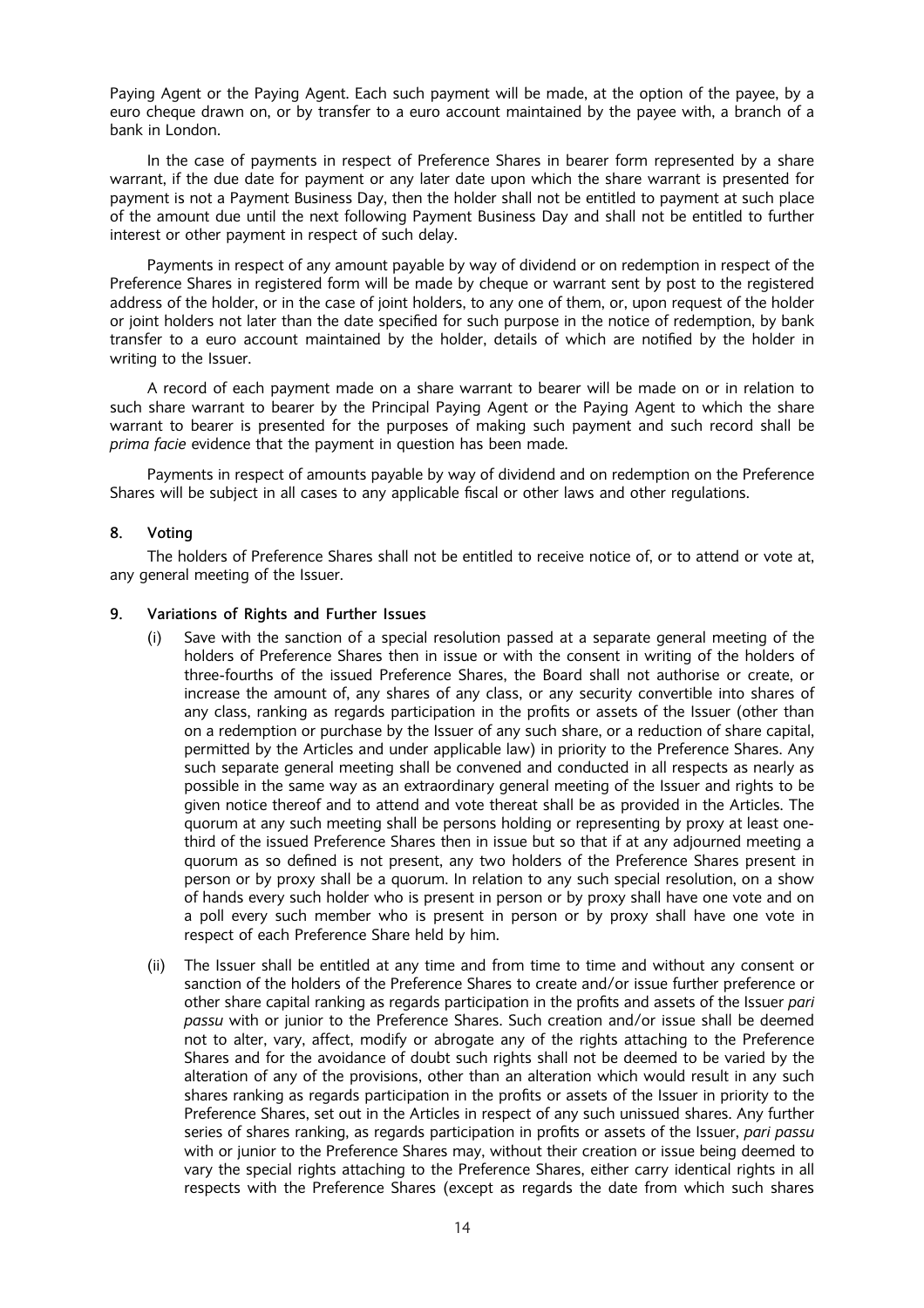rank for dividend) or carry rights differing therefrom in any respect including, but without prejudice to the foregoing, in that:

- (a) the rate and/or basis of calculating dividends may differ and the dividend may be cumulative or non-cumulative;
- (b) such shares may rank for dividends as from such date as may be provided by the terms of issue thereof and the dates for payment of dividend may differ;
- (c) such shares may be denominated in any currency or, if permitted by law, any basket of currencies;
- (d) a premium may be payable on return of capital or there may be no such premium;
- (e) such shares may be redeemable at the option of the Issuer or may be non-redeemable;
- (f) different or no restrictions may apply in the event a dividend is not paid on such shares on a scheduled dividend payment date therefor; and
- (g) such shares may be convertible into Ordinary Shares or any other class of shares ranking as regards participation in the profits and assets of the Issuer pari passu with or junior to the Preference Shares,

in each case on such terms and conditions as may be prescribed by the terms of issue thereof.

#### 10. Principal Paying Agent and Paying Agent

The Bank of New York, London branch, will act as the initial Principal Paying Agent for the Preference Shares and The Bank of New York, Luxembourg branch will act as the initial Paying Agent for the Preference Shares.

The Issuer reserves the right at any time to vary or terminate the appointment of the Principal Paying Agent and any Paying Agent and to appoint additional or other Paying Agents provided that it will at all times maintain (a) a Paying Agent having a specified office outside the United Kingdom and (b) for so long as the Preference Shares are listed on the Luxembourg Stock Exchange and such is required by the rules of that Stock Exchange, a Paying Agent having a specified office in Luxembourg. Notice of any such termination or appointment and of any change in the specified offices of the Paying Agents will be given to Preference Shareholders in accordance with paragraph 11 below.

## 11. Notices

Further to the provisions for giving notices to members contained in the Articles, notices to holders of Preference Shares represented by one or more share warrants to bearer will be valid if published in a leading daily newspaper in London (which is expected to be the Financial Times) and (so long as the Preference Shares are listed on the Luxembourg Stock Exchange and the rules of that Stock Exchange so require) in a leading newspaper having general circulation in Luxembourg (which is expected to be the Luxemburger Wort) or, if such publication shall not be practicable, in an English language newspaper of general circulation in Europe. In addition, while the Preference Shares are represented by the Temporary Global Preference Share held by the Common Depositary for the Clearing Systems, notices to holders of Preference Shares will be published in accordance with the operating procedures of the Clearing Systems. Any such notice shall be deemed to have been given on the date of such publication or, if published more than once or on different dates, on the first date on which publication is made.

## 12. Governing Law

The creation and issue of the Preference Shares and the rights attached to them are governed by, and shall be construed in accordance with, English Law.

#### 13. Additional Definitions

"Articles" means the Articles of Association of the Issuer, as in effect from time to time.

"Board" means the board of directors of the Issuer, and includes any sub-committee thereof or person or persons to whom the Board has delegated authority in accordance with the Articles.

"Clearing Systems" means, initially, Euroclear Bank S.A./N.V. as operator of the Euroclear System and Clearstream Banking, société anonyme, and includes any other appropriate international clearing system approved by the Issuer through which from time to time the Preference Shares may be traded.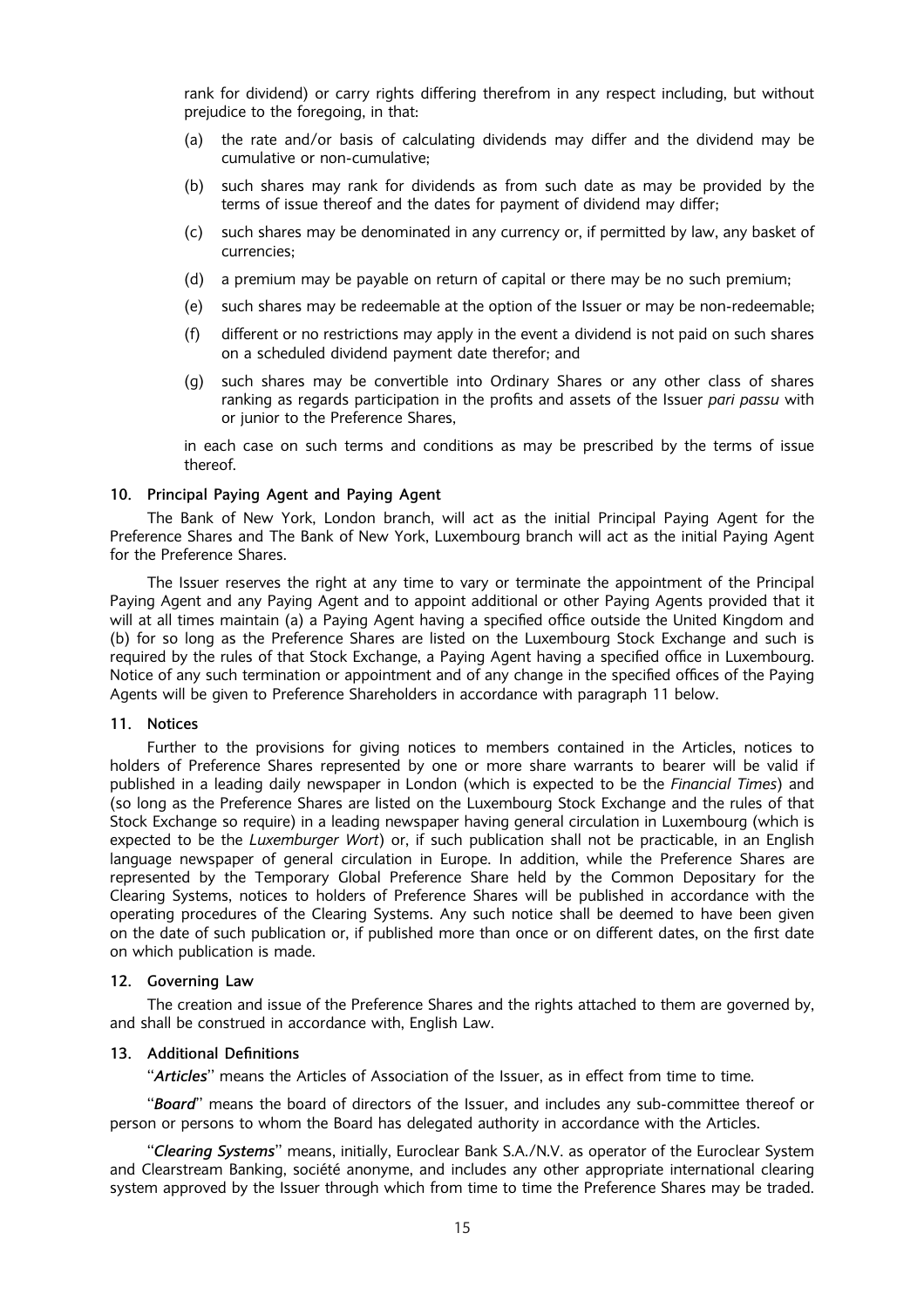"Common Depositary" means The Bank of New York, London branch as common depositary for the Clearing Systems and includes its successor(s).

"Companies Act" means the Companies Act 1985.

"Dividend Determination Date" means in relation to each Dividend Period commencing on or after 15th March, 2020 the second TARGET Business Day prior to the commencement of such Dividend Period.

"Dividend Payment Date" means has the meaning set out in paragraph 2(iii) above.

"Dividend Period" means the period from and including a Dividend Payment Date (or the Issue Date) to but not including the next succeeding Dividend Payment Date.

"Dividend Restriction" has the meaning set out in paragraph 2(vii) above.

"EURIBOR" means, in relation to a Dividend Period, the offered rate for three month deposits in euro as at 11.00 a.m. Brussels time on the related Dividend Determination Date appearing on the display designated as page 248 on the Telerate Service (or such other page or service as may replace it for the purpose of displaying such information) as determined by the Issuer.

"euro business day" means a day (other than a Saturday or Sunday) on which (1) banks in London are open for business (2) foreign exchange dealings may be conducted in euro and (3) the Trans-European Automated Real Time Gross Settlement (''TARGET'') system (or any successor thereto determined by the Issuer) is operating.

"Fixed Rate Calculation Period" has the meaning set out in paragraph 2(ii) above.

"FSA" means the Financial Services Authority and, if any successor governmental authority succeeds to the bank regulatory functions of the Financial Services Authority in the United Kingdom, such successor governmental authority; provided, however, that if the Issuer becomes domiciled in a jurisdiction other than the United Kingdom, then each reference herein to the Financial Services Authority shall be deemed instead to refer to the governmental authority having primary regulatory authority with respect to the Issuer's capital adequacy in such other jurisdiction.

"Holding Company" means Barclays PLC.

"Issuer" means Barclays Bank PLC.

"Issue Date" means 15th March, 2005, the date on which the Preference Shares are first issued.

"Modified Following Business Day Convention" has the meaning set out in paragraph 2(iii) above.

"Ordinary Shares" means ordinary shares in the capital of the Issuer.

"Paying Agent" means the Principal Paying Agent or any Paying Agent appointed from time to time by the Issuer in respect of the Preference Shares.

"Payment Business Day" means a day (other than a Saturday or Sunday) on which commercial banks are open for business in London and, in the case of a presentation or surrender of a Preference Share, in the place of the specified office of the relevant Paying Agent to whom the same is presented or surrendered and, in the case of payment by transfer to a euro account, a day on which the TARGET system is operating.

''Preference Dividend'' has the meaning set out in paragraph 2(i) above.

"principal amount" has the meaning set out in paragraph 2(ii) above.

"Relevant Dividend" has the meaning set out in paragraph  $2(v)$  above.

"Relevant Dividend Payment Date" has the meaning set out in paragraph 2(vii) above.

"Subsidiary" means each subsidiary for the time being of the Holding Company within the meaning of Section 736 of the Companies Act 1985.

"subsidiary" and "holding company" have the meanings given to them under Section 736 of the Companies Act 1985.

"TARGET Business Day" means a day on which the TARGET system is operating.

"Temporary Global Preference Share" means a single global share warrant to bearer representing all the Preference Shares.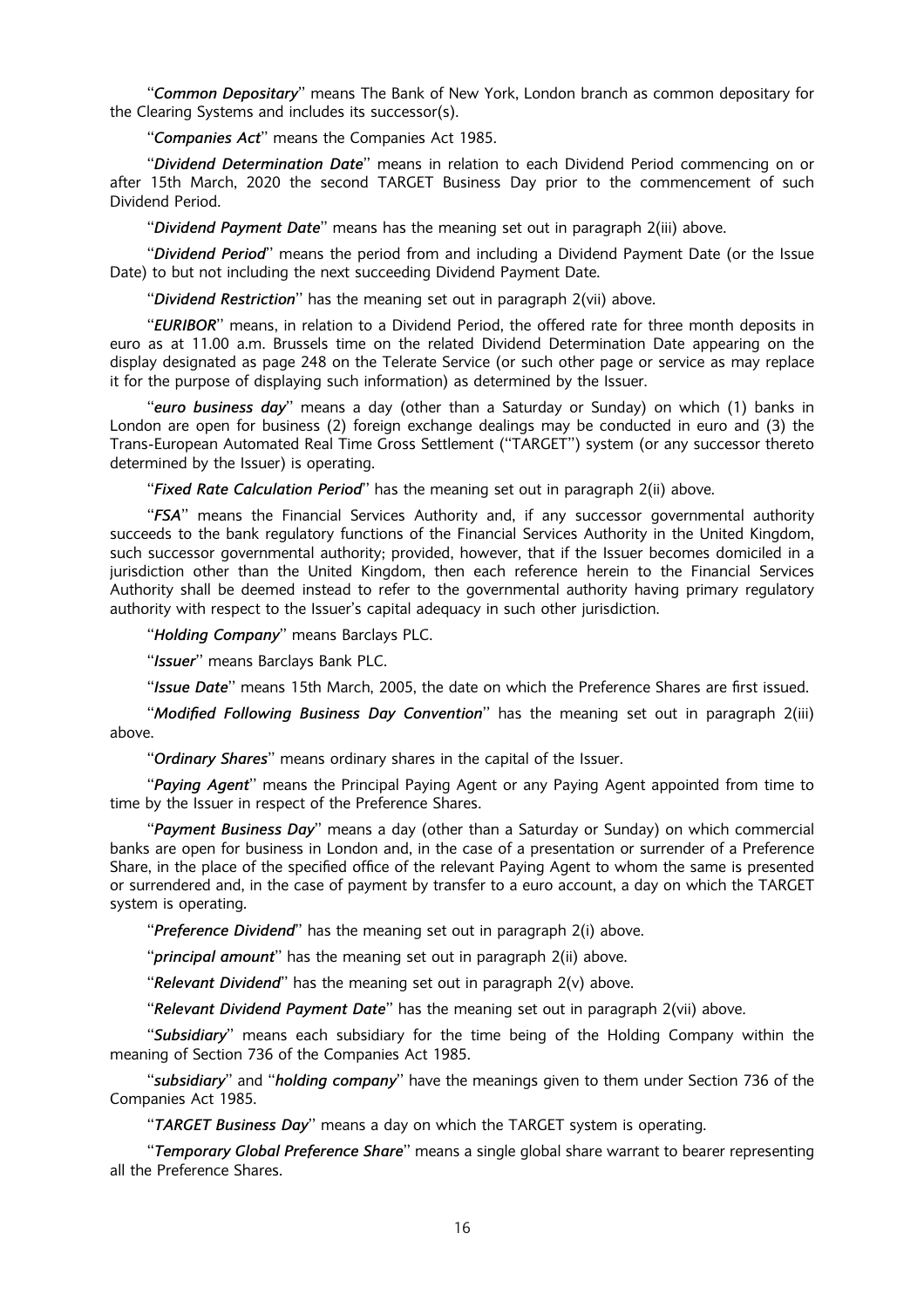## USE OF PROCEEDS

The net proceeds of the issue of the Offering are estimated to amount to  $\epsilon$ 1,371,902,000 and will be used for the development and expansion of the business of the Issuer and its subsidiaries and further to strengthen the capital base of the Issuer.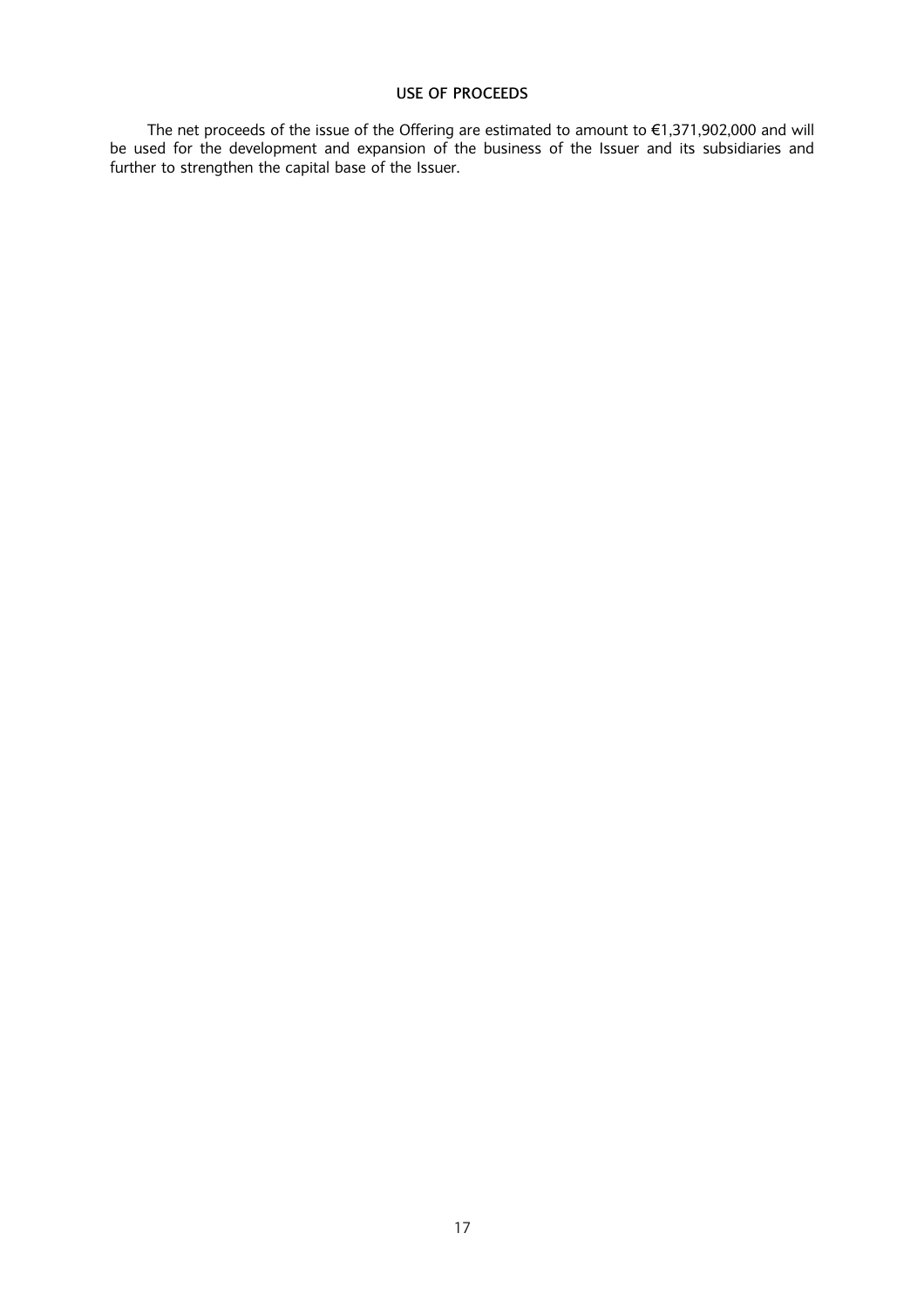## THE ISSUER AND THE GROUP

#### Business

The Issuer is a public limited company registered in England and Wales under number 1026167. The liability of the members of the Issuer is limited. It has its registered and head office at 54 Lombard Street, London EC3P 3AH. The Issuer was incorporated on 7th August, 1925 under the Colonial Bank Act 1925 and on 4th October, 1971 was registered as a company limited by shares under the Companies Acts 1948 to 1967. Pursuant to The Barclays Bank Act 1984, on 1st January, 1985, the Issuer was re-registered as a public limited company and its name was changed from ''Barclays Bank International Limited'' to ''Barclays Bank PLC''.

The Issuer and its subsidiary undertakings (taken together, the "Group") is a major global financial services provider engaged in retail and commercial banking, credit cards, investment banking, wealth management and investment management services. The Group also operates in many other countries around the world. The whole of the issued ordinary share capital of the Issuer is beneficially owned by Barclays PLC, which is the ultimate holding company of the Group and one of the largest financial services companies in the world by market capitalisation.

The short term unsecured obligations of the Issuer are rated A-1+ by S&P, P-1 by Moody's and F1+ by Fitch Ratings Limited and the long term obligations of the Issuer are rated AA by S&P, Aa1 by Moody's and AA+ by Fitch Ratings Limited.

As at 31st December, 2004, the Group had total assets of £522,253 million (2003: £443,373 million), total net loans and advances of £330,077 million (2003: £288,743 million), total deposits of £328,742 million (2003: £278,960 million) and equity shareholders' funds of £17,581 million (2003: £16,485 million). The profit before taxation of the Group in respect of the year ended 31st December, 2004 was £4,612 million (2003: £3,845 million) after charging net provisions for bad and doubtful debts of £1,091 million (2003: £1,347 million). The financial information in this paragraph is extracted from the audited consolidated accounts of the Group for the year ended 31st December, 2004.

#### Results Announcement

The following are extracts from the 2004 Annual Report of Barclays PLC and its subsidiaries (including the Issuer):

Barclays had a record year in 2004, demonstrating the strength and flexibility of its strategy. A combination of good returns from prior investment and the continued strong pace of investment during 2004 means that we are in good shape to deliver profitable growth in the future.

Profit before tax increased by 20%. Our return on equity was 19%. Asset quality remained strong. We maintained our strong capital position, with a Tier one capital ratio of 7.6%. We increased the dividend 17%.

The task of every generation of leadership is to take performance to the next level and that is what we are determined to do. I want the new era of leadership, building on the profound transformation of the last years, to be characterised by growth. Looking back at it, growth was what 2004 was all about.

Our financial performance is built on a clear and simple understanding of what Barclays exists to do: we move, lend, invest and protect money, for customers and clients of all kinds. By doing this we achieve our overall business purpose: this is to help our customers and clients achieve their goals. We hope thereby to create value for them and earn their loyalty. If we do this well we will deliver consistently good returns to shareholders.

Our business model is that of a universal bank comprising businesses that create additional value for shareholders beyond the sum of the parts by virtue of the synergies inherent in the business mix.

We have a global perspective in developing our business. We are seeking to produce a blend of earnings drawn from our businesses in the UK and from high growth global product businesses and selected retail and commercial banking businesses outside the UK.

You can see our approach at work in how we performed during 2004. We saw earnings surge in businesses with strong overseas exposure such as Barclays Capital and Barclays Global Investors, and in the Private Clients and International businesses.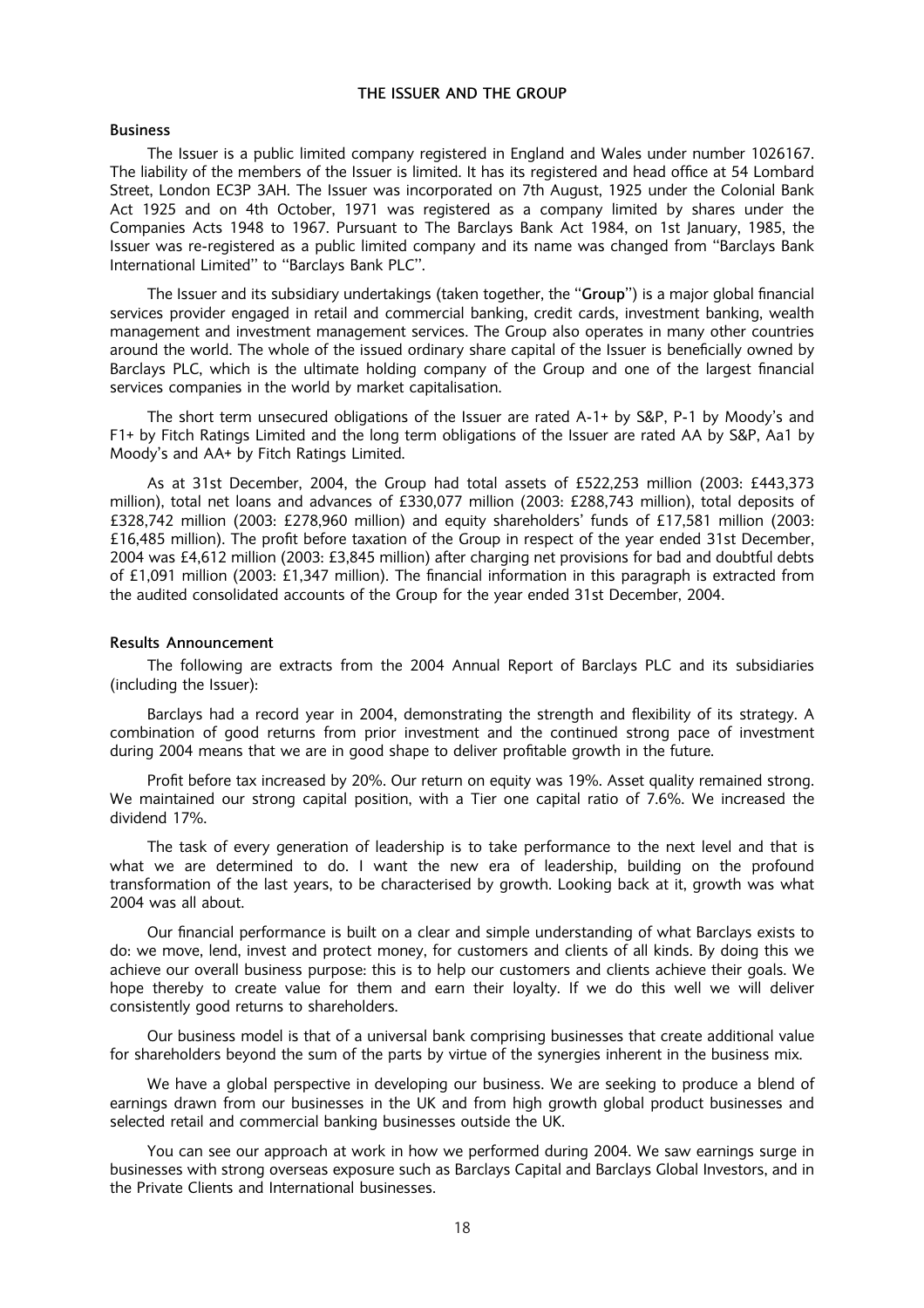You can also see it in our strategic decisions during the year. We acquired Juniper Financial Corporation to create a US arm for our international credit card strategy; and we are in negotiations to acquire a controlling stake in Absa, one of the leading banks in the Republic of South Africa.

Our efforts in 2004 were directed at advancing our four strategic priorities. These are: building the best bank in the UK; growing our global product business (credit cards, investment banking, institutional money management and wealth management); extending our presence in selected retail and commercial banking markets outside the UK (Spain and Africa are good examples of this); and creating operational excellence. At the heart of all four priorities is our commitment to strengthen franchise health, by which we mean our relationships with customers and clients, the engagement of our colleagues, and our contribution to the communities in which we live and work.

We formed UK Banking, which is run by Roger Davis, a year ago by combining Business Banking with most of what was then Personal Financial Services. In UK Banking we saw the strong profit growth generated by UK Business Banking somewhat diluted by broadly flat earnings in the UK Retail Banking business. Although it is clear that we must lift our performance in UK Retail Banking, the headline profit figure here masks better underlying performance year on year. We have been investing heavily in frontline people, in infrastructure, and in branch-based technology. We are looking for these investments to bear fruit during 2005. The best fruit, of course, will be rising customer satisfaction among retail customers driving further growth in business flows.

All our global product businesses delivered good results. Partly this is the consequence of very strong organic performance — I am referring here in particular to Barclays Capital and Barclays Global Investors where the results were sparkling. In Private Clients, the sharp lift in profits was attributable to acquisitions made in 2003 as well as to good organic performance.

It gives me considerable satisfaction to be able to report another record year at Barclays Capital, which is run by Bob Diamond. Investors look for consistency and sustainability: the compound annual growth rate in economic profit at Barclays Capital over the last three years has been 26%. The record achievement of 2004 was in an environment where corporate issuance volumes in the US and Europe were down, where interest rates were rising, and where volatility, on which investment banks generally thrive, was quite low.

At Barclays Global Investors, chaired by Bob Diamond, profit before tax has more than quadrupled in the last three years; this speaks of satisfied clients. Our investment track record in Barclays Global Investors, across all asset classes and durations, singles us out as a harbour of dependability in a very turbulent sea. You can see this in the net new asset flow, which amounted to \$118bn during the year. Financial performance has partly been driven by successful innovation: we have continued to see very substantial demand for exchange traded funds — which we call iShares — which are the fastest growing new fund complex in US history. We now have around \$130bn assets in iShares as part of total assets under management of \$1.36 trillion.

Profit growth at Barclaycard, which is run by Gary Hoffman, was more muted this year, partly because the interest rate environment was tougher and partly because we continued to invest heavily in growing our customer base in the UK and in developing Barclaycard International. The UK regulatory and consumer environment continues to be challenging. The international business performed well in core markets — Spain and Germany — and the Juniper acquisition in the United States, although small, is strategically significant.

Private Clients — our wealth management business — staged a strong recovery in 2004. The acquisition of Gerrard (completed at the end of 2003) has given a boost to the business, as has Charles Schwab Europe, which we acquired at the beginning of 2003. From 1st January, 2005, Bob Diamond took on responsibility for our Private Client businesses. I look to Private Clients to be one of our growth engines for the future.

International Retail and Commercial Banking, which is run by David Roberts, delivered good growth during the year. The strong performance was broadly based, but was driven primarily by progress in our businesses in the Iberian peninsula, Africa, the Middle East and our joint venture in the Caribbean. The Spanish business is doing well; we are pleased with our acquisition of Banco Zaragozano and the merging of our two businesses in Spain is stimulating strong new business flows. For example, lending is up 13% and Openplan mortgage balances are up 63%.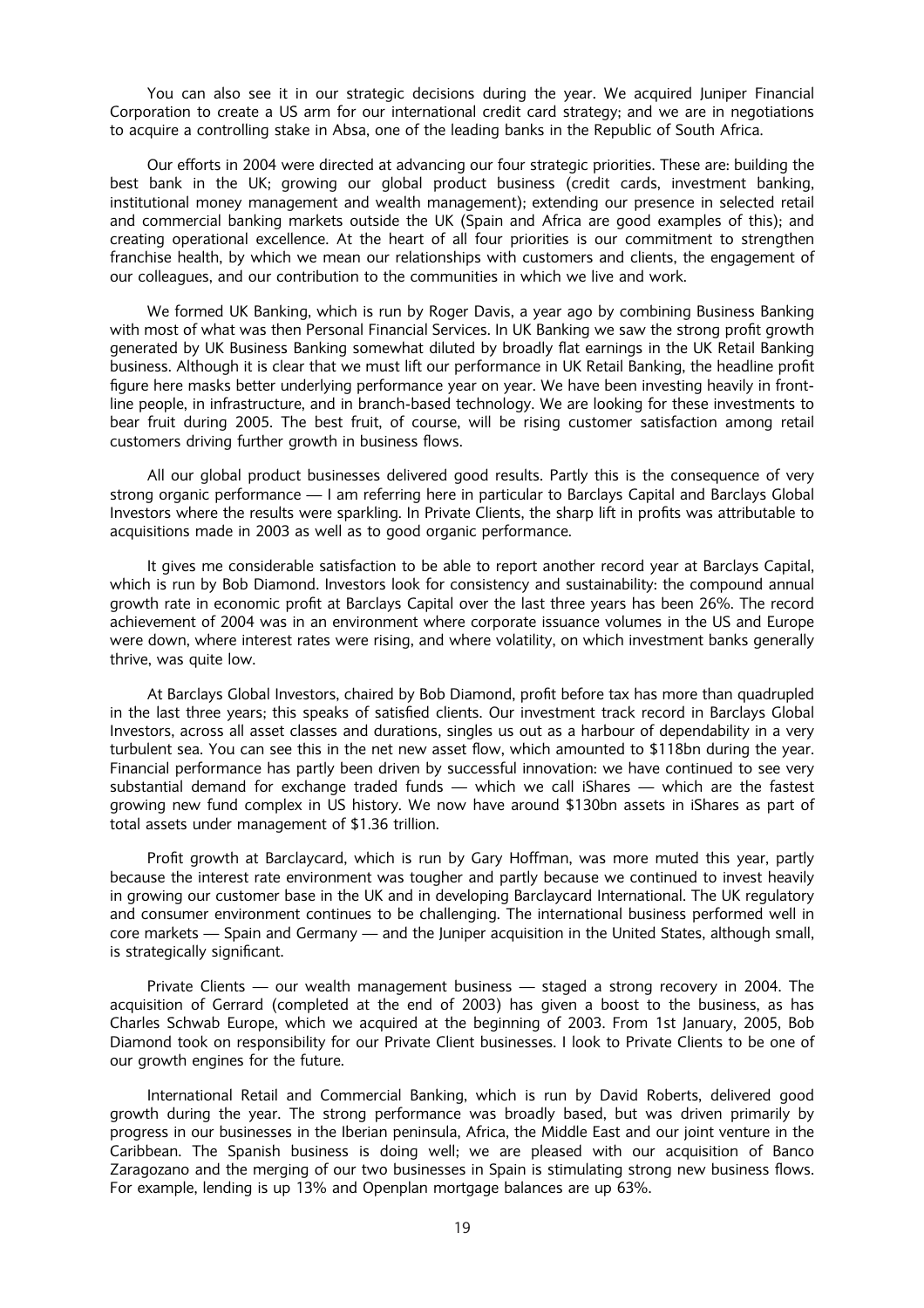The fourth component of our Group Strategy is operational excellence. We regard strong franchise health with customers, employees and communities as a proxy for future growth. So we attach great importance to this strategic priority.

In 2004, we received widespread recognition for our policies in a range of areas, including financial inclusion, community involvement, staff pensions, outsourcing, partnership with our trade union partner, Amicus, and disability. This recognition is important because it demonstrates that we take seriously the issues that concern our customers, our employees, and society at large and that we are taking positive action.

The outlook for 2005 is good as a result of balance sheet growth and investments made in 2004. We are targeting double digit income growth and will continue to invest in the organic development of the business. We intend that cost growth should be broadly in line with income growth and we will manage costs carefully in response to actual income through the year. Asset quality is strong, and the risk dials are stable. But we must acknowledge that 2004 was a very benign year for provisions where we benefited from a charge lower than it would be reasonable to expect in 2005. Overall, we take nothing for granted, but 2005 should be a year in which we can move forward confidently.

We are in business to help our customers achieve their goals. Our ability to earn our customers' loyalty, to win more of their business, and our success in recruiting new customers, depends entirely on the quality of our people. We have great people in Barclays and my thanks go to all of them, throughout the world, who have coped well with continuing change and with the demands placed upon them. That Barclays delivered the best year in its long history in 2004 is, more than anything else, a tribute to them.

#### Other Developments

As announced on 23rd September, 2004, Barclays is in discussion with Absa Group Limited (''Absa''), a leading South African bank, in connection with a possible partial offer for a majority stake in Absa. A due diligence exercise has been completed and Barclays has submitted applications to the South African regulators to approve the possible transaction. It is not known how long the approval process will take. The discussions may or may not lead to an offer being made.

On 20th January, 2005, Barclays announced that it had made an offer to acquire the wealth business of ING Securities Bank (France), consisting of ING Ferri and ING Private Banking, subject to consultation with employee representative bodies and finalising terms.

On 3rd February, 2005, Barclays announced its plans to consolidate its core general insurance business from two suppliers to one and that discussions are well advanced with Norwich Union to provide services across the home, motor and travel insurance portfolio. Barclays also announced that it has agreed in principle to purchase 90% of Gresham Insurance from Legal & General. Barclays currently owns the remaining 10%. At the same time negotiations are underway for the sale of Gresham Insurance to Norwich Union.

On 4th February, 2005, Barclays announced it had signed an agreement with ForeningsSparbanken (also known as Swedbank) to form a joint venture to provide credit cards in the Nordic market, subject to confirmatory due diligence and regulatory approvals.

On 17th February, 2005, BSkyB and Barclaycard signed an agreement to launch a Sky-branded credit card which will be fully integrated with interactive television.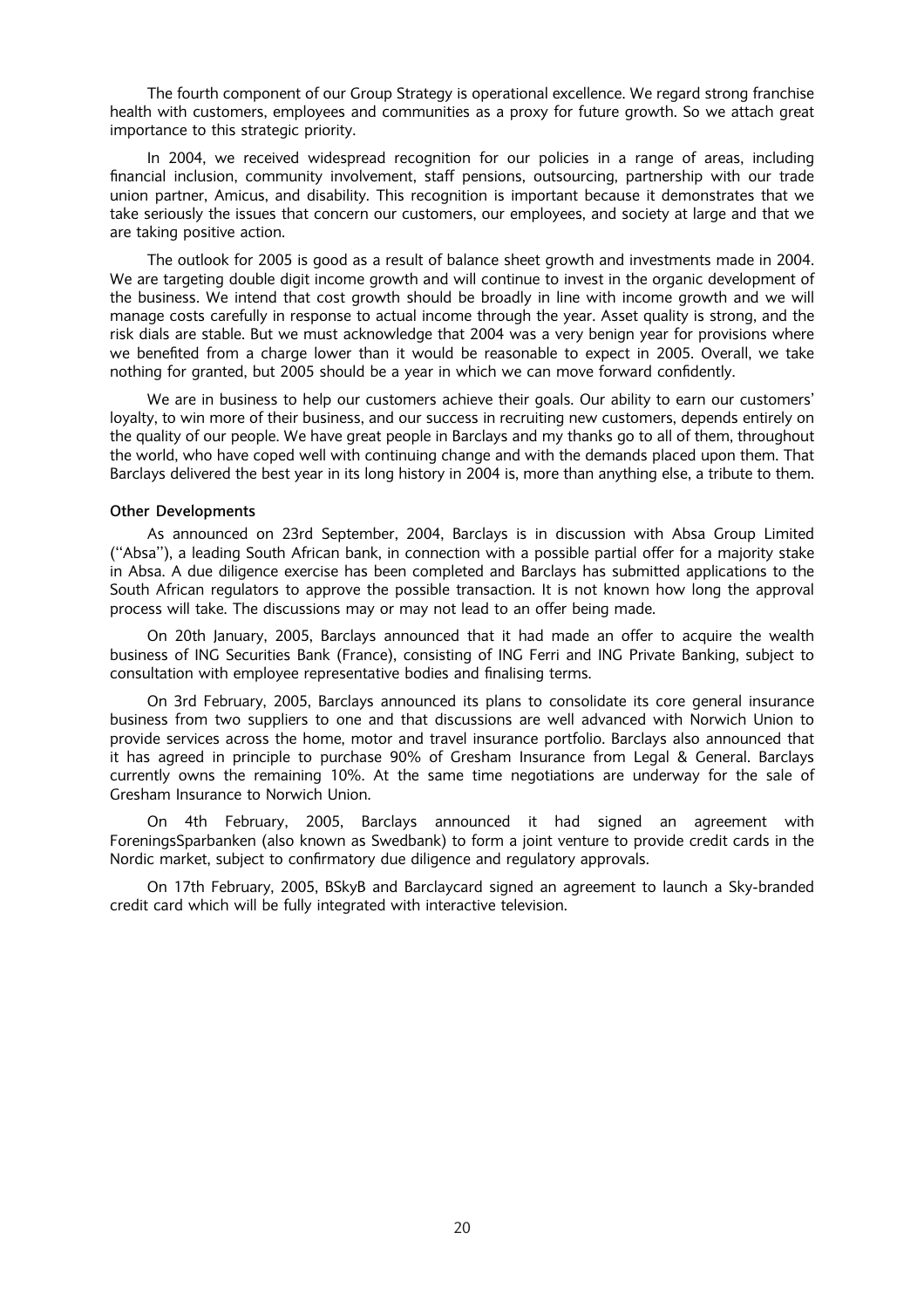## Capitalisation and Indebtedness

The following table sets out the authorised and issued share capital of the Issuer and the Group's shareholders' funds, indebtedness and contingent liabilities as at 31st December, 2004, and as adjusted to reflect the issue of the Preference Shares:

|                                                                                                                                                                                                                                                                                                                                                             | As at 31st<br>December,<br>2004               | Adjusted<br>for the<br>issue of<br>the<br>Preference<br><b>Shares</b> |
|-------------------------------------------------------------------------------------------------------------------------------------------------------------------------------------------------------------------------------------------------------------------------------------------------------------------------------------------------------------|-----------------------------------------------|-----------------------------------------------------------------------|
|                                                                                                                                                                                                                                                                                                                                                             | '000                                          | '000                                                                  |
| Share capital of the Issuer<br>Authorised ordinary share capital – shares of £1 each<br>Authorised preference share capital – shares of U.S.\$0.01 each<br>Authorised preference share capital – shares of €100 each<br>Authorised preference share capital – shares of $£1$ each <sup>1</sup><br>Ordinary shares – issued and fully paid shares of £1 each | 3,000,000<br>150,000<br>400<br>1<br>2,309,361 | 3,000,000<br>150,000<br>400<br>1<br>2,309,361                         |
| Preference shares – issued and fully paid shares of U.S.\$0.01 each<br>Preference shares – issued and fully paid shares of €100 each<br>Preference shares – issued and fully paid shares of £1 each <sup>1</sup>                                                                                                                                            | 100<br>1                                      | 240                                                                   |
|                                                                                                                                                                                                                                                                                                                                                             | £ million                                     | £ million                                                             |
| Group shareholders' funds                                                                                                                                                                                                                                                                                                                                   | 2,316<br>6,531<br>24<br>9,400                 | 2,326<br>7,500<br>24<br>9,400                                         |
| Total shareholders' funds – equity and non-equity                                                                                                                                                                                                                                                                                                           | 18,271                                        | 19,250                                                                |
| Group indebtedness<br>Loan capital<br>Dated loan capital – convertible to preference shares $3$                                                                                                                                                                                                                                                             | 6,149<br>15<br>6,113<br>67,806                | 6,149<br>15<br>6,113<br>67,806                                        |
|                                                                                                                                                                                                                                                                                                                                                             | 80,083                                        | 80,083                                                                |
|                                                                                                                                                                                                                                                                                                                                                             | 98,354                                        | 99,333                                                                |
| Group contingent liabilities<br>Guarantees and assets pledged as collateral security                                                                                                                                                                                                                                                                        | 303<br>30,011<br>8,245                        | 303<br>30,011<br>8,245                                                |

Notes:

1 On 31st December, 2004, the Issuer issued 1,000 preference shares of £1 each to Barclays PLC.

2 See pages 22 to 24.

3 See pages 22 to 24.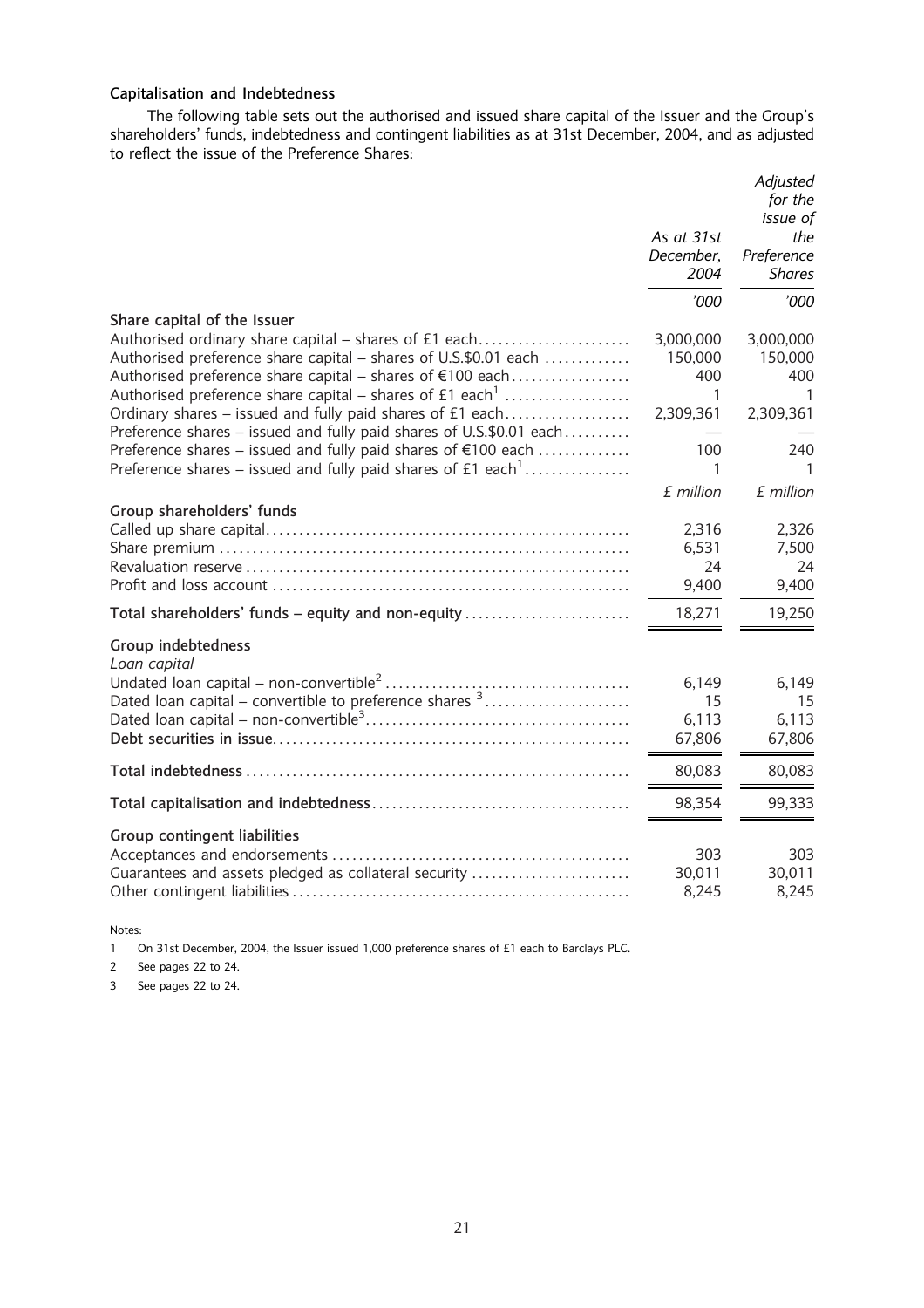## Undated loan capital at 31st December, 2004 (Notes a and b)

## £ million

| The Issuer:                                                                                            |            |
|--------------------------------------------------------------------------------------------------------|------------|
| 6% Callable Perpetual Core Tier One Notes (Notes e and r)                                              | 400        |
| 6.86% Callable Perpetual Core Tier One Notes (U.S.\$1,000m) (Notes e and r)                            | 520        |
| 8.55% Step-up Callable Perpetual Reserve Capital Instruments (U.S.\$1,250m) (Notes e                   |            |
|                                                                                                        | 646        |
| 7.375% Step-up Callable Perpetual Reserve Capital Instruments (U.S.\$750m) (Notes e                    |            |
|                                                                                                        | 386        |
| 7.50% Step-up Callable Perpetual Reserve Capital Instruments (€850m) (Notes e and t)                   | 595        |
| Junior Undated Floating Rate Notes (U.S.\$121m) (Notes c and g)                                        | 63         |
| Undated Floating Rate Primary Capital Notes Series 1 (U.S.\$358m) (Notes d and g)                      | 186        |
| Undated Floating Rate Primary Capital Notes Series 2 (U.S.\$442m) (Notes d and q)                      | 230        |
| Undated Floating Rate Primary Capital Notes Series 3 (Notes d and g)                                   | 145        |
| 9.875% Undated Subordinated Notes (Notes d and u)                                                      | 300        |
|                                                                                                        | 180        |
| 9% Permanent Interest Bearing Capital Bonds (Note d)                                                   | 100        |
| 7.125% Undated Subordinated Notes (Notes d and w)                                                      | 525        |
| 6.875% Undated Subordinated Notes (Notes d and x)<br>6.375% Undated Subordinated Notes (Notes d and y) | 650<br>465 |
| 6.125% Undated Subordinated Notes (Notes d and z)                                                      | 550        |
| 6.5% Undated Subordinated Notes (FRF 1,000m) (Notes d and i)                                           | 108        |
| 5.03% Reverse Dual Currency Undated Subordinated Loan (¥8,000m) (Notes d and j)                        | 40         |
| 5% Reverse Dual Currency Undated Subordinated Loan (¥12,000m) (Notes d and j)                          | 60         |
|                                                                                                        |            |
|                                                                                                        | 6,149      |

## Dated loan capital at 31st December, 2004 (Notes a, b and f)

## £ million

| The Issuer:                                                                      |     |
|----------------------------------------------------------------------------------|-----|
| Floating Rate Subordinated Notes 2005 (€115m) (Note g)                           | 81  |
| Floating Rate Subordinated Notes 2005 (€300m) (Note g)                           | 212 |
| Floating Rate Unsecured Capital Loan Stock 2006 (Note g)                         | 3   |
|                                                                                  | 208 |
| Subordinated Fixed to CMS-Linked Notes 2009 (€31m) (Note g)                      | 22  |
|                                                                                  | 25  |
| Floating Rate Subordinated Step-up Callable Notes 2011 (U.S.\$100m) (Note q)     | 52  |
| Floating Rate Subordinated Step-up Callable Notes 2011 (U.S.\$125m) (Note g)     | 65  |
| Floating Rate Subordinated Notes 2011 (U.S.\$400m) (Note g)                      | 208 |
|                                                                                  | 708 |
|                                                                                  | 169 |
| Fixed/Floating Rate Subordinated Notes 2011 (¥5,000m) (Note k)                   | 25  |
|                                                                                  | 300 |
| Callable Subordinated Floating Rate Notes 2012 (Note g)                          | 44  |
| Step-up Callable Floating Rate Subordinated Bonds 2012 (Note g)                  | 148 |
| Callable Subordinated Floating Rate Notes 2012 (U.S.\$150m) (Note g)             | 78  |
| Floating Rate Subordinated Notes 2012 (U.S.\$100m) (Note g)                      | 52  |
| Capped Floating Rate Subordinated Notes 2012 (U.S.\$100m) (Note g)               | 52  |
| Floating Rate Subordinated Notes 2013 (U.S.\$1,000m) (Notes g and p)             | 551 |
|                                                                                  | 78  |
|                                                                                  | 531 |
| 5.5% Subordinated Notes 2013 (DM 500m) (Note I)                                  | 181 |
| Floating Rate Subordinated Step-up Callable Notes 2013 (¥5,500m) (Notes g and q) | 30  |
| Floating Rate Subordinated Notes 2013 (AU\$ 150m) (Note h)                       | 61  |
| 5.93% Subordinated Notes 2013 (AU\$ 100m) (Note o)                               | 40  |
|                                                                                  | 117 |
| Floating Rate Subordinated Notes 2018 (€40m) (Note g)                            | 28  |
| Floating Rate Subordinated Notes 2019 (€50m) (Note g)                            | 36  |
| Callable Fixed/Floating Rate Subordinated Notes 2019 (€1,000m) (Note m)          | 708 |
|                                                                                  |     |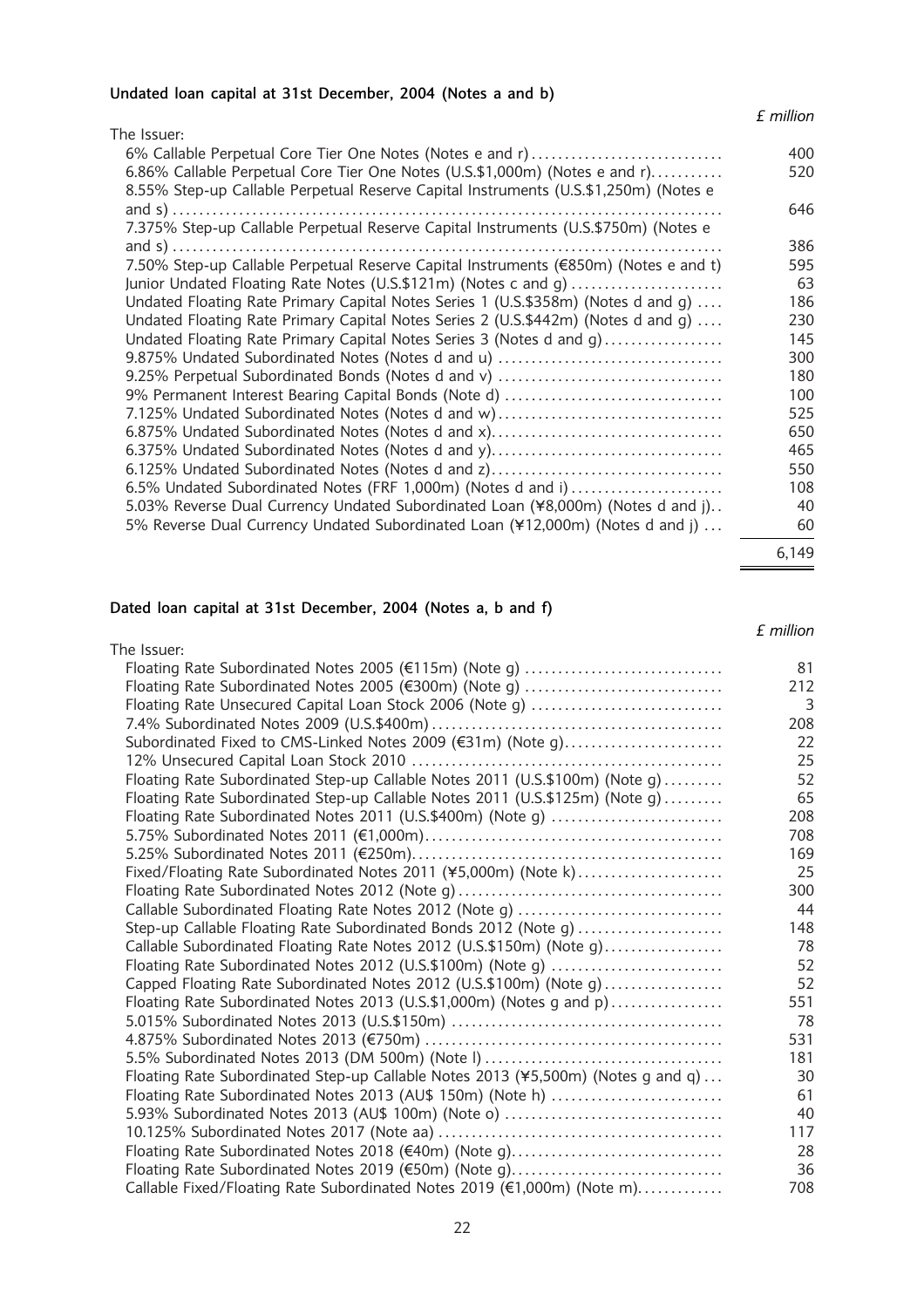|                                                                                 | £ million |
|---------------------------------------------------------------------------------|-----------|
|                                                                                 | 254       |
| Subordinated Floating Rate Notes 2021 (€100m) (Note g)                          | 71        |
| Subordinated Floating Rate Notes 2022 (€50m) (Note g)                           | 36        |
| Subordinated Floating Rate Notes 2023 (€50m) (Note g)                           | 36        |
|                                                                                 | 600       |
| 5.4% Reverse Dual Currency Subordinated Loan 2027 (¥15,000m) (Note n)           | 75        |
|                                                                                 | 50        |
| Subordinated Floating Rate Notes 2040 (€100m) (Note g)                          | 71        |
| Barclays Bank SA, Spain ("Barclays Spain"):                                     |           |
| Subordinated Floating Rate Capital Notes 2007 (€60m) (Note g)                   | 42        |
| Subordinated Floating Rate Capital Notes 2009 (€42m) (Note g)                   | 30        |
| Subordinated Floating Rate Capital Notes 2011 (€50m) (Note g)                   | 35        |
| Barclays Bank of Botswana Limited ("BBB"):                                      |           |
| Subordinated Unsecured Floating Rate Capital Notes 2014 (BWP 100m) (Note ab)    | 12        |
| Barclays Bank Zambia PLC ("Barclays Zambia"):                                   |           |
| Subordinated Unsecured Floating Rate Capital Notes 2015 (ZMK 30,000m) (Note ac) | 3         |
|                                                                                 | 6.128     |

#### Notes:

- (a) These figures take no account of liabilities between members of the Group. All loan capital is unsecured and unguaranteed. The majority of loan capital is prepayable at the option of the Issuer, BBB or Barclays Zambia, as appropriate, subject to, in the case of the Issuer, any necessary prior approval of the Financial Services Authority, in the case of BBB, the prior approval of the Bank of Botswana and, in the case of Barclays Zambia, the prior approval of the Bank of Zambia. The loan capital of Barclays Spain is not prepayable.
- (b) Loan capital in foreign currencies is expressed in sterling at the exchange rates per £1 prevailing on 30th December, 2004 being: U.S.\$1.9213; €1.4134 (the euro legacy currencies of French francs and Deutschmarks having been first converted to euro at the official respective legacy currency to euro exchange rate); Yen 199.2095; AU\$ 2.4744; BWP 8.2345; ZMK 9,045.8062.
- (c) These Notes (the ''Junior Notes'') rank behind the claims against the Issuer of depositors and other unsecured unsubordinated creditors and holders of dated loan capital.
- (d) These Notes and Loans (the ''Undated Notes and Loans'') rank behind the claims against the Issuer of the holders of the Junior **Notes**
- (e) The Tier One Notes (the "TONs") and the Reserve Capital Instruments (the "RCIs") rank pari passu with each other and behind the claims against the Issuer of the holders of the Undated Notes and Loans.
- (f) The dated loan capital of the Issuer, Barclays Spain, BBB and Barclays Zambia has been issued on the basis that the claims thereunder are subordinated to the respective claims of their depositors and other unsecured unsubordinated creditors.
- (g) These Notes bear interest at rates fixed periodically in advance based on London or European interbank rates.
- (h) These Notes bear interest at rates fixed periodically in advance based on Sydney bill of exchange rates.
- (i) These Notes bear a fixed rate of interest until 2009. After that date, in the event that the Notes are not redeemed, the Notes will bear interest at rates fixed periodically in advance based on European interbank rates.
- (j) These Loans bear a fixed rate of interest until 2028 based on a U.S. dollar principal amount, but the interest payments have been swapped, resulting in a Yen interest rate payable which is fixed periodically in advance based on London interbank rates. After that date, in the event that the Loans are not redeemed, the Loans will bear Yen interest at rates fixed periodically in advance based on London interbank rates.
- (k) These Notes bear a fixed rate of interest until 2006. After that date, in the event that the Notes are not redeemed, the Notes will bear interest at rates fixed periodically in advance based on London interbank rates.
- (l) These Notes bear a fixed rate of interest until 2008. After that date, in the event that the Notes are not redeemed, the Notes will bear interest at rates fixed periodically in advance based on London interbank rates.
- (m) These Notes bear a fixed rate of interest until 2014. After that date, in the event that the Notes are not redeemed, the Notes will bear interest at rates fixed periodically in advance based on European interbank rates.
- (n) This Loan bears a fixed rate of interest based on a U.S. dollar principal amount, but the interest payments have been swapped, resulting in a Yen interest rate payable which is fixed periodically in advance based on London interbank rates.
- (o) These Notes bear a fixed rate of interest until 2008. After that date, in the event that the Notes are not redeemed, the Notes will bear interest at rates fixed periodically in advance based on Sydney bill of exchange rates.
- (p) The Issuer has swapped U.S.\$250m of the proceeds of these Notes for euro under a swap the duration of which matches the term of the Notes. The payment obligations of the Issuer under this swap are subordinated so that the claims against the Issuer in respect of this swap rank pari passu with claims against the Issuer in respect of its dated loan capital. The sterling value of these Notes in the figures set out above takes into account this subordinated swap.
- (q) The Issuer has swapped the proceeds of these Notes for euro under a swap the duration of which matches the term of the Notes. The payment obligations of the Issuer under this swap are subordinated so that the claims against the Issuer in respect of this swap rank pari passu with claims against the Issuer in respect of its dated loan capital. The sterling value of these Notes in the figures set out above takes into account this subordinated swap.
- (r) These TONs bear a fixed rate of interest until 2032. After that date, in the event that the TONs are not redeemed, the TONs will bear interest at rates fixed periodically in advance based on London interbank rates.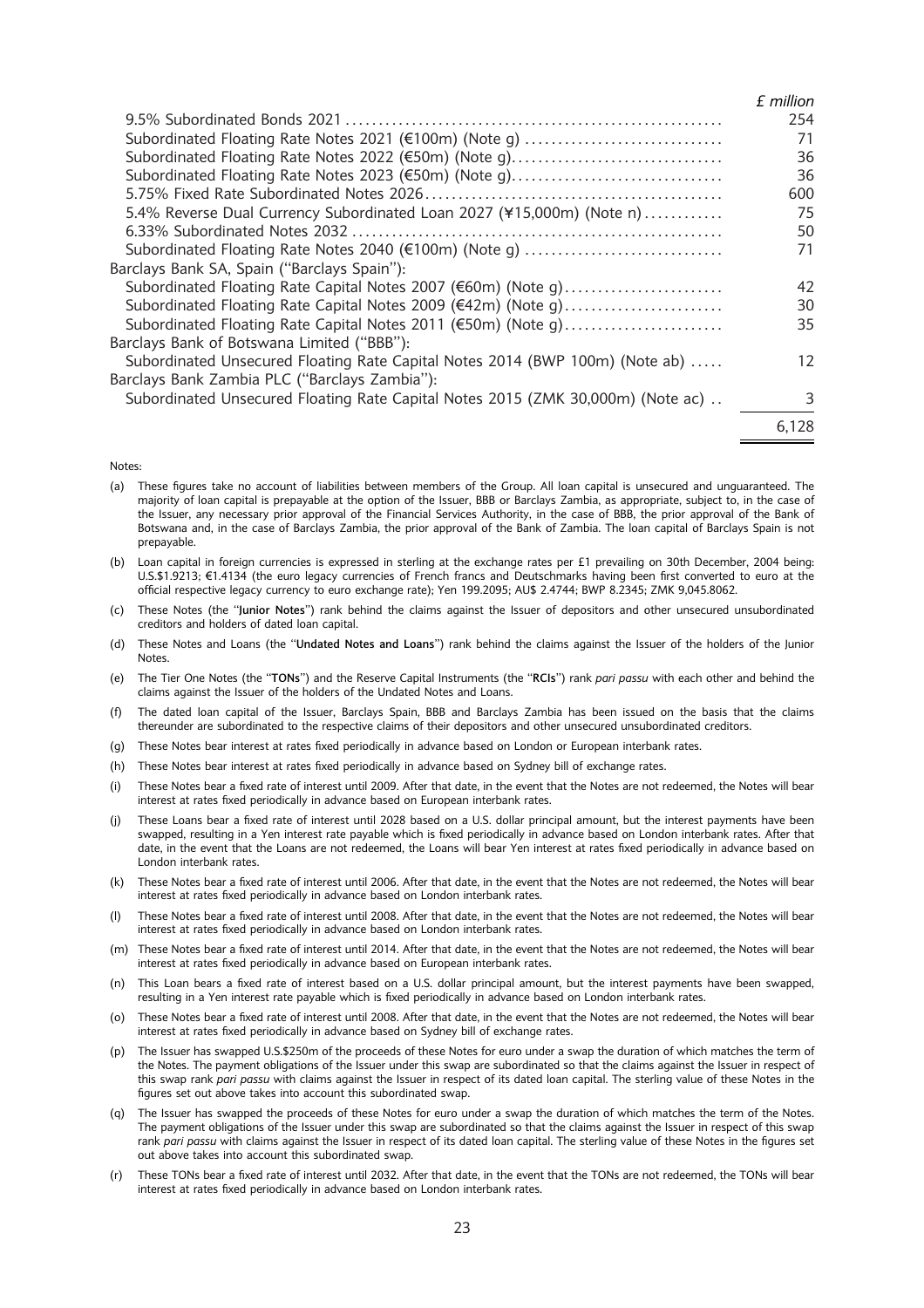- (s) These RCIs bear a fixed rate of interest until 2011. After that date, in the event that the RCIs are not redeemed, the RCIs will bear interest at rates fixed periodically in advance based on London interbank rates.
- (t) These RCIs bear a fixed rate of interest until 2010. After that date, in the event that the RCIs are not redeemed, the RCIs will bear interest at rates fixed periodically in advance based on European interbank rates.
- (u) These Notes are redeemable at the option of the Issuer in 2008 and on every fifth anniversary thereafter. In the event that the Notes are not redeemed, the coupon will be reset to a fixed margin over a reference gilt rate for a further period of 5 years.
- (v) These Bonds are redeemable at the option of the Issuer in 2021 and on every fifth anniversary thereafter. In the event that the Bonds are not redeemed, the coupon will be reset to a fixed margin over a reference gilt rate for a further period of 5 years.
- (w) These Notes are redeemable at the option of the Issuer in 2020 and on every fifth anniversary thereafter. In the event that the Notes are not redeemed, the coupon will be reset to a fixed margin over a reference gilt rate for a further period of 5 years.
- (x) These Notes are redeemable at the option of the Issuer in 2015 and on every fifth anniversary thereafter. In the event that the Notes are not redeemed, the coupon will be reset to a fixed margin over a reference gilt rate for a further period of 5 years.
- (y) These Notes are redeemable at the option of the Issuer in 2017 and on every fifth anniversary thereafter. In the event that the Notes are not redeemed, the coupon will be reset to a fixed margin over a reference gilt rate for a further period of 5 years.
- (z) These Notes are redeemable at the option of the Issuer in 2027 and on every fifth anniversary thereafter. In the event that the Notes are not redeemed, the coupon will be reset to a fixed margin over a reference gilt rate for a further period of 5 years.
- (aa) These Notes bear a fixed rate of interest until 2012. After that date, in the event that the Notes are not redeemed, the coupon will be reset to a fixed margin over a reference gilt rate for a further period of 5 years.
- (ab) These Notes bear interest at rates fixed periodically in advance based on the Bank of Botswana Certificate Rate. All of these Notes will be compulsorily converted to Preference Shares of BBB, having a total par value equal in sum to the principal amount of Notes outstanding at the time of conversion, should BBB experience pre-tax losses in excess of its retained earnings and other capital surplus accounts; at the date of this document no Notes have been so converted.
- (ac) These Notes bear interest at rates fixed periodically in advance based on the Bank of Zambia Treasury Bill rate. All of these Notes will be compulsorily converted to Preference Shares of Barclays Zambia, having a total par value equal in sum to the principal amount of Notes outstanding at the time of conversion, should Barclays Zambia experience pre-tax losses in excess of its retained earnings and other capital surplus accounts; at the date of this document no Notes have been so converted.

The numbers set out on pages 21 to 24 of this Offering Circular are based on the Issuer's 2004 Annual Report, as prepared in accordance with UK Generally Accepted Accounting Principles (UK GAAP). The Issuer's 2005 Annual Report will be prepared in accordance with International Financial Reporting Standards (IFRS).

On 23rd February, 2005, the Issuer issued U.S.\$150,000,000 4.75% Fixed Rate Subordinated Notes due 2015. On 25th February, 2005, the Issuer issued U.S.\$1,500,000,000 Callable Floating Rate Subordinated Notes due 2015. Save as mentioned in this paragraph and in the paragraph above, there has been no material change in the undated loan capital and dated loan capital of the Group, or in the capitalisation and indebtedness of the Group, since 31st December, 2004.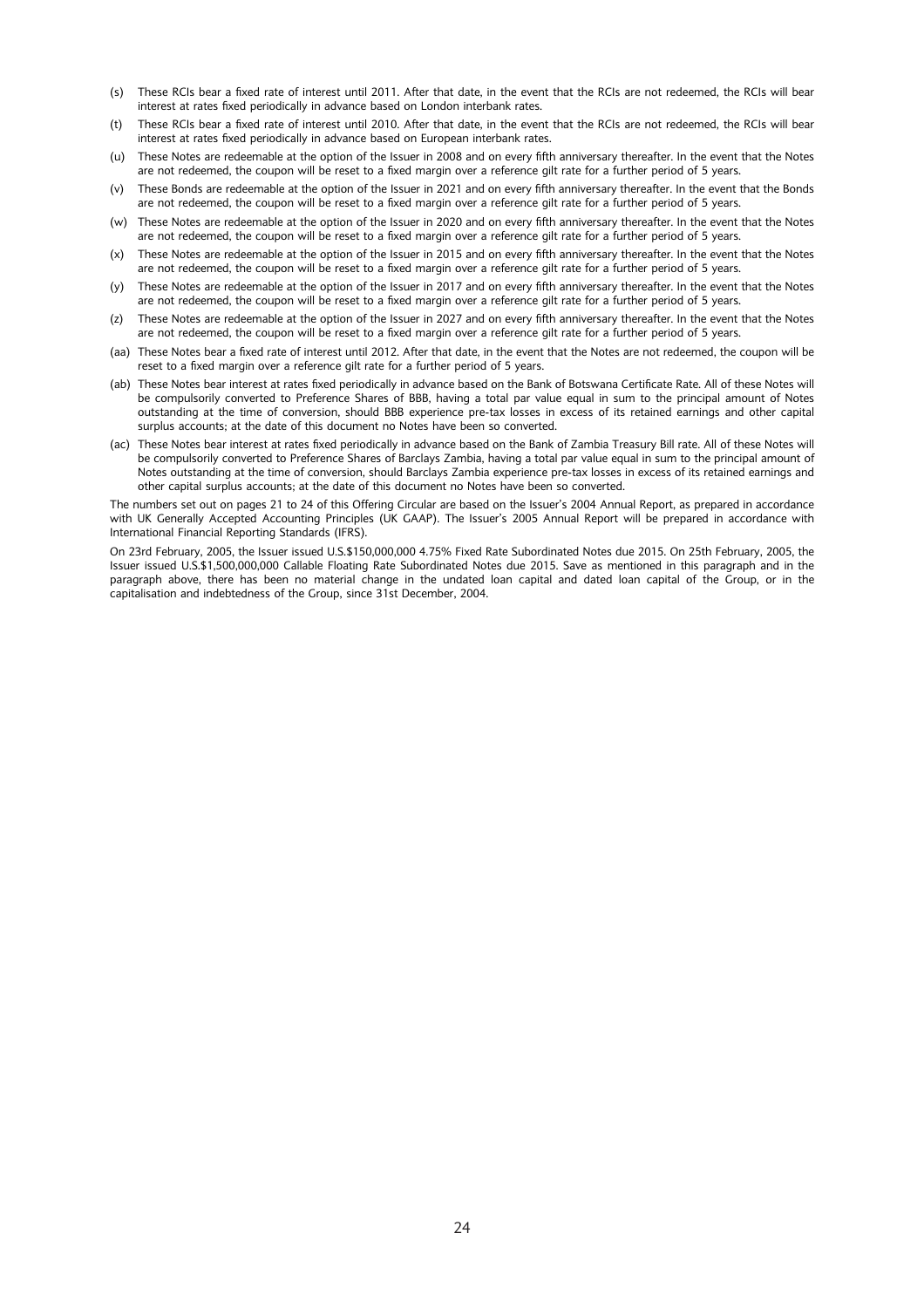## Directors

The Directors of the Issuer, each of whose business address is 54 Lombard Street, London EC3P 3AH, their functions in relation to the Group and their principal outside activities (if any) of significance to the Group are as follows:

| Name                  | Function(s) within the Group   | Principal outside activity             |
|-----------------------|--------------------------------|----------------------------------------|
| Matthew Barrett       | Group Chairman                 | Member of Advisory Committee,          |
|                       |                                | Federal Reserve, Bank of New York      |
| John Varley           | Group Chief Executive          |                                        |
| Naguib Kheraj         | Group Finance Director         |                                        |
| Roger Davis           | Chief Executive, UK Banking    |                                        |
| Gary Hoffman          | Chief Executive, Barclaycard   |                                        |
| David Roberts         | Chief Executive, International |                                        |
|                       | Retail and Commercial Banking  |                                        |
| Sir Nigel Rudd DL     | Deputy Chairman, Non-Executive | Chairman, Pilkington PLC,              |
|                       | Director                       | Chairman, Pendragon PLC,               |
|                       |                                | Chairman, Boots Group PLC              |
| David Arculus         | Non-Executive Director         | Chairman, $O2$ plc                     |
| Sir Richard Broadbent | Senior Independent Director    | Chairman, Arriva plc                   |
| Leigh Clifford        | Non-Executive Director         | Chief Executive, Rio Tinto PLC         |
| Professor Dame Sandra | Non-Executive Director         | KPMG Professor of Management           |
| Dawson                |                                | Studies at the University of Cambridge |
| Sir Andrew Likierman  | Non-Executive Director         | Professor of Management Practice in    |
|                       |                                | Accounting, London Business School,    |
|                       |                                | Non-Executive Director, Bank of        |
|                       |                                | England                                |
| Stephen Russell       | Non-Executive Director         |                                        |
| Dr Jürgen Zech        | Non-Executive Director         | Chairman, Denkwerk GmbH                |
|                       |                                |                                        |

## Employees

As at 31st December, 2004, the Group employed 78,400 staff worldwide.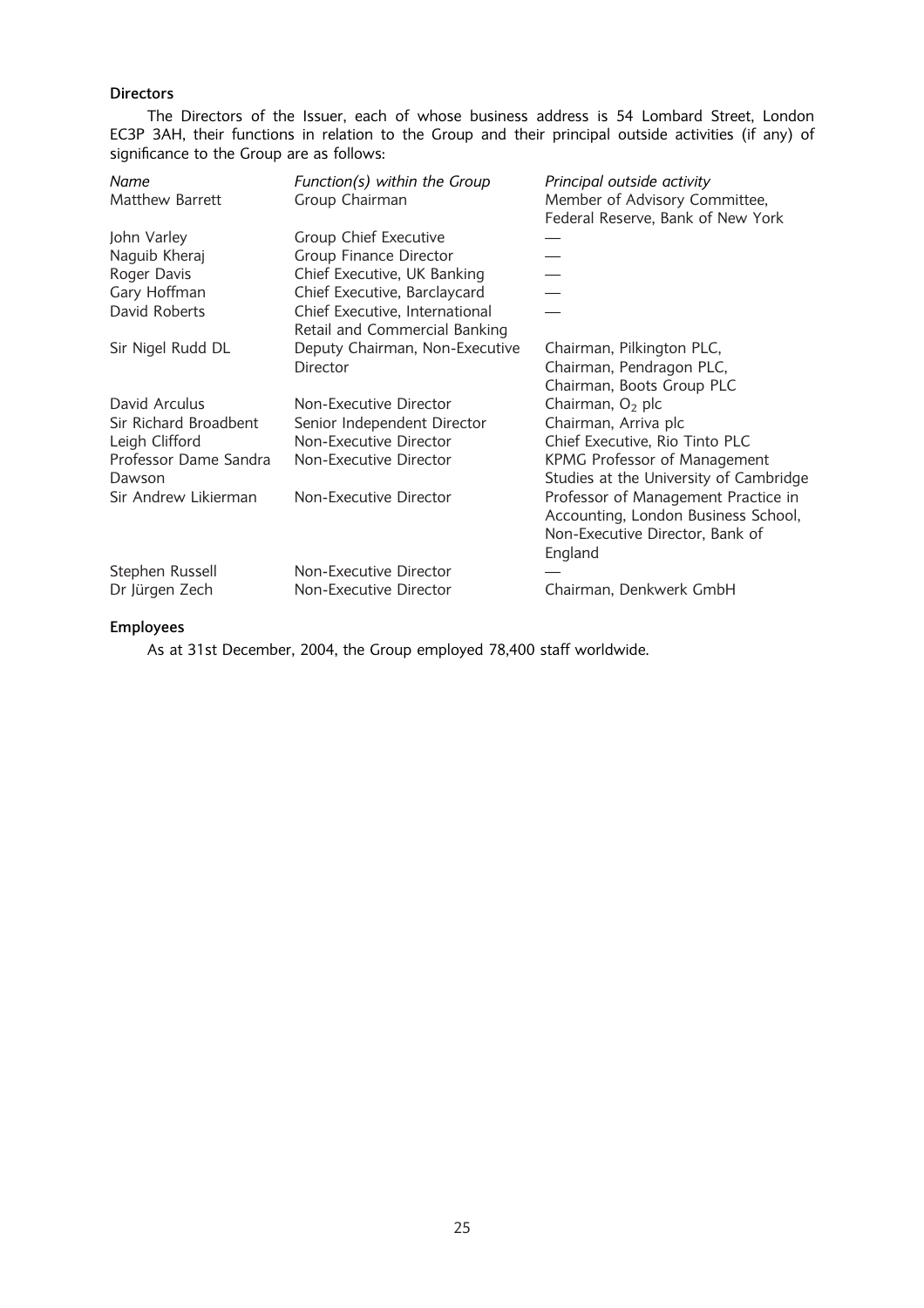## Financial Statements

The financial statements set out on this page and page 27 have been extracted without material adjustment from the audited consolidated accounts of the Group for the two years ended 31st December, 2004.

## Consolidated Profit and Loss Account

|                                                                     | Year ended |          |
|---------------------------------------------------------------------|------------|----------|
|                                                                     | 31.12.04   | 31.12.03 |
|                                                                     | (audited)  |          |
|                                                                     | £m         | £m       |
| Interest receivable:                                                |            |          |
| Interest receivable and similar income arising from debt securities | 2,414      | 2,384    |
|                                                                     | 11,251     | 10,043   |
|                                                                     | 13,665     | 12,427   |
|                                                                     | (6, 823)   | (5,823)  |
|                                                                     | 6,842      | 6,604    |
|                                                                     | 5,672      | 4,896    |
|                                                                     | (706)      | (633)    |
|                                                                     | 1,493      | 1,054    |
|                                                                     | 653        | 490      |
|                                                                     | 13,954     | 12,411   |
|                                                                     | (4,998)    | (4,295)  |
|                                                                     | (2,758)    | (2,404)  |
|                                                                     | (295)      | (289)    |
|                                                                     | (299)      | (265)    |
|                                                                     | (8,350)    | (7,253)  |
|                                                                     |            |          |
|                                                                     | 5,604      | 5,158    |
|                                                                     | (1,091)    | (1, 347) |
| Provisions for contingent liabilities and commitments               | (2)        | 1        |
|                                                                     | (1,093)    | (1, 346) |
|                                                                     | 4,511      | 3,812    |
|                                                                     | (3)        |          |
|                                                                     | 59         | 28       |
|                                                                     | 45         | 4        |
|                                                                     | 4,612      |          |
|                                                                     | (1, 289)   | 3,845    |
|                                                                     |            | (1,076)  |
|                                                                     | 3,323      | 2,769    |
|                                                                     | (44)       | (25)     |
|                                                                     | 3,279      | 2,744    |
| Profit attributable to non-equity shareholders                      | (2)        |          |
|                                                                     | (2, 247)   | (1,580)  |
|                                                                     | 1,030      | 1,164    |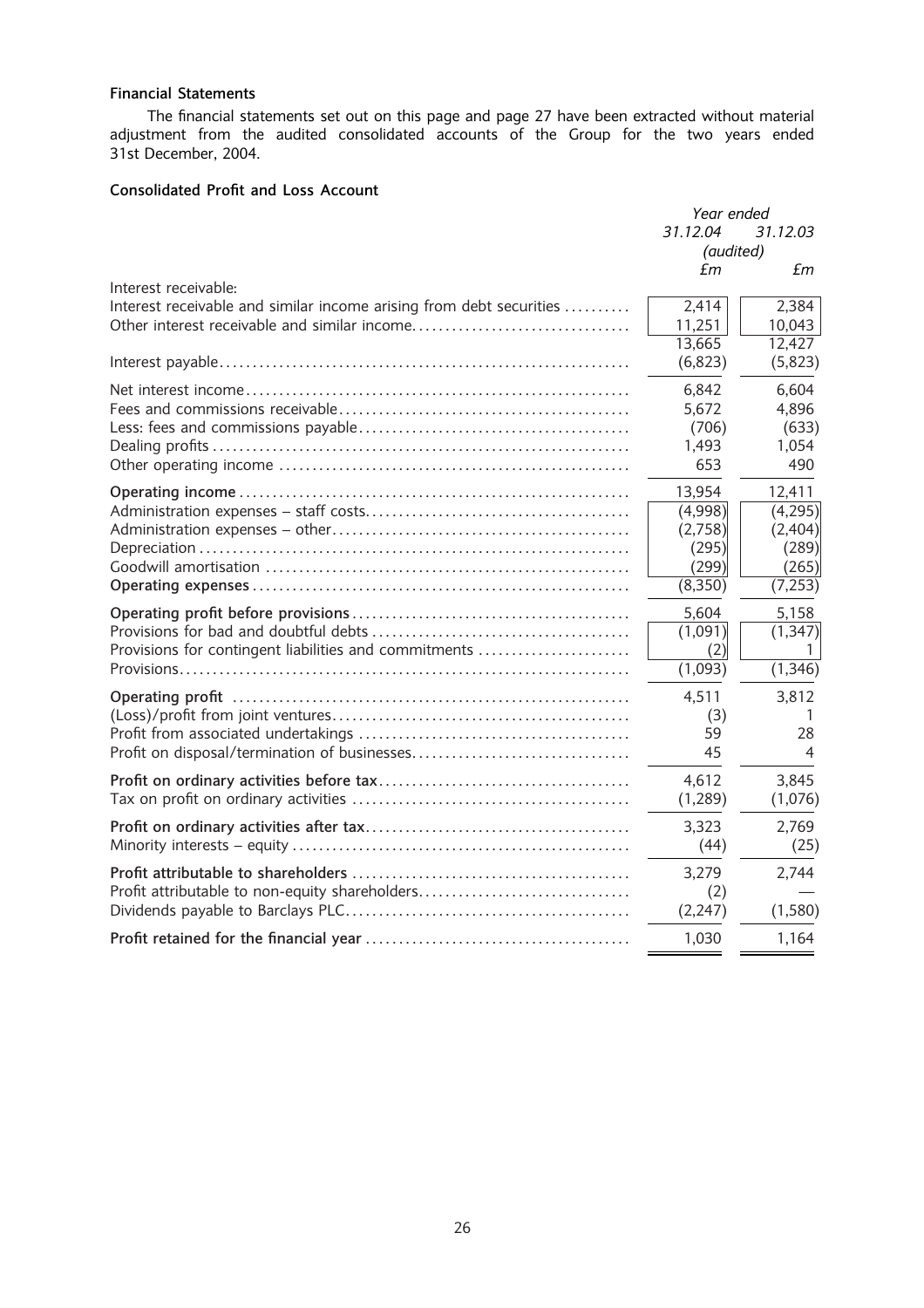## Consolidated Balance Sheet

|                                                          | Year ended<br>31.12.04<br>31.12.03 |                   |
|----------------------------------------------------------|------------------------------------|-------------------|
|                                                          | (audited)                          |                   |
| Assets:                                                  | £m                                 | £m                |
|                                                          | 1,753                              | 1,726             |
|                                                          | 1,722<br>6,658                     | 2.006<br>7.177    |
|                                                          | 24,986                             | 17,254            |
|                                                          | 50,145<br>75,131                   | 44,670<br>61,924  |
|                                                          | 189,847<br>65.099                  | 167,858           |
|                                                          | 254,946                            | 58,961<br>226.819 |
|                                                          | 127,428<br>12.177                  | 97,393<br>7,871   |
|                                                          | 147                                | 266               |
|                                                          | (119)                              | (208)             |
|                                                          | 28<br>381                          | 58<br>370         |
|                                                          | 4,295                              | 4,406             |
|                                                          | 1,921<br>22,307                    | 1,790<br>19,835   |
|                                                          | 5,078                              | 3,921             |
|                                                          | 513,875                            | 435,296           |
|                                                          | 8.378                              | 8,077             |
|                                                          | 522,253                            | 443,373           |
| Liabilities:                                             |                                    |                   |
|                                                          | 74,211<br>36,813                   | 57,641<br>36,451  |
|                                                          | 111.024                            | 94.092            |
|                                                          | 171,963<br>45,755                  | 155,814<br>29,054 |
|                                                          | 217.718                            | 184.868           |
|                                                          | 67,806<br>1,205                    | 49,569<br>1,286   |
|                                                          | 76,550                             | 69,497            |
|                                                          | 49                                 | 10                |
|                                                          | 6,582<br>738                       | 4,983<br>646      |
|                                                          | 467<br>977                         | 369               |
| Subordinated liabilities:                                |                                    | 869               |
|                                                          | 6,149                              | 6,310             |
|                                                          | 15<br>6,113                        | 17<br>6,012       |
|                                                          | 495,393                            | 418,528           |
| Shareholderes' funds and minority interests              |                                    |                   |
|                                                          | 2,316                              | 2,302             |
|                                                          | 6,531<br>24                        | 5,743<br>24       |
|                                                          | 9,400                              | 8,416             |
|                                                          | 18,271<br>17,581                   | 16,485<br>16,485  |
|                                                          | 690                                |                   |
|                                                          | 211                                | 283               |
|                                                          | 18,482                             | 16,768            |
|                                                          | 513,875                            | 435,296           |
|                                                          | 8,378                              | 8,077             |
|                                                          | 522,253                            | 443,373           |
| Memorandum items                                         |                                    |                   |
| Contingent liabilities:<br>Acceptances and endorsements  | 303                                | 671               |
| Guarantees and assets pledged as collateral security     | 30,011                             | 24,596            |
| Other contingent liabilities                             | 8,245                              | 8,427             |
|                                                          | 38,559                             | 33,694            |
| Commitments - standby facilities, credit lines and other | 134,051                            | 114,847           |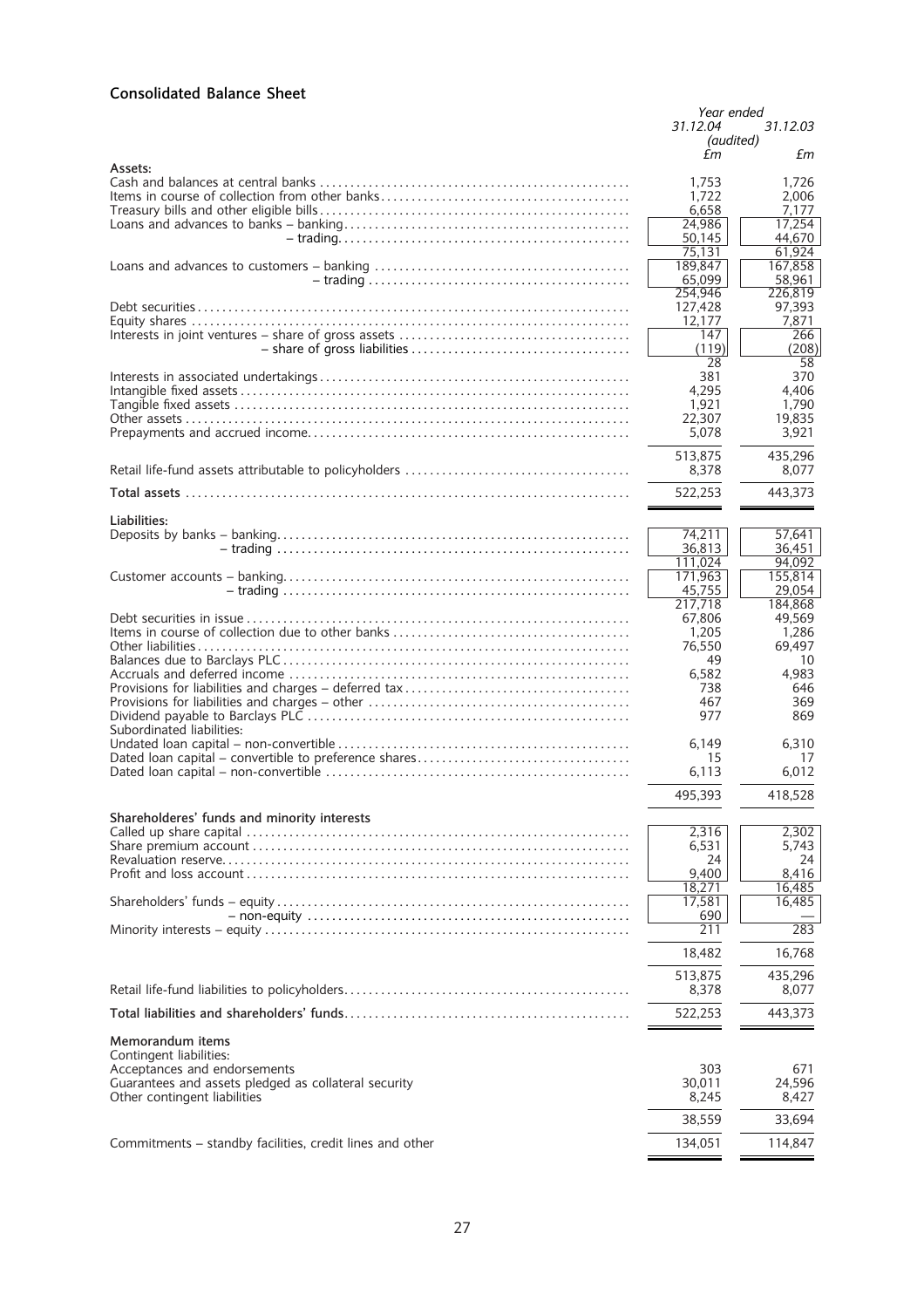## UNITED KINGDOM TAXATION

The following is a summary of the current United Kingdom taxation treatment of the Preference Shares. It is not exhaustive. It relates only to the position of persons who are the absolute beneficial owners of the Preference Shares and may not apply to certain classes of holders, such as dealers in securities. Holders who are in any doubt as to their tax position or who may be subject to tax in a jurisdiction other than the United Kingdom should consult their professional advisers.

#### Taxation of Dividends

The Issuer will not be required to withhold tax at source when paying a dividend.

Holders of Preference Shares who are resident in the UK for tax purposes and who receive a dividend from the Issuer, will generally be entitled to a tax credit (the ''Tax Credit'') (which may be set off against a holder's total income tax liability on the dividend) equal to 1/9th of the amount of the cash dividend (or 1/10th of the aggregate of the cash dividend and the Tax Credit (the ''Gross Dividend'')).

Individual holders of Preference Shares who are liable to UK income tax, other than at the higher rate, will be liable to tax on the Gross Dividend at the rate of 10 per cent. The Tax Credit will satisfy the whole of such holders' income tax liability in respect of the dividend. Individual holders of Preference Shares who are not liable to income tax in the UK in respect of the Gross Dividend will not be entitled to repayment of the Tax Credit.

Individual holders of Preference Shares who are liable to UK income tax at the higher rate, will be liable to tax on the Gross Dividend at the rate of 32.5 per cent. After taking into account the 10 per cent. Tax Credit, such individuals will be liable to pay additional UK income tax at the rate of 22.5 per cent. of the Gross Dividend. Individuals who are higher rate taxpayers will therefore pay UK income tax at an effective tax rate of 25 per cent. of the cash dividend received.

Corporate holders of Preference Shares (other than share dealers) will not normally be liable to UK corporation tax on any dividend received from the Issuer.

Holders of Preference Shares who are resident outside the UK for tax purposes will not generally be able to claim repayment of any part of the Tax Credit attaching to dividends paid by the Issuer, although this will depend on the existence and terms of any double tax treaty between the UK and the country in which the holder of Preference Shares is resident for tax purposes.

#### Taxation of Capital Gains

The sale, or other disposal, of Preference Shares may give rise to the realisation of a gain for the purposes of UK taxation of chargeable gains.

An individual holder of Preference Shares who is resident or ordinarily resident in the UK for tax purposes and who realises such a gain, may be liable to UK capital gains tax, depending on the holder's circumstances and subject to any available exemption or relief.

A corporate holder of Preference Shares who is resident in the UK for tax purposes and who realises such a gain, may be liable to UK corporation tax on chargeable gains, depending on the holder's circumstances and subject to any available exemption or relief.

A holder of Preference Shares who is not resident in the UK for tax purposes and who carries on a trade in the UK through a branch or agency, or, in the case of a company, a permanent establishment, may be subject to UK capital gains tax or corporation tax on a disposal of Preference Shares which are used, held, or acquired for the purposes of the branch, agency, or permanent establishment, subject to any available exemption or relief. Special rules apply to individuals who are temporarily not resident or ordinarily resident in the UK.

#### Stamp Duty and Stamp Duty Reserve Tax (''SDRT'')

The Preference Shares in bearer form have been accepted for clearance and settlement through Euroclear and Clearstream, Luxembourg. Each of Euroclear and Clearstream, Luxembourg has made an election under section 97A Finance Act 1986 which applies to the Preference Shares and which means that no SDRT is payable on the issue of the Preference Shares to Euroclear or Clearstream, Luxembourg or their nominees. Neither is stamp duty payable on the issue of the Preference Shares.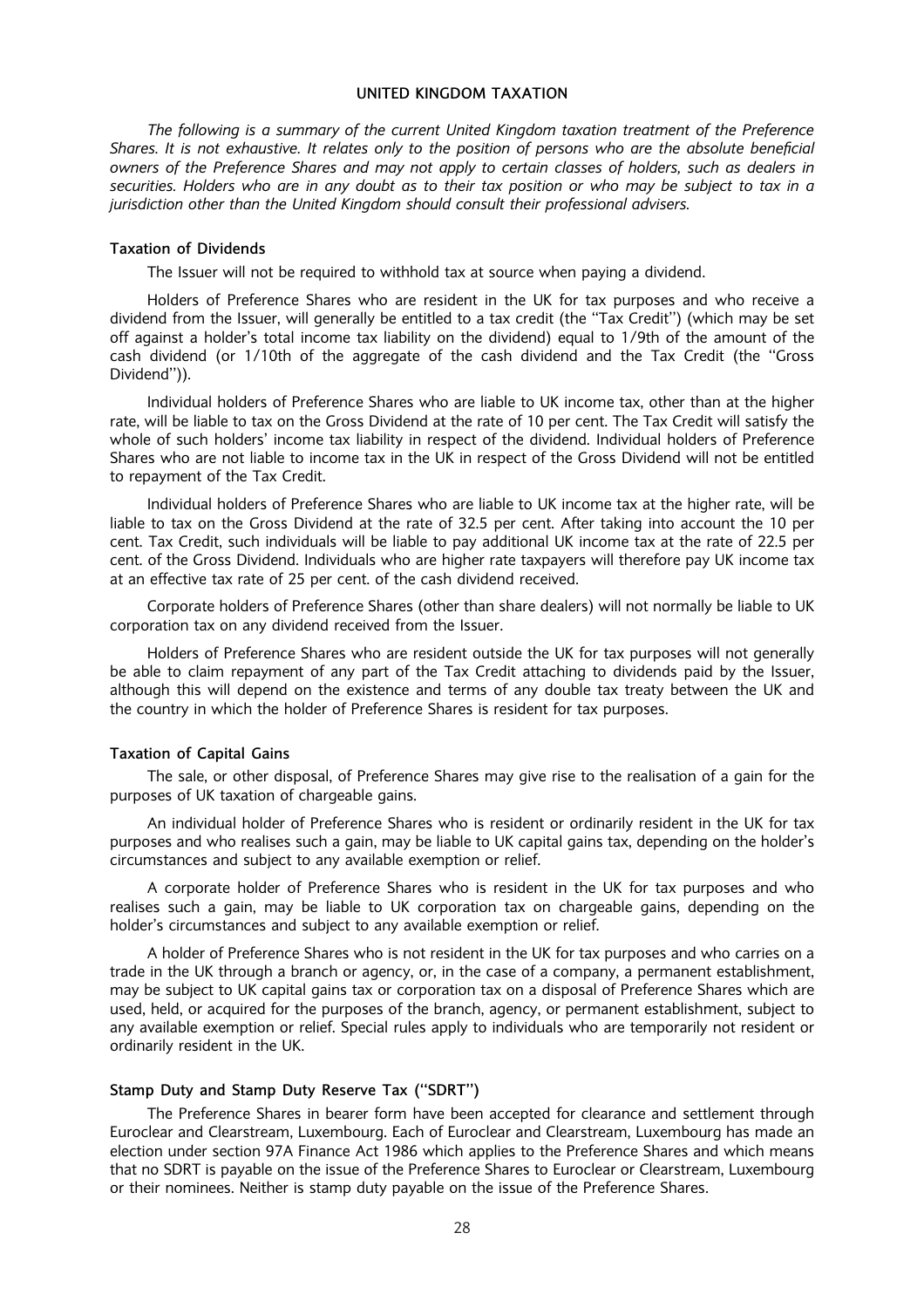Subject to special rules which would apply on agreements to transfer Preference Shares in connection with depository receipt arrangements or into clearance systems other than Euroclear and Clearstream, Luxembourg, no SDRT will be payable on an agreement to transfer Preference Shares in bearer form unless the agreement is in contemplation of, or as part of an arrangement for, a ''takeover'' of the Issuer.

For these purposes, there is a ''takeover'' of the Issuer if a person on his own, or together with connected persons, loses or acquires control of the Issuer. ''Control'' has the meaning in section 416 Income and Corporation Taxes Act 1988 and includes control over the company's affairs and, in particular, entitlement to more than half of any of the votes, the share capital, the dividend rights or the assets on a winding up of the company. Persons are connected for those purposes if they are connected under section 286 Taxation of Chargeable Gains Act 1992. Persons who are connected include persons who are certain close relatives and companies under common control.

Any liability for SDRT in such circumstances is payable by the transferee at a rate of 0.5 per cent. of the consideration given.

While the Preference Shares are traded in Euroclear or Clearstream, Luxembourg, an account holder in Euroclear or Clearstream, Luxembourg will be or will become obliged by the terms of his agreement with Euroclear or Clearstream, Luxembourg, as the case may be:

- a. to account to the Inland Revenue or to Euroclear or Clearstream, Luxembourg, as the case may be, for any SDRT which becomes payable by him on an agreement to transfer Preference Shares in the ''takeover'' circumstances described above;
- b. to inform Euroclear or Clearstream, Luxembourg, as the case may be, if he is aware of an agreement to transfer Preference Shares to which he is a party falling within such circumstances; and
- c. to provide, on receipt of a request from Euroclear or Clearstream, Luxembourg, as the case may be, certification if applicable that no agreement to transfer Preference Shares to which he has been a party has been made, so far as he is aware, in such circumstances.

No stamp duty is payable on the transfer of the Preference Shares in bearer form provided that no instrument of transfer is executed.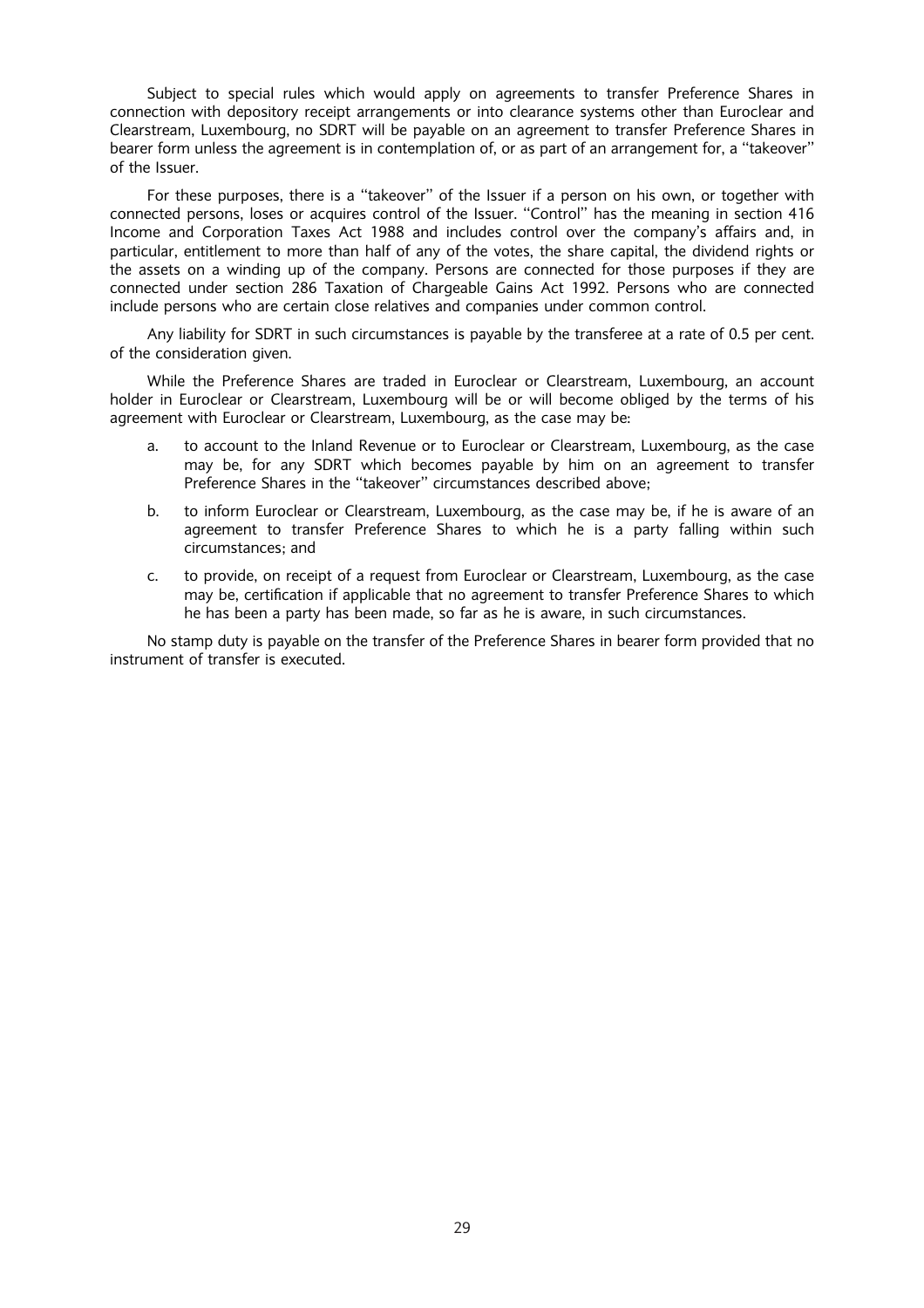## THE OFFERING

Capitalised terms used in this section have the same meaning as set out in paragraph 13 of ''Description of the Preference Shares''

#### Subscription Agreement

Under a Subscription Agreement entered into with the Issuer on 14th March, 2005, Barclays Capital Securities Limited, Credit Suisse First Boston (Europe) Limited, JPMorgan Cazenove Limited, Citigroup Global Markets Limited, Goldman Sachs International, Merrill Lynch International, Morgan Stanley & Co. International Limited, UBS Limited, Danske Bank A/S, Deutsche Bank AG London, Coöperative Centrale Raiffeisen-Boerenleenbank B.A., EFG Eurobank Ergasias S.A. and Raiffeisen Zentralbank Österreich Aktiengesellschaft (each a "Manager" and together the "Managers") have agreed to subscribe for the Preference Shares at the issue price of  $\epsilon$ 9,911.80 per Preference Share. The Subscription Agreement is subject to termination in certain circumstances prior to payment to the Issuer.

#### Settlement and Clearing

The Preference Shares have been accepted for clearance through the facilities of Euroclear and Clearstream, Luxembourg and will initially be represented by a single share warrant to bearer in the form of a Temporary Global Preference Share. The ISIN for the Preference Shares is XS0214398199 and the Common Code is 021439819. The Temporary Global Preference Share will be deposited with the Common Depositary for Euroclear and Clearstream, Luxembourg on the Issue Date. The Temporary Global Preference Share will be exchanged by the Common Depositary for definitive Preference Shares, each in the form of a share warrant to bearer representing one Preference Share with a nominal value of  $\epsilon$ 100 and a principal amount of  $\epsilon$ 10,000, and in aggregate representing all the Preference Shares, on or after a date which is expected to be 16th May, 2005.

Cash dividends received in respect of the Preference Shares that are deposited with the Common Depositary for Euroclear and Clearstream, Luxembourg will be credited to the cash accounts maintained at Euroclear and Clearstream, Luxembourg on behalf of the investors having accounts at Euroclear and Clearstream, Luxembourg after deduction of any withholding taxes in accordance with the applicable regulations and procedures of Euroclear and Clearstream, Luxembourg.

Each of Euroclear and Clearstream, Luxembourg may at its discretion take such action as it shall deem appropriate in order to assist investors having accounts at Euroclear and Clearstream, Luxembourg in the exercise of voting rights in respect of the Preference Shares. Such action may include (a) acceptance of instructions from investors having accounts at Euroclear and Clearstream, Luxembourg to execute, or to arrange the execution of, proxies, powers of attorney or other similar certificates for delivery to the Issuer or its agent or (b) voting of such Preference Shares by Euroclear, Clearstream, Luxembourg or their respective nominees in accordance with the instructions of investors having accounts at Euroclear or Clearstream, Luxembourg.

Upon presentation to the Issuer's registrar at its office in the United Kingdom, a share warrant to bearer may be exchanged for the relevant Preference Shares in registered form, in which event the holder of the share warrant to bearer will be registered as a holder of the Preference Shares in the register of members of the Issuer and will receive a certificate made out in such holder's name. The exchange of Preference Shares represented by a share warrant to bearer for Preference Shares in registered form will also be subject to applicable UK tax laws and regulations in effect at the time of the exchange.

#### Selling Restrictions

#### United States of America

The Preference Shares have not been and will not be registered under the U.S. Securities Act of 1933, as amended (the ''Securities Act''), and may not be offered or sold within the United States or to, or for the account or benefit of, U.S. persons except in certain transactions exempt from the registration requirements of the Securities Act. Terms used in this paragraph have the meanings given to them by Regulation S under the Securities Act.

Each Manager has agreed that, except as permitted by the Subscription Agreement, it will not offer, sell or deliver Preference Shares (i) as part of their distribution at any time, or (ii) otherwise until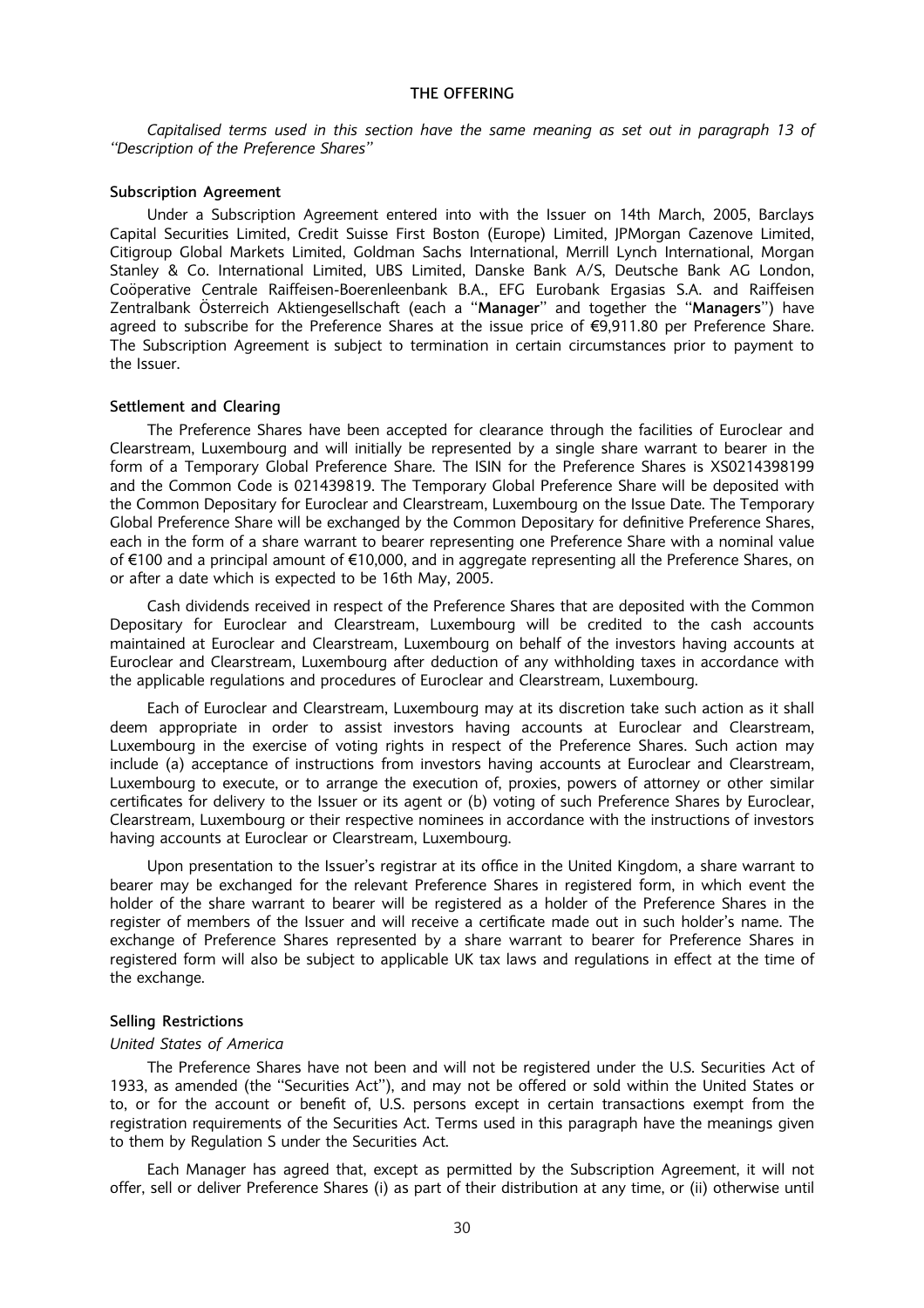40 days after the later of the commencement of the offering and the Closing Date (as defined in the Subscription Agreement), within the United States or to, or for the account or benefit of, U.S. persons, and it will have sent to each dealer to which it sells Preference Shares during the distribution compliance period a confirmation or other notice setting forth the restrictions on offers and sales of Preference Shares within the United States or to, or for the account or benefit of, U.S. persons.

In addition, until 40 days after the commencement of the offering, an offer or sale of Preference Shares within the United States by a dealer that is not participating in the offering may violate the registration requirements of the Securities Act.

## United Kingdom

Each Manager has represented and agreed that:

- (1) it has not offered or sold and, prior to the expiry of a period of six months from the date of issue of the Preference Shares, will not offer or sell any Preference Shares to persons in the United Kingdom except to persons whose ordinary activities involve them in acquiring, holding, managing or disposing of investments (as principal or agent) for the purposes of their businesses or otherwise in circumstances which have not resulted and will not result in an offer to the public in the United Kingdom within the meaning of the Public Offers of Securities Regulations 1995, as amended, or the Financial Services and Markets Act 2000 (the ''FSMA'');
- (2) it has only communicated or caused to be communicated, and will only communicate or cause to be communicated, an invitation or inducement to engage in investment activity (within the meaning of Section 21 of the FSMA) received by it in connection with the issue or sale of any Preference Shares in circumstances in which Section 21(1) of the FSMA would not, if the Issuer was not an authorised person, apply to the Issuer; and
- (3) it has complied and will comply with all applicable provisions of the FSMA with respect to anything done by it in relation to the Preference Shares in, from or otherwise involving the United Kingdom.

## **Italy**

Each Manager has represented and agreed in the Subscription Agreement that:

- (1) no application has been made by any person to obtain an authorisation from CONSOB (the Italian Commission for Companies and the Stock Exchange) for the public offering of the Preference Shares in the Republic of Italy;
- (2) no action has or will be taken by it which would allow a public offer (''sollecitazione all'investimento'') of the Preference Shares in the Republic of Italy unless in compliance with the relevant Italian securities, tax and other applicable laws and regulations. Accordingly, each Manager has agreed in the Subscription Agreement that the Preference Shares may not be offered, sold or delivered by it and neither this document nor any other offering material relating to the Preference Shares will be distributed or made available by it to the public in the Republic of Italy. Individual sales of the Preference Shares to any person in the Republic of Italy may only be made in accordance with Italian securities, tax and other applicable laws and regulations.
- (3) it has not offered, sold or delivered, and will not offer, sell or deliver, and has not distributed and will not distribute and has not made and will not make available in the Republic of Italy any Preference Shares, this Offering Circular nor any other offering material relating to Preference Shares other than:
	- (a) to professional investors (''investitori professionali''/''operatori qualificati '') as defined in article 31, paragraph 2, of CONSOB Regulation No. 11522 of 1st July, 1998, as amended (''Regulation No. 11522'') pursuant to Article 100, paragraph 1, letter a) and Article 30, paragraph 2 of Legislative Decree No. 58 of 24th February, 1998, as amended (the ''Financial Laws Consolidation Act''); or
	- (b) in circumstances which are exempted from the rules on solicitation of investments pursuant to Article 100 of the Financial Laws Consolidation Act and Article 33.1 of CONSOB Regulation No. 11971 of 14th May, 1999, as amended; or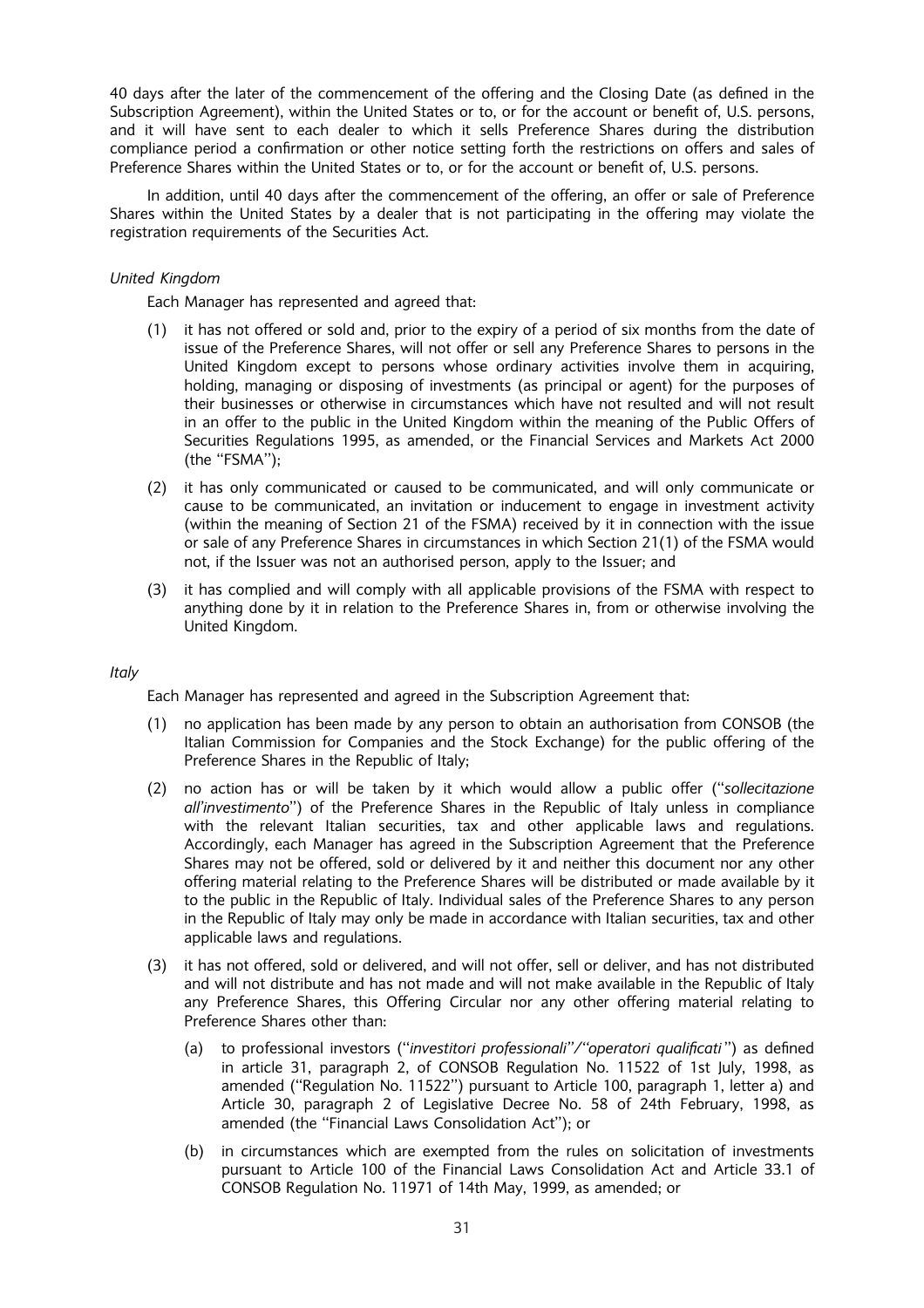(c) if an Italian resident submits an unsolicited offer to purchase the Preference Shares.

Any offer, sale or delivery of any Preference Shares or distribution of copies of this Offering Circular or any other document relating to any Preference Shares in the circumstances described in the preceding paragraphs (a) and (b) must be made by a bank, investment firm or financial intermediary permitted to conduct such activities in the Republic of Italy in accordance with Legislative Decree No. 385 of 1st September, 1993 (the ''Banking Act''), the Financial Laws Consolidation Act and Regulation No. 11522.

The offering of the Preference Shares shall be made (i) in compliance with Article 129 of the Banking Act and the relevant regulations of the Bank of Italy, pursuant to which the offer of equity securities in the Republic of Italy may need to be followed by a notice to the Bank of Italy reporting the results of the offer and of the placement and (ii) in compliance with any other applicable notification requirement or limitation which may be imposed by CONSOB or the Bank of Italy.

#### General

Each Manager has represented and agreed that it will only sell Preference Shares in compliance with the laws and regulations in any jurisdiction applicable to such sale.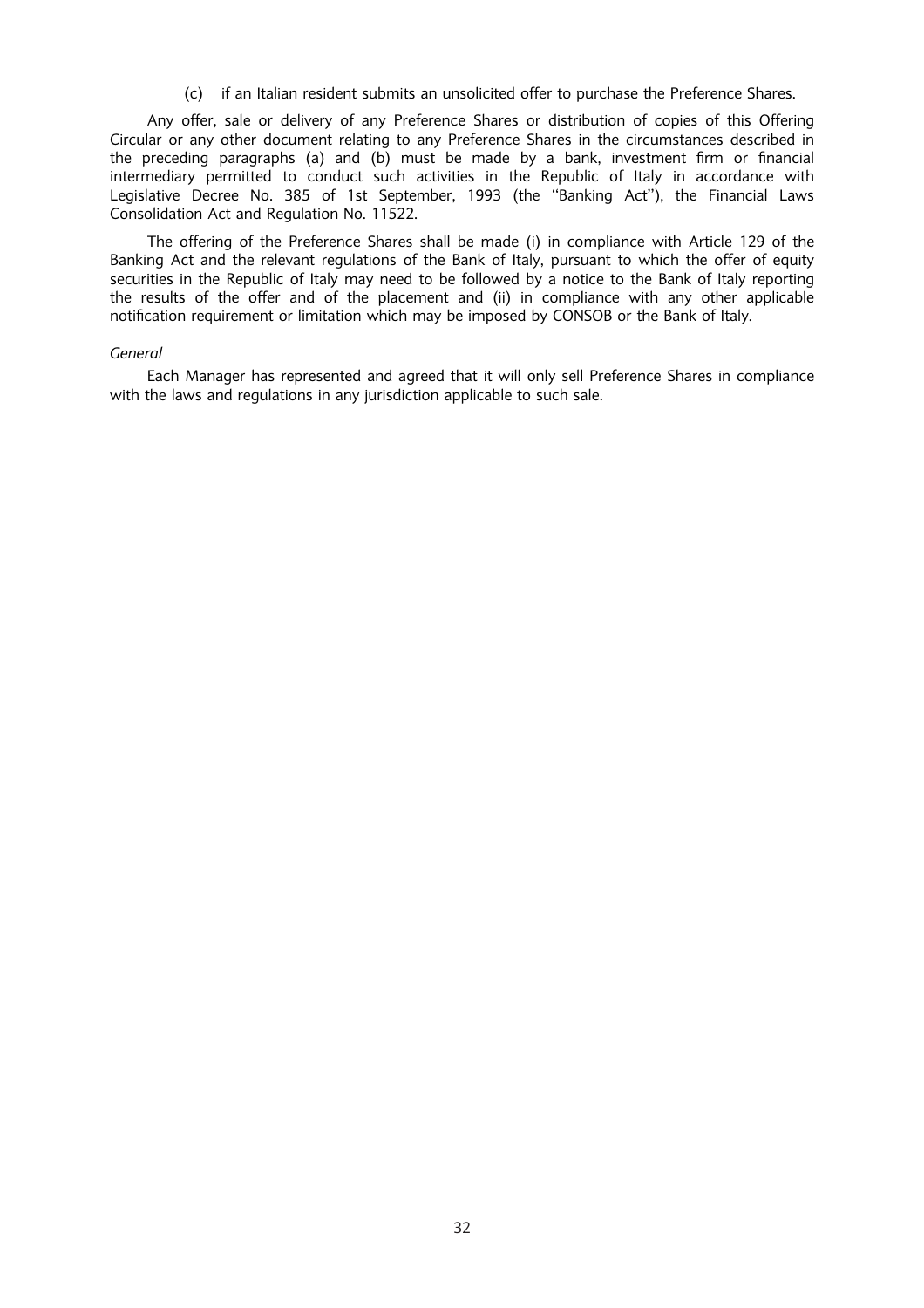## SUMMARY OF CERTAIN PROVISIONS OF THE ARTICLES OF ASSOCIATION OF THE ISSUER

The following is a summary of certain provisions of the Articles of Association of the Issuer (the ''Articles'') which may be material to Preference Shareholders. The Articles are available for inspection as provided in paragraph 7 of ''Supplemental Information''. Capitalised terms used in this section have the same meaning as set out in paragraph 13 of ''Description of the Preference Shares''.

## 1. Share capital

At the date of this document, the authorised share capital of the Issuer consists of £3,000,001,000 divided into 3,000,000,000 ordinary shares of £1 each and 1,000 sterling preference shares of £1 each, U.S.\$1,500,000 divided into 150,000,000 U.S. dollar preference shares of U.S.\$0.01 each, and €40,000,000 divided into 400,000 euro preference shares of €100 each. At the date of this document there were no U.S. dollar preference shares of the Issuer in issue.

#### 2. Issue and allotment

Subject to applicable law and to the Board being duly authorised, all unissued shares for the time being in the capital of the Issuer shall be at the disposal of the Board which may offer, allot, grant options over or otherwise dispose of them to such persons, at such times and for such consideration and upon such terms as the Board may decide. By an ordinary or special resolution, the Directors may be authorised under section 80 of the Companies Act 1985 to allot any of the unissued shares of the Issuer (including rights to subscribe for or to convert any security into shares of the Issuer).

## 3. Issues of separate classes of share

Without prejudice to the rights for the time being conferred on the holders of any shares or class of shares (which rights may be varied only as set out in the next paragraph), any share in the Issuer may be allotted and issued with such preferred, deferred or other rights, or such restrictions, whether in regard to dividend, return of capital, voting, conversion or otherwise as the Issuer may from time to time by ordinary or special resolution determine (or, failing such determination, as the Board may determine), provided that no share may be issued carrying the right of conversion into ordinary shares of the Issuer without the sanction of a special resolution.

The special rights attached to any class of shares may, subject to the Companies Act, be varied or abrogated either with the consent in writing of the holders of three-fourths of the issued shares of the class or with the sanction of a special resolution passed at a separate general meeting of the holders of the shares of the class, but not otherwise.

## 4. Trusts in relation to shares not recognised

Except as required by law, no person shall be recognised by the Issuer as holding any share upon trust and the Issuer shall not be bound by or recognise (even with notice thereof) any interest in a share or fractional part of a share except an absolute right to the entirety thereof in the holder.

#### 5. Share warrants to bearer

The Issuer may, with respect to fully paid shares, issue share warrants stating that the bearer is entitled to the shares specified in such warrant. A share warrant shall entitle the bearer thereof to the shares included in it and the shares may be transferred by delivery of the share warrant so that the provisions of the Articles with respect to transfer of shares in registered form shall not apply.

The Board may accept a certificate to the effect that a specified person is shown in the records of the person issuing the certificate as being entitled to the shares comprised in a specified share warrant as sufficient evidence of the facts stated in such certificate. The Board may treat the deposit of such certificate at such place as the Board may specify as equivalent to the deposit of the share warrant at such place and may allot to the person named in such certificate any shares to which the bearer of the share warrant specified in such certificate may be entitled. The right of the allottee to the allotment shall not thereafter be questioned by any person.

The Board may determine from time to time the conditions upon which share warrants will be issued, upon which a new share warrant will be issued in the place of one worn out, defaced, lost or destroyed, upon which the bearer of a share warrant may attend and vote at general meetings of the Issuer, upon which the bearer of a share warrant may present it for payment by the Issuer of any sums due in respect of such warrant, and upon which a share warrant may be surrendered and the name of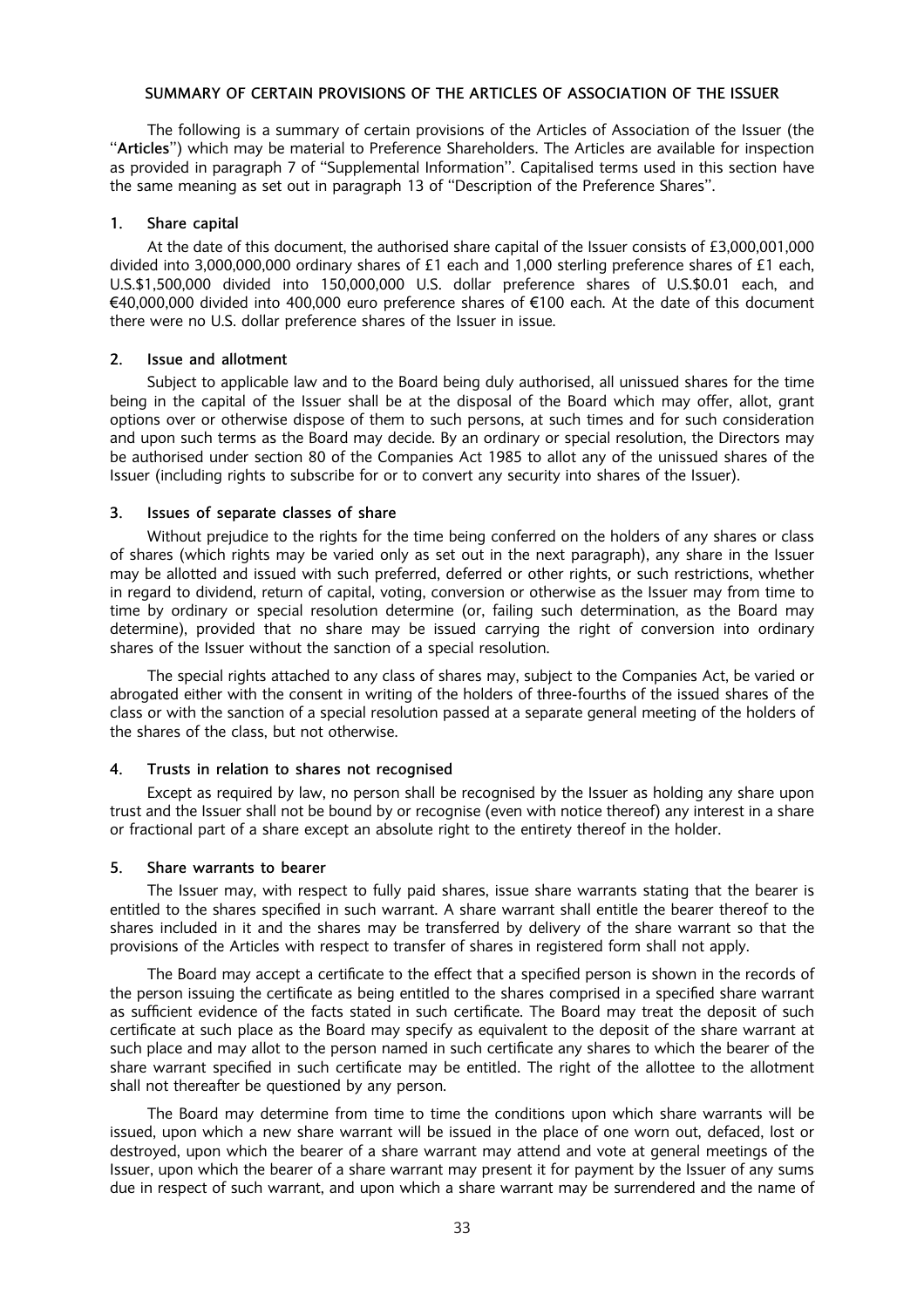the holder entered in the register in respect of the shares therein specified. The bearer of a share warrant shall be subject to the conditions for the time being in force relating to share warrants, whether made before or after the issue of such share warrant.

Subject to the Articles and the conditions for the time being in force relating to share warrants, the bearer of a share warrant may deposit the share warrant at such place as the Board may appoint and so long as the share warrant remains so deposited, the depositor shall have the same right of attending and voting, appointing a proxy and exercising the other privileges of a member at any meeting held after the expiry of 48 hours from the time of deposit, as if his or her name were inserted in the register as the holder of the shares included in the deposited share warrant. Every share warrant so deposited shall remain so deposited until after the closing of the meeting at which the depositor desires to attend or be represented.

## 6. Dividends, Unclaimed Dividends and Scrip Dividends

Subject to applicable law, the Issuer in general meeting may by ordinary resolution declare dividends to be paid to the members according to their rights and interests in the profits, but no dividend shall exceed the amount recommended by the Board. If and so far as in the opinion of the Board the distributable reserves of the Issuer justify such payments, the Board may pay dividends (whether as final or interim dividends and whether at a fixed rate or calculated by reference to a formula) on any class of shares carrying such dividend on such dates as are prescribed for payment thereof. Dividends may be declared or paid in any currency.

Any dividend may be paid by cheque or warrant sent through the post addressed to the holder at his registered address or, in the case of joint holders, to any one of such holders, or at such address as the holder or joint holders otherwise direct in writing. Every such cheque shall be crossed and bear across its face the words ''account payee'' and made payable to the person to whom it is sent or to such other person as the holder shall direct and payment of the cheque or warrant by the bank on which it is drawn shall constitute a good discharge to the Issuer. Any such dividend may also be paid by any other usual or common banking method (including direct debit, bank transfer and electronic funds transfer) and the Issuer shall have no responsibility for any sums lost or delayed in the course of any such transfer or where it has acted on any such directions.

Payments in respect of any amount payable by way of dividend in respect of a share represented by a share warrant shall be paid by the Issuer or by its agent only upon presentation of the relevant share warrant at the place or places designated by the Issuer for such purposes from time to time. Each such payment shall be made at the option of the payee by a cheque drawn on, or by transfer to an account maintained by the payee with, a bank in the relevant financial centre designated by the Issuer in respect of the relevant shares.

Any dividend unclaimed after a period of 12 years from the date when it because due for payment shall be forfeited and shall revert to the Issuer.

A general meeting may, upon the recommendation of the Board direct payment of a dividend wholly or in part by the distribution of specific assets, and in particular paid up share or debentures or other securities of any other company, and the Board shall give effect to such resolution, making such arrangements for the distribution of such non-cash assets as it thinks fit.

## 7. Voting

Subject to any special terms as to voting attached to any shares by or in accordance with the Articles or upon which any shares may be issued, on a show of hands every member who (being an individual) is present in person or by proxy or (being a corporation) is present by a duly authorised representative at any meeting of the Issuer and entitled to vote shall have one vote, and on a poll one vote for every £1 of nominal capital which he holds.

An annual general meeting or an extraordinary general meeting called for the passing of a special resolution shall be called by not less than 21 clear days' notice in writing. All other extraordinary general meetings shall be called by not less than 14 clear days' notice in writing. A general meeting may be called on shorter notice than as specified above provided that (in the case of an annual general meeting) all the members entitled to attend and vote at that meeting so agree and (in the case of an extraordinary general meeting) a majority in number of the members having a right to attend and vote at that meeting (being a majority together holding not less than 95 per cent. in nominal value of the shares giving that right) so agree.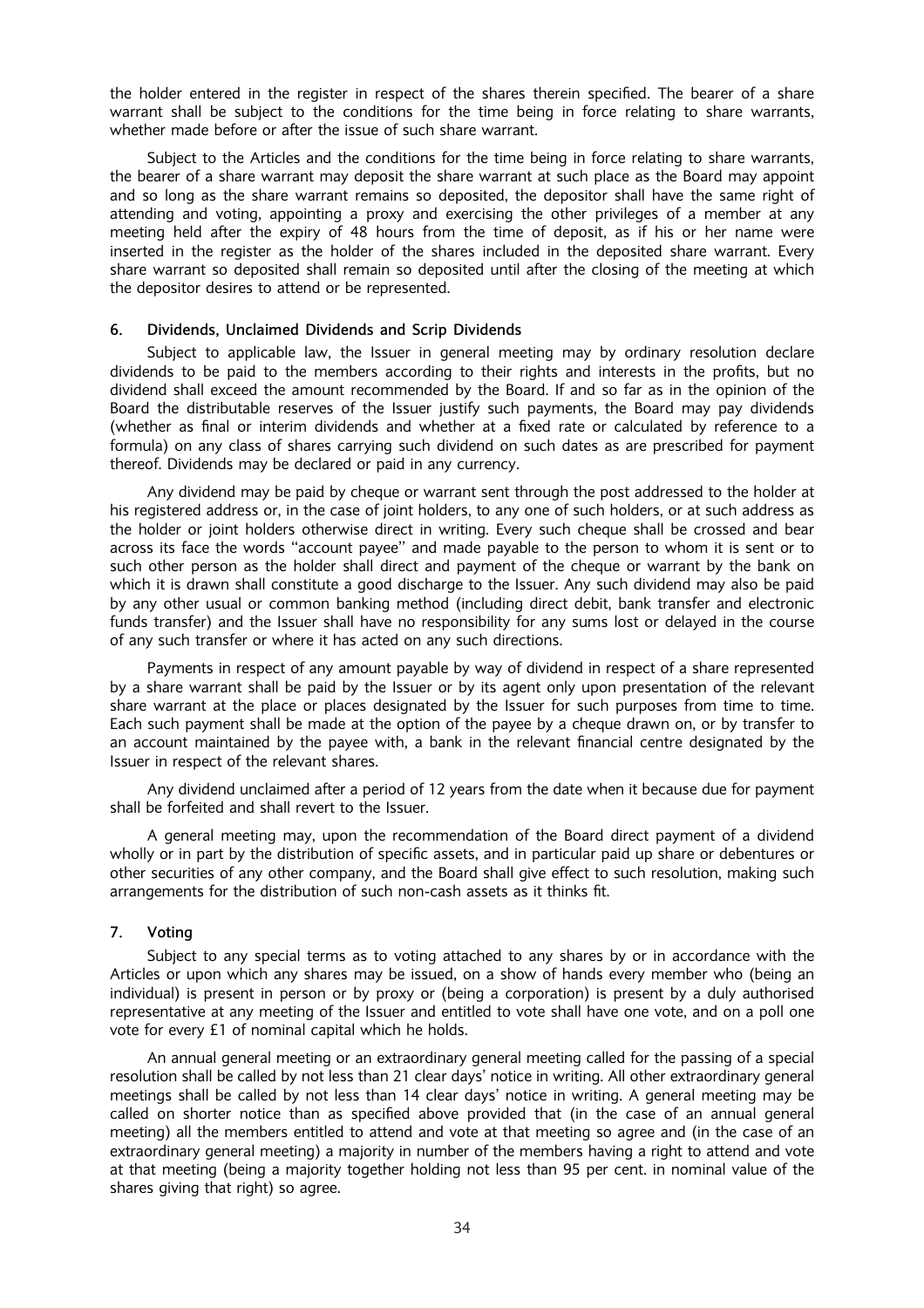Unless otherwise required by law or by the Articles, voting in general meetings is by ordinary resolution (requiring the affirmative vote of a simple majority of the votes cast). A special resolution (requiring an affirmative vote of at least 75 per cent. of the votes cast) is necessary for certain matters, such as any alteration to the Articles, a change of the Issuer's name or a disapplication of shareholders' pre-emption rights under section 89 of the Companies Act.

## 8. Notices

Any notice to be given pursuant to the Articles shall be in writing. A notice may be delivered to any member of the Issuer either personally, or by leaving it at, or by delivering it to, or by sending it through the post in a pre-paid cover to, or by facsimile transmission addressed to such member at, his or her registered address, if any, within the United Kingdom or (if he or she has no registered address within the United Kingdom) the address supplied by such member in writing to the Issuer as the address for the service of notices. Any such notice may be delivered by the Issuer by reference to the register as its stands at any time not more than 15 days before the date of delivery. Where a notice is sent by post, delivery shall be deemed to be effected at the expiration of 24 hours after the time when the cover containing the notice is posted (irrespective of the type of post used) and in proving such delivery, it shall be sufficient to prove that such cover was properly addressed and posted.

Any notice required to be given by the Issuer to members (including holders of share warrants) and not expressly provided for by the Articles shall be sufficiently given by advertisement. Any such notice shall be advertised in a leading daily newspaper in London and in such other place, if any, as the Board may determine, and shall be deemed to have been duly given on the date of publication, or if published more than once, on the first date of publication. The holder of a share warrant shall be entitled to notice in respect thereof only by such advertisement as provided in the Articles.

#### 9. Winding Up

If the Issuer is wound up the liquidator may, with the sanction of an extraordinary resolution and any other sanction required by the Companies Act, divide among the members in specie the whole or any part of the assets of the Issuer and may, for that purpose, set such value as the liquidator deems fair upon any one or more classes of property, and may determine how a division shall be carried out as between the members or different classes of members. The liquidator may, with the like authority, vest any part of the assets in trustees upon such trusts for the benefit of the members.

## 10. Alteration of capital and purchase of own shares

The Issuer may by ordinary resolution:

- (i) increase its share capital by such sum to be divided into shares of such amount and denominated in such currencies as the resolution shall prescribe; and/or
- (ii) consolidate and divide all or any of its share capital into shares of larger amount than its existing shares: and/or
- (iii) subject to applicable law, sub-divide its shares or any of them into shares of smaller nominal amount, and so that the resolution may determine that, as between the holders of the shares resulting from the sub-division, any of them may have any preferred or special rights over, or be subject to any restriction as compared with the others; and
- (iv) cancel any shares which, at the date of the passing of the resolution, have not been subscribed or agreed to be subscribed by any person and diminish the amount of its share capital by the amount of the shares so cancelled.

Subject to applicable law, the Issuer may by special resolution reduce its share capital, any capital redemption reserve and any share premium account in any way.

Subject to applicable law, the Issuer may purchase all or any of its shares of any class, including any redeemable shares. Purchases shall be authorised by such resolution of the Issuer as may be required by applicable law and, if there is in issue any class of convertible shares for the time being forming part of the share capital of the Issuer, by an extraordinary resolution passed at a separate general meeting of the holders of such convertible shares.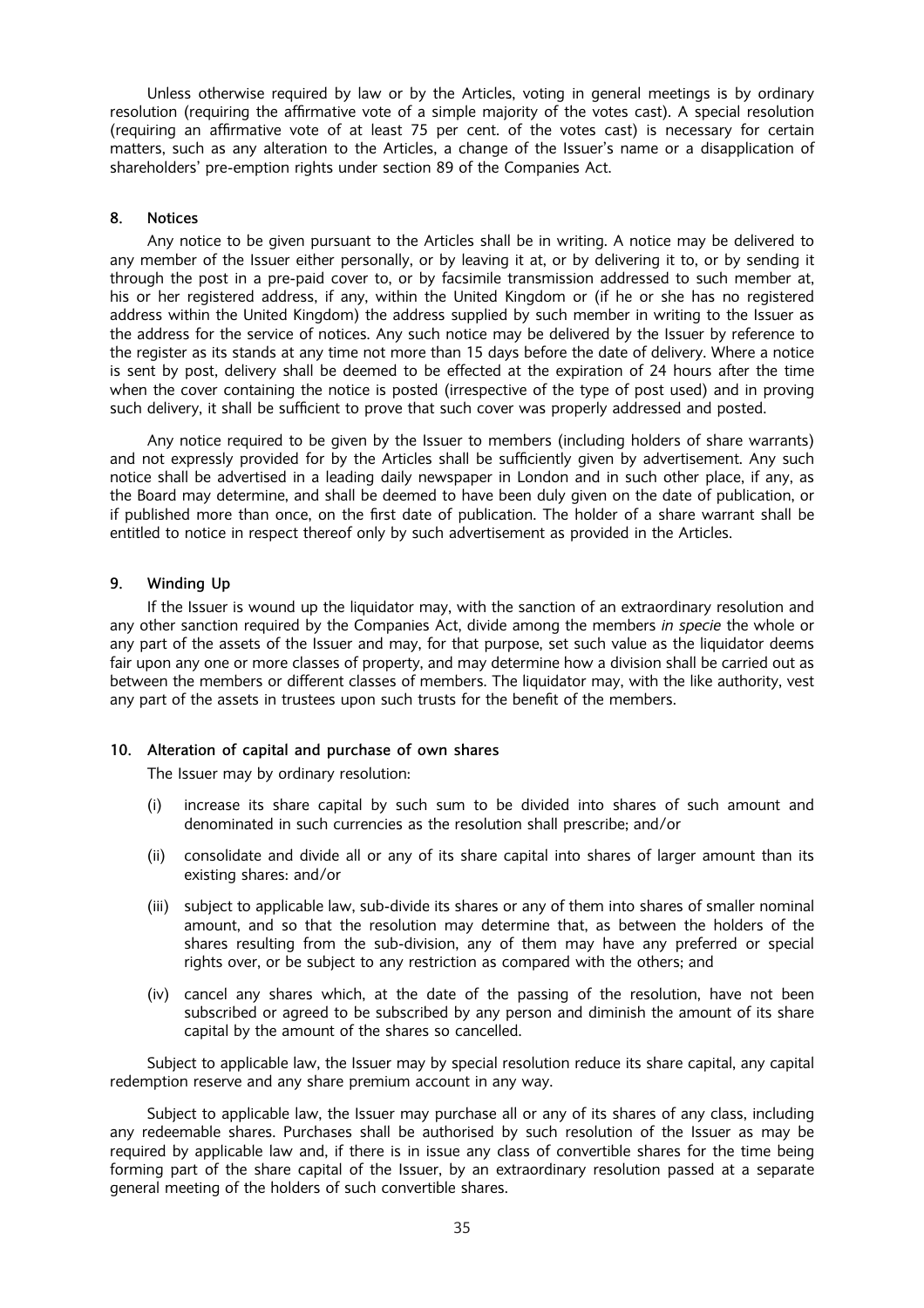## 11. Transfers of shares in registered form

Any member may transfer all or any of his shares by an instrument of transfer in any usual form or in any other form which the Board may approve. The instrument of transfer of a share shall be executed by or on behalf of the transferor and the transferor shall be deemed to remain the holder of the share until the name of the transferee is entered in the register in respect of it. The Board may decline to register any transfer unless the instrument of transfer:

- (i) is duly stamped (if required by law) and is deposited at the transfer office or such other place as the Board may prescribe and is accompanied by the certificate for the shares to which it relates and/or such other evidence (if any) as the Board may reasonably require to show the right of the transferor to make the transfer;
- (ii) is in respect of only one class of share; and
- (iii) is in favour of no more than four transferees.

The Articles contain no other restriction on the transferability of shares which are fully paid. Any member may transfer shares represented for the time being by a share warrant by delivery thereof.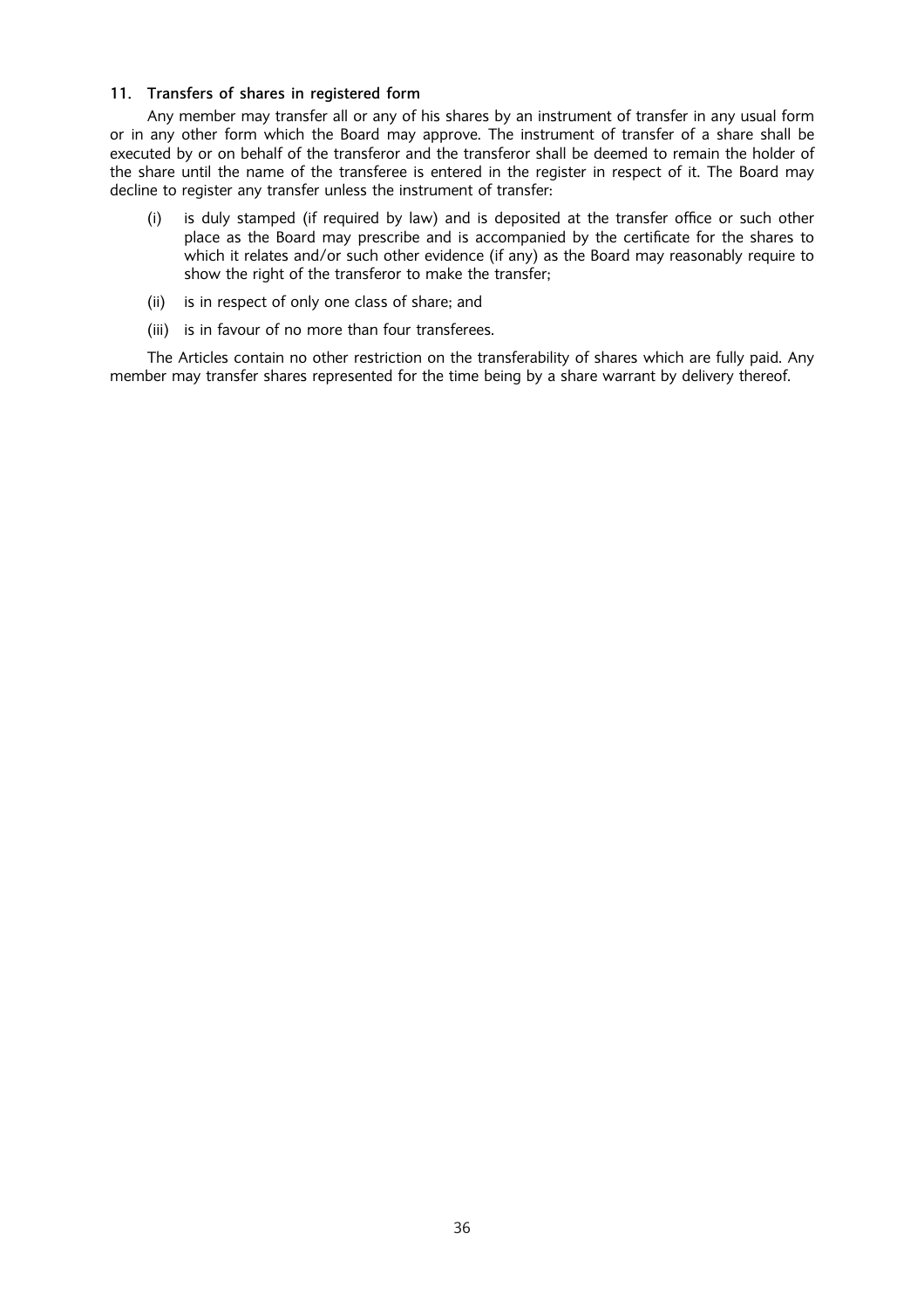## SUPPLEMENTAL INFORMATION

- 1. The issue of the Preference Shares has been authorised pursuant to resolutions passed by the Fund Raising Committee of the Board of Directors of the Issuer on 11th March, 2005.
- 2. The Preference Shares have been accepted for clearance through the Euroclear and Clearstream, Luxembourg systems. The ISIN code for the Preference Shares is XS0214398199. The Common Code for the Preference Shares is 021439819.
- 3. Proceedings have been brought in the United States against a number of defendants including Barclays following the collapse of Enron. In each case the claims are against groups of defendants. Barclays considers that the claims against it are without merit and is defending them vigorously. A court ordered mediation commenced in September 2003 but no material progress has been made towards a resolution of the litigation. In addition, in respect of investigations relating to Enron, Barclays is continuing to provide information in response to enquiries by regulatory and governmental authorities in the U.S. and elsewhere including subpoenas from the U.S. Securities and Exchange Commission. It is not possible to estimate Barclay's possible loss in relation to these matters, nor the effect that it might have upon operating results in any particular financial period.

Barclays is engaged in various other litigation proceedings both in the United Kingdom and a number of overseas jurisdictions, including the United States, involving claims by and against it, which arise in the ordinary course of business. Barclays does not expect the ultimate resolution of any of the proceedings to which Barclays is party to have a significant adverse effect on the financial position of the Group.

Save as disclosed in the foregoing two paragraphs, no member of the Group is or has been involved in any legal or arbitration proceedings which may have, or have had during the twelve months preceding the date of this document, a significant effect on the Group's financial position nor, so far as the Issuer is aware, are any such proceedings pending or threatened.

- 4. Save as otherwise disclosed herein, there has been no significant change in the financial or trading position of the Issuer or the Group since 31st December, 2004 and there has been no material adverse change in the financial position or prospects of the Issuer or the Group since 31st December, 2004.
- 5. No optional redemption or purchase by the Issuer or any of its subsidiaries for cancellation of the Preference Shares will be made by the Issuer without the prior consent of the Financial Services Authority (if required).
- 6. In connection with the application to list the Preference Shares on the Luxembourg Stock Exchange, copies of the constitutional documents of the Issuer and a legal notice relating to the issue of the Preference Shares will be deposited prior to listing with the Trade and Companies Register (Registre de Commerce et des Sociétés) in Luxembourg where such documents may be examined and copies obtained upon request.
- 7. For so long as the Preference Shares are listed on the Luxembourg Stock Exchange and the rules of the Luxembourg Stock Exchange so require, the annual and semi-annual financial statements of the Issuer will be made available free of charge as soon as they are published from the office of the Listing and Paying Agent located in Luxembourg during normal business hours on any day (except Saturdays, Sundays and legal holidays).

For so long as the Preference Shares are listed on the Luxembourg Stock Exchange and the rules of the Luxembourg Stock Exchange so require, copies of the Memorandum and Articles of Association of the Issuer and the Agency Agreement will be available for inspection at the office of the Listing and Paying Agent located in Luxembourg during normal business hours on any day (except Saturdays, Sundays and legal holidays).

8. For so long as any of the Preference Shares are listed on the Luxembourg Stock Exchange and the rules of the Luxembourg Stock Exchange so require, the Issuer will publish any notices to holders of the Preference Shares in a Luxembourg daily newspaper, which is expected to be the Luxemburger Wort.